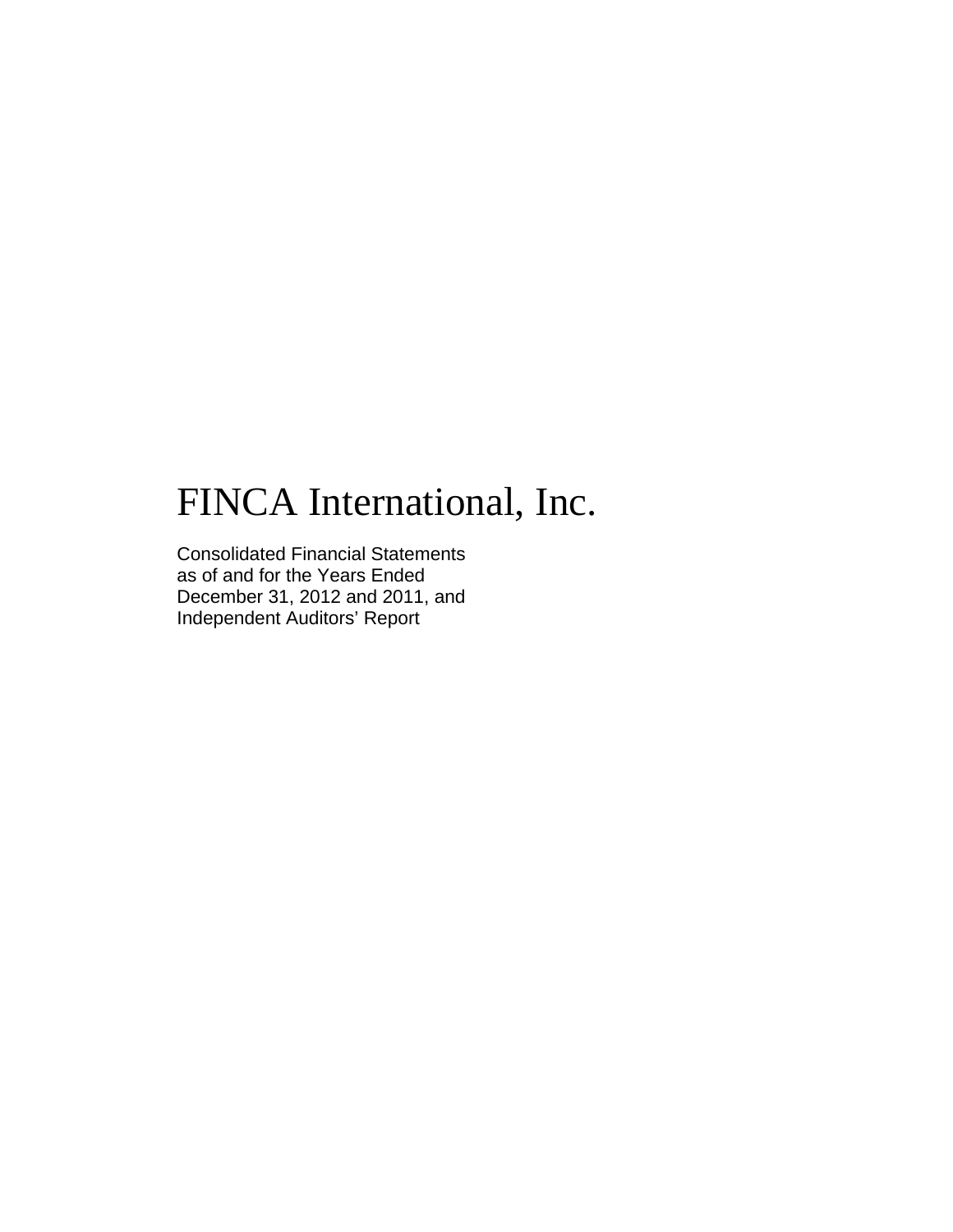#### **TABLE OF CONTENTS**

|                                                                                                | Page           |
|------------------------------------------------------------------------------------------------|----------------|
| <b>INDEPENDENT AUDITORS' REPORT</b>                                                            | 1              |
| CONSOLIDATED FINANCIAL STATEMENTS AS OF AND FOR THE<br>YEARS ENDED DECEMBER 31, 2012 AND 2011: |                |
| <b>Consolidated Statements of Financial Position</b>                                           | 3              |
| Consolidated Statements of Profit or loss                                                      | $\overline{4}$ |
| Consolidated Statements of Other Comprehensive Income                                          | 5              |
| Consolidated Statements of Changes in Equity                                                   | 6              |
| <b>Consolidated Statements of Cash Flows</b>                                                   | $7 - 8$        |
| Notes to Consolidated Financial Statements                                                     | $9 - 49$       |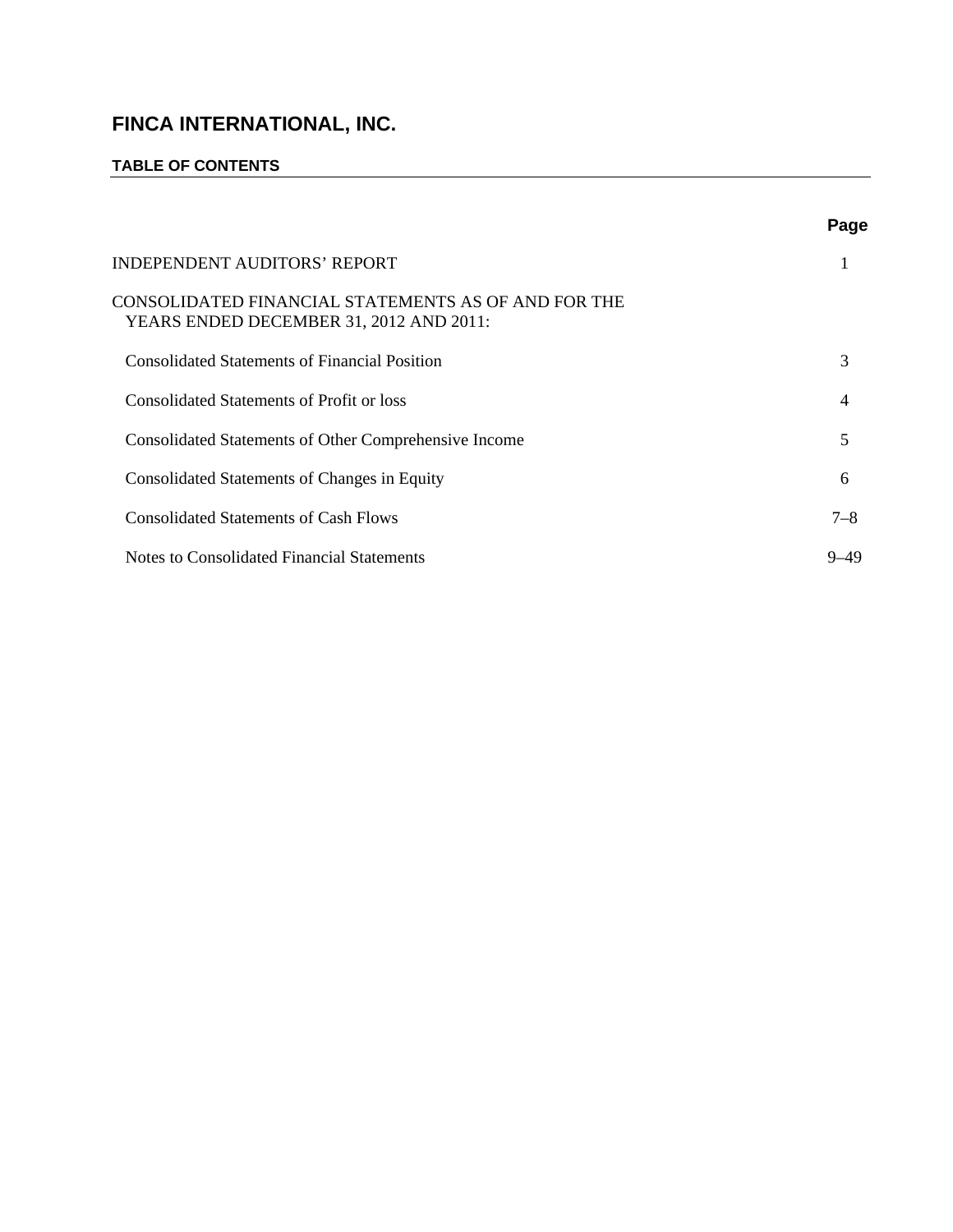# **Deloitte.**

**Deloitte & Touche LLP** 1750 Tysons Blvd. McLean, VA 22102-4219 **LISA** Tel: +1 703 251 1000 Fax: +1 703 251 3400 www.deloitte.com

#### **INDEPENDENT AUDITORS' REPORT**

We have audited the accompanying consolidated financial statements of FINCA International, Inc. (the "Company") and its subsidiaries, which comprise the consolidated statement of financial position as of December 31, 2012, and the related consolidated statements of profit or loss, other comprehensive income, changes in equity, and cash flows for the year then ended, and the related notes to the consolidated financial statements.

#### **Management's Responsibility for the Financial Statements**

Management is responsible for the preparation and fair presentation of these consolidated financial statements in accordance with International Financial Reporting Standards ("IFRS") as issued by International Accounting Standards Board; this includes the design, implementation, and maintenance of internal control relevant to the preparation and fair presentation of the consolidated financial statements that are free from material misstatement, whether due to fraud or error.

#### **Auditors' Responsibility**

Our responsibility is to express an opinion on these financial statements based on our audit. We conducted our audit in accordance with auditing standards generally accepted in the United States of America and International Standards on Auditing as established by the International Auditing and Assurance Standards Board. Those standards require that we plan and perform the audit to obtain reasonable assurance about whether the financial statements are free from material misstatement.

An audit involves performing procedures to obtain audit evidence about the amounts and disclosures in the financial statements. The procedures selected depend on the auditor's judgment, including the assessment of the risks of material misstatement of the financial statements, whether due to fraud or error. In making those risk assessments, the auditor considers internal control relevant to the Company's preparation and fair presentation of the financial statements in order to design audit procedures that are appropriate in the circumstances, but not for the purpose of expressing an opinion on the effectiveness of the Company's internal control. Accordingly, we express no such opinion. An audit also includes evaluating the appropriateness of accounting policies used and the reasonableness of significant accounting estimates made by management, as well as evaluating the overall presentation of the financial statements.

We believe that the audit evidence we have obtained is sufficient and appropriate to provide a basis for our audit opinion.

#### **Opinion**

In our opinion, the financial statements referred to above present fairly, in all material respects, the financial position of FINCA International, Inc. and subsidiaries as of December 31, 2012, and the results of its operations and its cash flows for the year then ended in accordance with International Financial Reporting Standards ("IFRS") as issued by International Accounting Standards Board.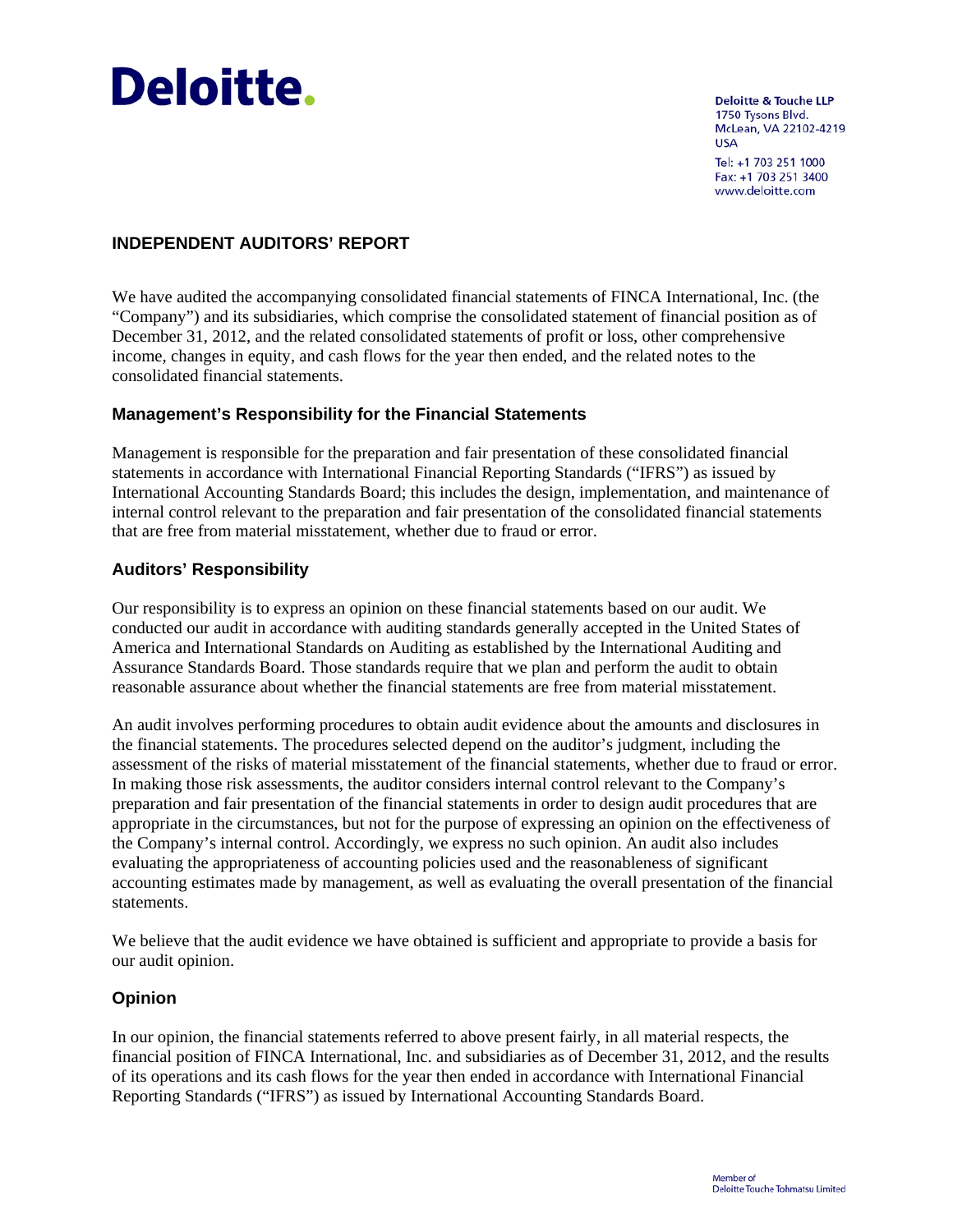#### **Predecessor Auditors' Opinion on 2011 Financial Statements**

The consolidated financial statements of the Company as of and for the year ended December 31, 2011 were audited by other auditors whose report, dated May 23, 2012, expressed an unmodified opinion on those statements.

Deloitte + Touche LLP

June 28, 2013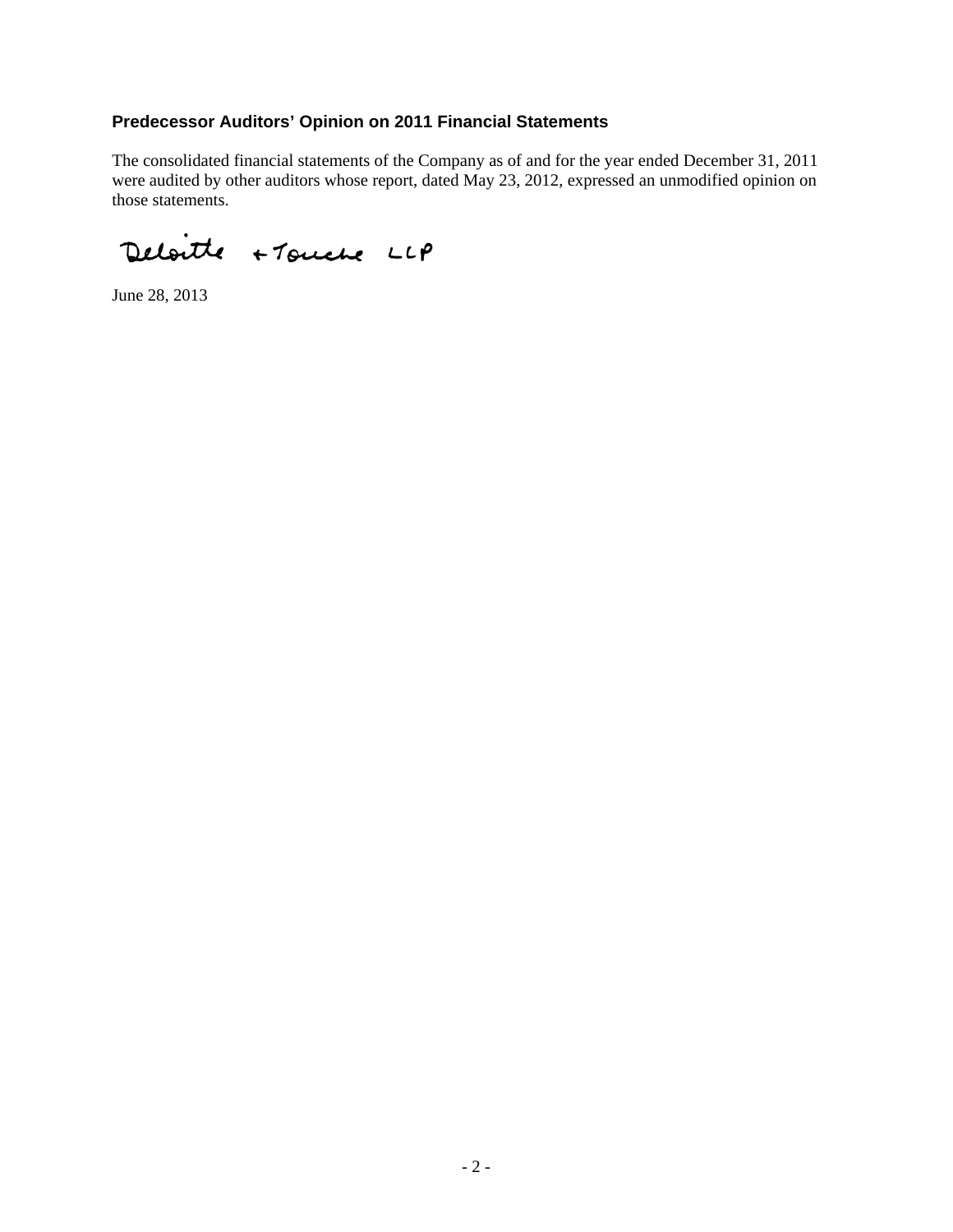#### **CONSOLIDATED STATEMENTS OF FINANCIAL POSITION AS OF DECEMBER 31, 2012 AND 2011**

|                                                                                                                                                                                                                                                                                                           | 2012                                                                                                           | 2011                                                                                                       |
|-----------------------------------------------------------------------------------------------------------------------------------------------------------------------------------------------------------------------------------------------------------------------------------------------------------|----------------------------------------------------------------------------------------------------------------|------------------------------------------------------------------------------------------------------------|
| <b>ASSETS</b>                                                                                                                                                                                                                                                                                             |                                                                                                                |                                                                                                            |
| CASH AND CASH EQUIVALENTS                                                                                                                                                                                                                                                                                 | \$114,632,334                                                                                                  | \$127,082,074                                                                                              |
| RESTRICTED CASH AND CASH EQUIVALENTS (Note 12)                                                                                                                                                                                                                                                            | 27,749,373                                                                                                     | 32,091,924                                                                                                 |
| AVAILABLE-FOR-SALE FINANCIAL ASSETS (Note 13)                                                                                                                                                                                                                                                             | 15,631,910                                                                                                     | 13,484,768                                                                                                 |
| FINANCIAL ASSETS AT FAIR VALUE THROUGH<br>PROFIT OR LOSS (Note 14)                                                                                                                                                                                                                                        | 5,364,708                                                                                                      | 2,534,435                                                                                                  |
| <b>LOANS RECEIVABLE</b> (Note 15)                                                                                                                                                                                                                                                                         | 626,474,238                                                                                                    | 505,222,459                                                                                                |
| <b>GRANTS RECEIVABLE</b>                                                                                                                                                                                                                                                                                  | 2,071,262                                                                                                      | 2,397,797                                                                                                  |
| OTHER RECEIVABLES, PREPAID AND OTHER ASSETS (Note 16)                                                                                                                                                                                                                                                     | 12,842,703                                                                                                     | 10,526,075                                                                                                 |
| PROPERTY AND EQUIPMENT (Note 17)                                                                                                                                                                                                                                                                          | 21,592,896                                                                                                     | 16,544,918                                                                                                 |
| <b>INTANGIBLE ASSETS</b> (Note 18)                                                                                                                                                                                                                                                                        | 9,232,789                                                                                                      | 6,525,397                                                                                                  |
| DEFERRED TAX ASSETS (Note 11)                                                                                                                                                                                                                                                                             | 5,482,836                                                                                                      | 3,358,270                                                                                                  |
| <b>TOTAL</b>                                                                                                                                                                                                                                                                                              | \$841,075,049                                                                                                  | \$719,768,117                                                                                              |
| <b>LIABILITIES AND EQUITY</b>                                                                                                                                                                                                                                                                             |                                                                                                                |                                                                                                            |
| <b>LIABILITIES:</b><br>Accounts payable and other accrued liabilities (Note 19)<br>Client deposits (Note 20)<br>Notes payable (Note 21)<br>Subordinated debt (Note 22)<br>Deferred revenue (Note 23)<br>Employee benefits (Note 24)<br>Current income tax liability<br>Deferred tax liabilities (Note 11) | \$25,837,633<br>44,180,546<br>480,709,872<br>24, 101, 222<br>11,441,850<br>4,854,602<br>2,167,128<br>1,924,305 | \$23,562,319<br>40,723,414<br>385,370,249<br>21,327,558<br>11,191,784<br>4,129,109<br>3,265,804<br>542,751 |
| <b>Total liabilities</b>                                                                                                                                                                                                                                                                                  | 595,217,158                                                                                                    | 490,112,988                                                                                                |
| EQUITY:<br>Reserves<br>Retained earnings<br>Currency translation reserve                                                                                                                                                                                                                                  | 15,019,357<br>172,254,276<br>(13, 199, 335)                                                                    | 13,907,134<br>160,710,208<br>(11, 564, 641)                                                                |
| EQUITY ATTRIBUTABLE TO OWNERS OF THE PARENT COMPANY                                                                                                                                                                                                                                                       | 174,074,298                                                                                                    | 163,052,701                                                                                                |
| NON-CONTROLLING INTEREST                                                                                                                                                                                                                                                                                  | 71,783,593                                                                                                     | 66,602,428                                                                                                 |
| Total equity                                                                                                                                                                                                                                                                                              | 245,857,891                                                                                                    | 229,655,129                                                                                                |
| <b>TOTAL</b>                                                                                                                                                                                                                                                                                              | \$841,075,049                                                                                                  | \$719,768,117                                                                                              |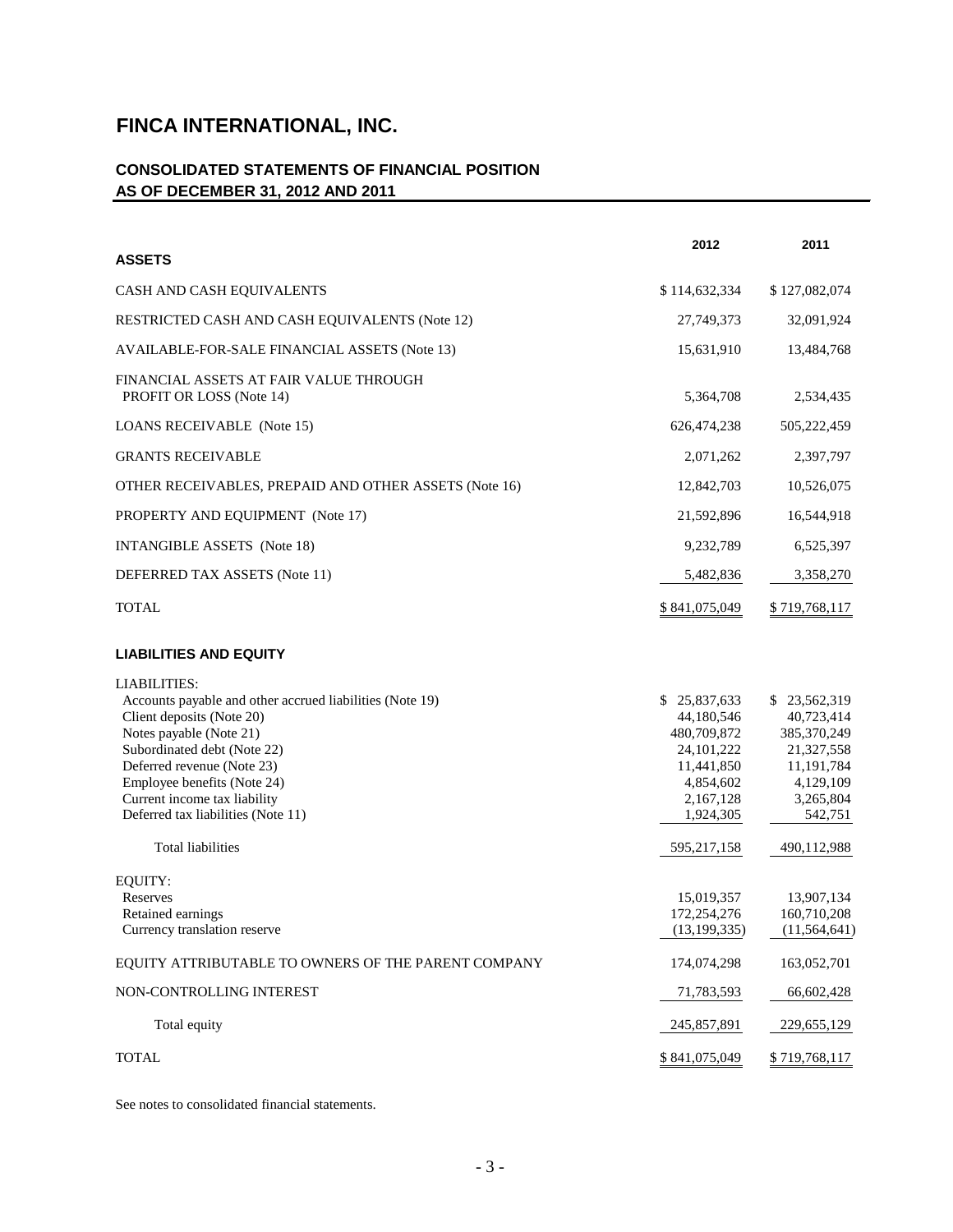#### **CONSOLIDATED STATEMENTS OF PROFIT OR LOSS FOR THE YEARS ENDED DECEMBER 31, 2012 AND 2011**

|                                                                                                               | 2012                                              | 2011                                             |
|---------------------------------------------------------------------------------------------------------------|---------------------------------------------------|--------------------------------------------------|
| <b>INTEREST INCOME</b>                                                                                        | \$262,343,616                                     | \$221,944,299                                    |
| <b>INTEREST EXPENSE</b>                                                                                       | (47, 479, 887)                                    | (37, 436, 880)                                   |
| NET INTEREST INCOME (Note 7)                                                                                  | 214,863,729                                       | 184,507,419                                      |
| <b>IMPAIRMENT LOSSES ON LOANS (Note 15)</b>                                                                   | (11,704,911)                                      | (6,484,057)                                      |
| NET INTEREST INCOME AFTER PROVISION FOR<br><b>IMPAIRMENT LOSSES ON LOANS</b>                                  | 203,158,818                                       | 178,023,362                                      |
| OTHER OPERATING INCOME                                                                                        | 7,636,034                                         | 8,587,432                                        |
| <b>NET OPERATING INCOME</b>                                                                                   | 210,794,852                                       | 186,610,794                                      |
| PERSONNEL EXPENSES (Note 9)                                                                                   | (116,610,838)                                     | (94, 597, 804)                                   |
| <b>OTHER OPERATING EXPENSES (Note 10)</b>                                                                     | (78, 639, 710)                                    | (67, 125, 010)                                   |
| DEPRECIATION AND AMORTIZATION (Notes 17 and 18)                                                               | (7, 288, 381)                                     | (6,590,762)                                      |
| <b>TOTAL EXPENSES</b>                                                                                         | (202, 538, 929)                                   | (168, 313, 576)                                  |
| PROFIT BEFORE OTHER INCOME (EXPENSES)                                                                         | 8,255,923                                         | 18,297,218                                       |
| OTHER INCOME (EXPENSES):<br>Grants<br>Donations<br>Foreign exchange losses<br>Non-operating (expenses) income | 5,936,488<br>18,070,150<br>(451,800)<br>(43,742)  | 8,855,071<br>16,151,896<br>(252, 522)<br>628,853 |
| PROFIT BEFORE INCOME TAX                                                                                      | 31,767,019                                        | 43,680,516                                       |
| TAX (Note 11)                                                                                                 | (12,504,331)                                      | (9,730,217)                                      |
| <b>PROFIT FOR THE YEAR</b>                                                                                    | 19,262,688<br>S                                   | \$<br>33,950,299                                 |
| PROFIT FOR THE YEAR ATTRIBUTABLE TO:<br>The parent<br>Non-controlling interest                                | \$<br>13,251,731<br>6,010,957<br>\$<br>19,262,688 | 33,282,648<br>\$<br>667,651<br>\$<br>33,950,299  |
|                                                                                                               |                                                   |                                                  |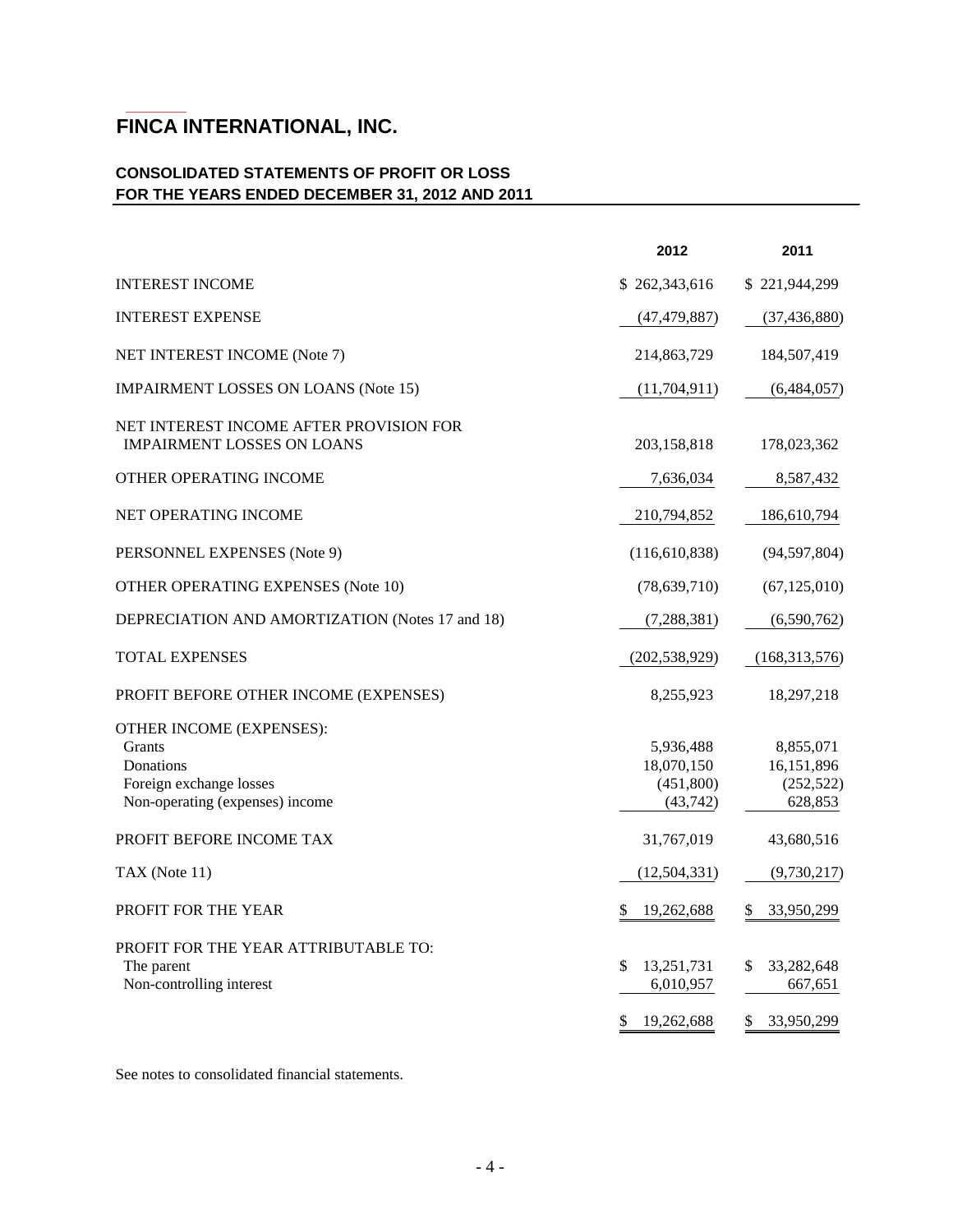#### **CONSOLIDATED STATEMENTS OF OTHER COMPREHENSIVE INCOME FOR THE YEARS ENDED DECEMBER 31, 2012 AND 2011**

|                                                                                                                                                           | 2012                      | 2011                                  |
|-----------------------------------------------------------------------------------------------------------------------------------------------------------|---------------------------|---------------------------------------|
| PROFIT FOR THE YEAR                                                                                                                                       | \$19,262,688              | \$33,950,299                          |
| OTHER COMPREHENSIVE INCOME:<br>Foreign currency movement during the year<br>Tax on intercompany dividends<br>Benefit plan fair value adjustment (Note 24) | (2,464,486)<br>(595, 440) | (4,578,676)<br>(418,311)<br>(67, 971) |
| TOTAL OTHER COMPREHENSIVE INCOME                                                                                                                          | (3,059,926)               | (5,064,958)                           |
| TOTAL COMPREHENSIVE INCOME FOR THE YEAR                                                                                                                   | \$16,202,762              | \$28,885,341                          |
| TOTAL COMPREHENSIVE INCOME FOR THE<br>YEAR ATTRIBUTABLE TO:<br>The parent<br>Non-controlling interest                                                     | \$11,021,597<br>5,181,165 | \$28,262,908<br>622,433               |
|                                                                                                                                                           | \$16,202,762              | \$28,885,341                          |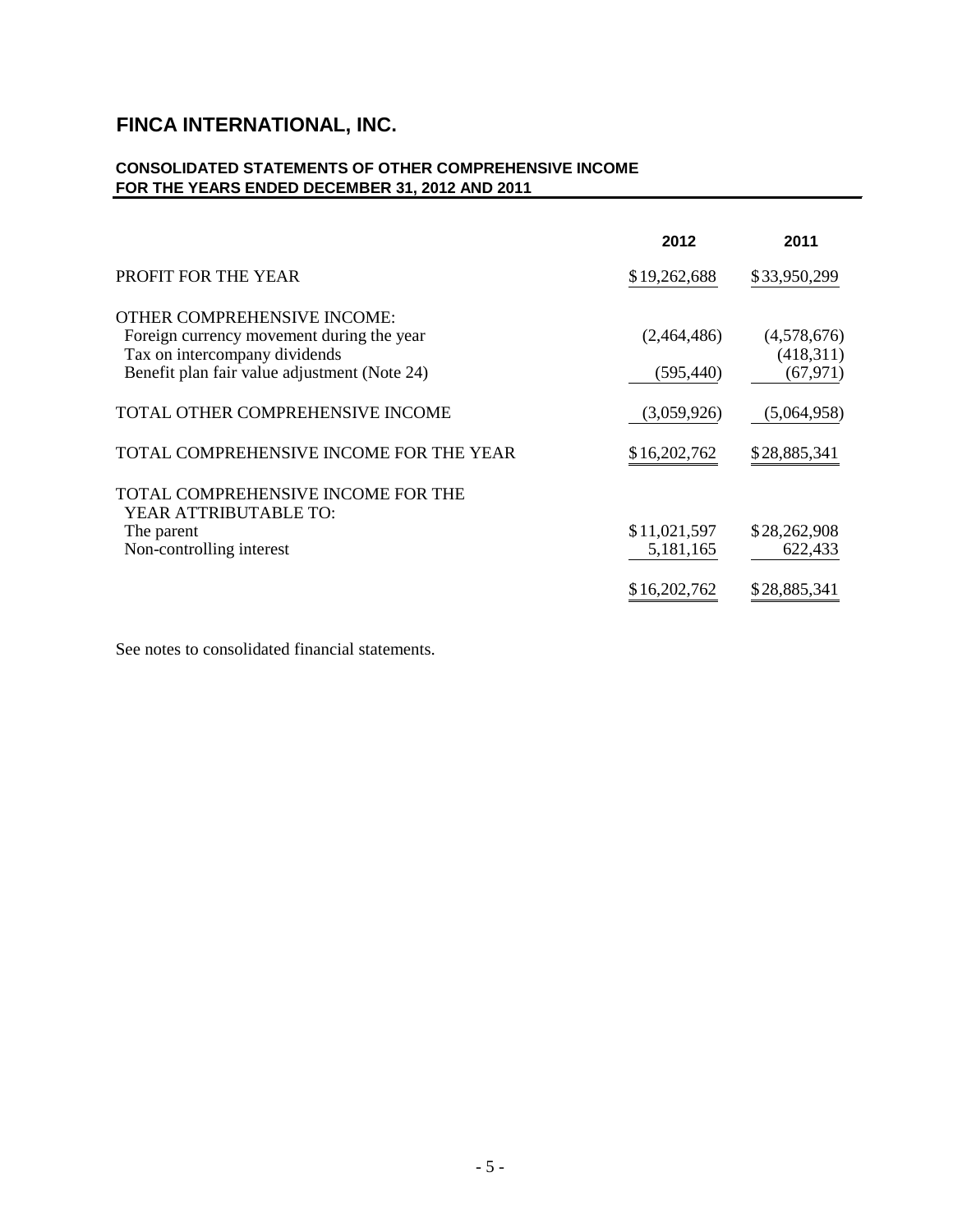#### **CONSOLIDATED STATEMENTS OF CHANGES IN EQUITY ATTRIBUTABLE TO OWNERS OF THE PARENT FOR THE YEARS ENDED DECEMBER 31, 2012 AND 2011**

|                                           | <b>Reserves</b> | <b>Retained</b><br><b>Earnings</b> | <b>Currency</b><br><b>Translation</b><br><b>Reserve</b> | <b>Total</b>  | Non-controlling<br><b>Interest</b> | <b>Total Equity</b> |
|-------------------------------------------|-----------------|------------------------------------|---------------------------------------------------------|---------------|------------------------------------|---------------------|
| BALANCE - January 1, 2011                 | \$9,913,487     | \$127,542,266                      | \$ (6,985,965)                                          | \$130,469,788 | \$                                 | \$130,469,788       |
| Comprehensive income:                     |                 |                                    |                                                         |               |                                    |                     |
| Profit for the year                       |                 | 33,282,648                         |                                                         | 33,282,648    | 667,651                            | 33,950,299          |
| Foreign currency movement during the year |                 |                                    | (4,578,676)                                             | (4,578,676)   |                                    | (4,578,676)         |
| Tax on intercompany dividends             |                 | (418,311)                          |                                                         | (418,311)     |                                    | (418,311)           |
| Benefit plan fair value adjustment        |                 | (67, 971)                          |                                                         | (67, 971)     |                                    | (67, 971)           |
| Total comprehensive income                |                 | 32,796,366                         | (4,578,676)                                             | 28,217,690    | 667,651                            | 28,885,341          |
| Issue of ordinary shares by Subsidiary    |                 | 4,365,223                          |                                                         | 4,365,223     | 65,934,777                         | 70,300,000          |
| Transfer to reserve                       | 3,993,647       | (3,993,647)                        |                                                         |               |                                    |                     |
| BALANCE — December 31, 2011               | 13,907,134      | 160,710,208                        | (11, 564, 641)                                          | 163,052,701   | 66,602,428                         | 229,655,129         |
| Comprehensive income:                     |                 |                                    |                                                         |               |                                    |                     |
| Profit for the year                       |                 | 13,251,731                         |                                                         | 13,251,731    | 6,010,957                          | 19,262,688          |
| Foreign currency movement during the year |                 |                                    | (1,634,694)                                             | (1,634,694)   | (829,792)                          | (2,464,486)         |
| Benefit plan fair value adjustment        |                 | (595, 440)                         |                                                         | (595, 440)    |                                    | (595, 440)          |
| Total comprehensive income                |                 | 12,656,291                         | (1,634,694)                                             | 11,021,597    | 5,181,165                          | 16,202,762          |
| Issue of ordinary shares by Subsidiary    |                 |                                    |                                                         |               |                                    |                     |
| Transfer to reserve                       | 1,112,223       | (1,112,223)                        |                                                         |               |                                    |                     |
| BALANCE — December 31, 2012               | \$15,019,357    | \$172,254,276                      | \$(13,199,335)                                          | \$174,074,298 | \$71,783,593                       | \$245,857,891       |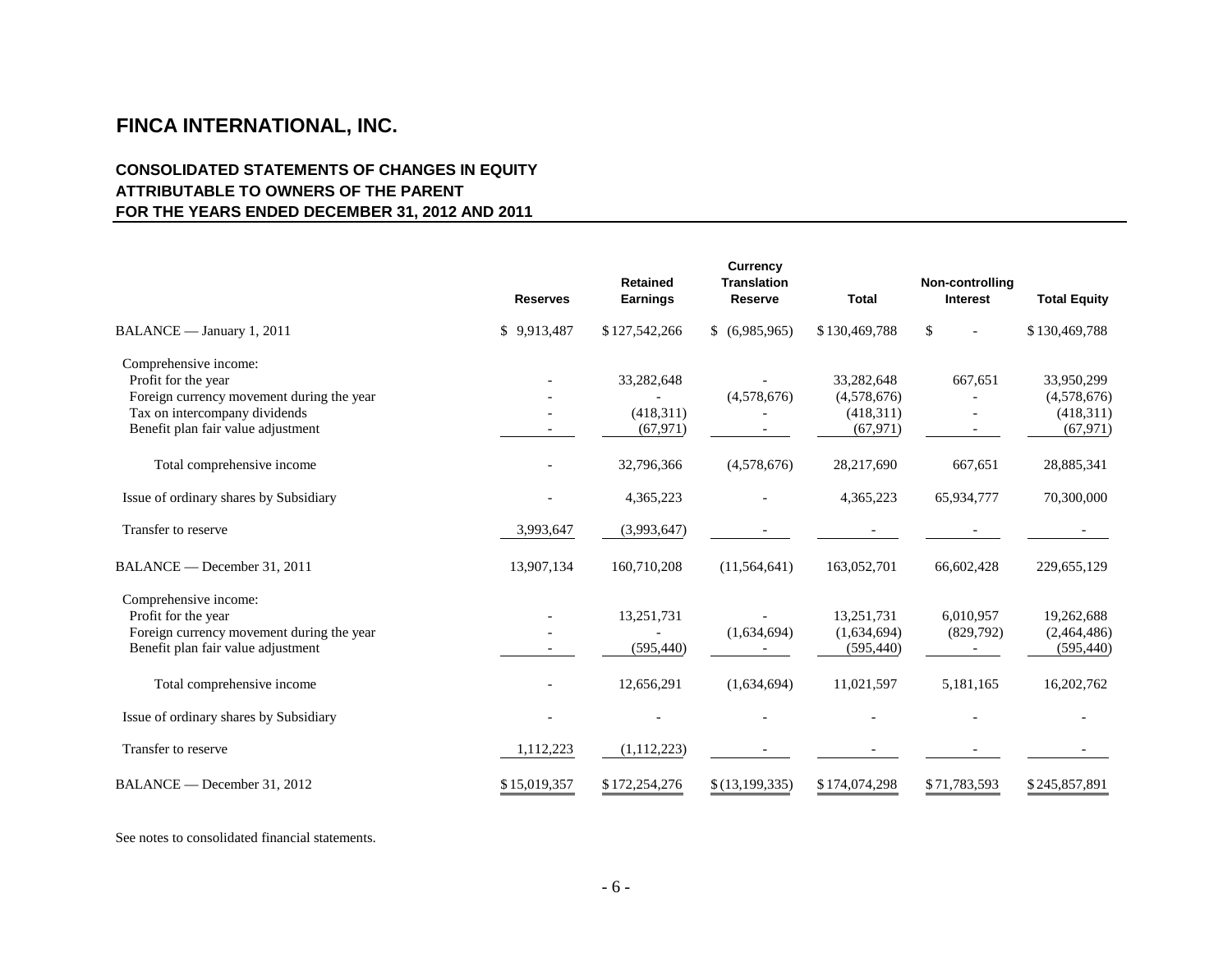#### **CONSOLIDATED STATEMENTS OF CASH FLOWS FOR THE YEARS ENDED DECEMBER 31, 2012 AND 2011**

|                                                          | 2012             | 2011             |
|----------------------------------------------------------|------------------|------------------|
| <b>CASH FLOWS FROM OPERATING ACTIVITIES:</b>             |                  |                  |
| Profit for the year                                      | \$<br>19,262,688 | 33,950,299<br>S. |
| Adjustments to reconcile profit for the year to net cash |                  |                  |
| used in operating activities:                            |                  |                  |
| Depreciation and amortization (Notes 17 and 18)          | 7,288,381        | 6,590,762        |
| Impairment losses on loans (Note 15)                     | 11,704,911       | 6,484,057        |
| Gain or loss on disposals of property and equipment and  |                  |                  |
| intangible assets (Notes 17 and 18)                      | (65,719)         | 1,549,923        |
| Interest income (Note 7)                                 | (262, 343, 616)  | (221, 944, 299)  |
| Interest expense (Note 7)                                | 47,479,887       | 37,436,880       |
| Income tax expense (Note 11)                             | 12,504,331       | 9,730,217        |
| Foreign exchange losses (Note 5)                         | 451,800          | 252,522          |
| Changes in deferred tax assets and liabilities           | (743, 012)       | 352,372          |
| Benefit plan fair value adjustment (Note 24)             |                  | 67,971           |
| Tax on intercompany dividends                            |                  | (418, 311)       |
|                                                          | (164, 460, 349)  | (125, 947, 607)  |
| Change in working capital:                               |                  |                  |
| Change in loans receivable                               | (132, 787, 798)  | (131, 105, 022)  |
| Change in grants receivable                              | 326,535          | (1,762,826)      |
| Change in other receivables, prepaid and other assets    | (2,316,628)      | (2,754,230)      |
| Change in accounts payable and other accrued liabilities | 2,275,315        | 5,089,756        |
| Change in client deposits                                | 3,457,131        | 9,931,689        |
| Change in deferred revenue                               | 250,065          | (2,429,931)      |
| Change in current income tax liability                   | (1,098,677)      | 1,753,223        |
| Change in employee benefits                              | 130,053          | 137,489          |
|                                                          | (129,764,004)    | (121, 139, 852)  |
|                                                          | (294, 224, 353)  | (247, 087, 459)  |
| Interest received                                        | 262,174,723      | 214,012,705      |
| Interest paid                                            | (45, 722, 754)   | (33,378,096)     |
| Income taxes paid                                        | (12,990,968)     | (9,099,447)      |
| Net cash used in operating activities                    | (90, 763, 352)   | (75, 552, 297)   |
|                                                          |                  |                  |

(Continued)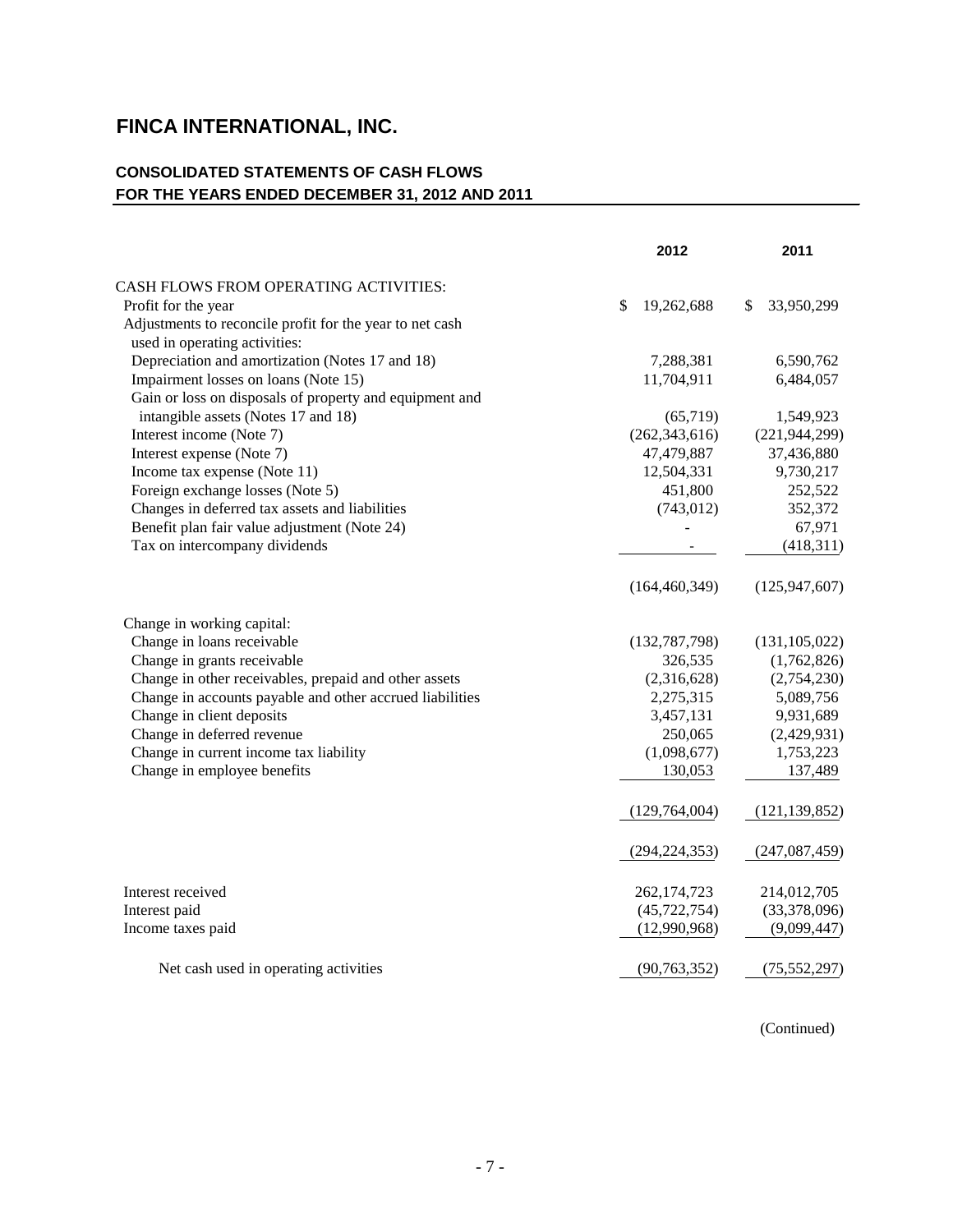#### **CONSOLIDATED STATEMENTS OF CASH FLOWS FOR THE YEARS ENDED DECEMBER 31, 2012 AND 2011**

|                                                                 | 2012                        | 2011              |
|-----------------------------------------------------------------|-----------------------------|-------------------|
| <b>CASH FLOWS FROM INVESTING ACTIVITIES:</b>                    |                             |                   |
| Purchase of available for sale financial assets                 | <sup>\$</sup><br>(634, 862) | (4,070,595)<br>S. |
| Purchase of property and equipment (Note 17)                    | (11,646,582)                | (8,502,145)       |
| Purchase of intangible assets (Note 18)                         | (4,888,534)                 | (2,342,523)       |
| Proceeds from disposal of property and equipment and inangibles | 1,494,670                   |                   |
| Net cash used in investing activities                           | (15,675,308)                | (14,915,263)      |
| <b>CASH FLOWS FROM FINANCING ACTIVITIES:</b>                    |                             |                   |
| Issue of ordinary shares by Subsidiary (Note 1)                 |                             | 70,300,000        |
| Proceeds from borrowings                                        | 230,847,287                 | 176,867,416       |
| Repayment of borrowings to lenders                              | (135, 326, 637)             | (66,798,038)      |
| Net cash provided by financing activities                       | 95,520,650                  | 180, 369, 378     |
| NET INCREASE (DECREASE) IN CASH AND CASH EQUIVALENTS            | (10,918,010)                | 89,901,818        |
| CASH AND CASH EQUIVALENTS:                                      |                             |                   |
| Beginning of year                                               | 127,082,074                 | 38,886,378        |
| Exchange losses on cash equivalents and cash equivalents        | (1,531,730)                 | (1,706,122)       |
| CASH AND CASH EQUIVALENTS, END OF YEAR                          | 114,632,334                 | \$127,082,074     |
|                                                                 |                             |                   |

See notes to consolidated financial statements. (Concluded)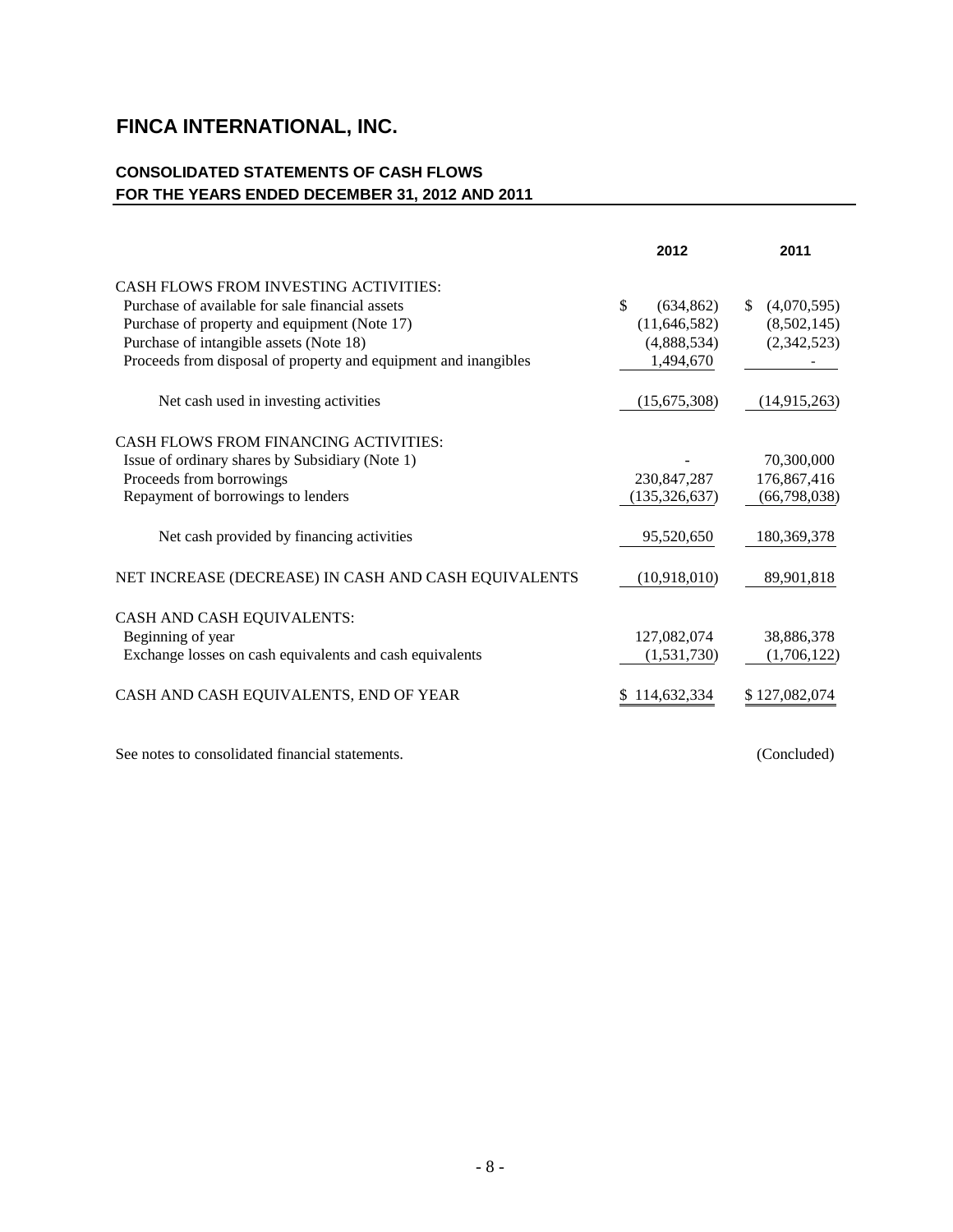#### **NOTES TO CONSOLIDATED FINANCIAL STATEMENTS AS OF AND FOR THE YEARS ENDED DECEMBER 31, 2012 AND 2011**

#### **1. NATURE OF ACTIVITIES**

FINCA International, Inc. ("FINCA" or "FINCA International") is a not-for-profit corporation, incorporated in New York, United States of America ("USA"), that has received a determination letter from the United States Internal Revenue Service classifying it as a tax-exempt public charity described in Section 501(c)(3) of the United States Internal Revenue Code of 1986, as amended. Founded in 1984, FINCA provides financial services to the world's lowest-income entrepreneurs so they can create jobs, build assets and improve their standard of living. FINCA's headquarters are located in Washington, D.C., USA.

In December 2011, FINCA completed the reorganization of its organizational structure by forming a 100% owned Subsidiary in October, 2010, FINCA Microfinance Holding Company LLC ("FMH"), a holding company incorporated in USA, through which it could obtain additional capital for expansion of FINCA's mission. FMH is a limited liability company formed under the laws of the State of Delaware. FINCA International is the substantial majority (66%) shareholder, with minority positions held by social and development institutions. In exchange for its majority ownership in FMH, FINCA contributed the ownership of all of its microfinance operating subsidiaries to FINCA, in which all operating subsidiaries became wholly owned Subsidiaries of FINCA. Upon completion of this group reorganization, FINCA obtained new equity funding of approximately \$70.3 million. The proceeds will be used by FINCA to expand outreach, enter additional countries, and provide a greater range of needed products, including savings accounts. FINCA will continue to operate FMH with existing management. FMH follows FINCA's mission of poverty alleviation, and no changes may be made to the corporate purpose without the consent of FINCA. In order to ensure complete alignment of interests with the microentrepreneur clients that it serves, no FINCA employee, board member, or officer may hold any equity interest in FINCA or any of the subsidiaries. FINCA, as the controlling entity, will remain a not-for-profit corporation and maintains its designation as a Section  $501(c)(3)$  charitable entity. The transaction was approved by the Supreme Court of New York upon the recommendation of the office of the New York Attorney General.

At present, FINCA through FMH operates in 21 developing countries in Latin America (Ecuador, El Salvador, Guatemala, Haiti, Honduras, Mexico and Nicaragua), Africa (Democratic Republic of the Congo, Malawi, Tanzania, Uganda and Zambia), Eurasia (Armenia, Azerbaijan, Georgia, Kosovo, Kyrgyzstan, Russia and Tajikistan), and the Middle East (Afghanistan and Jordan). FINCA operates through local entities ("Subsidiaries") that are owned and/or controlled by FINCA, including predominantly corporations and in some cases, non-governmental organizations or branches of FINCA International.

Subsidiaries principally provide small loans to individuals and to groups of individuals that lack access to traditional financial institutions. In most cases, FINCA loans are made to groups of individuals referred to as "Village Banks." These groups, consisting of individuals that know each other, guarantee each other's loans and provide a network of support for the group members. Individual loans, typically larger in size, are made where individual small businesses demonstrate adequate need and creditworthiness.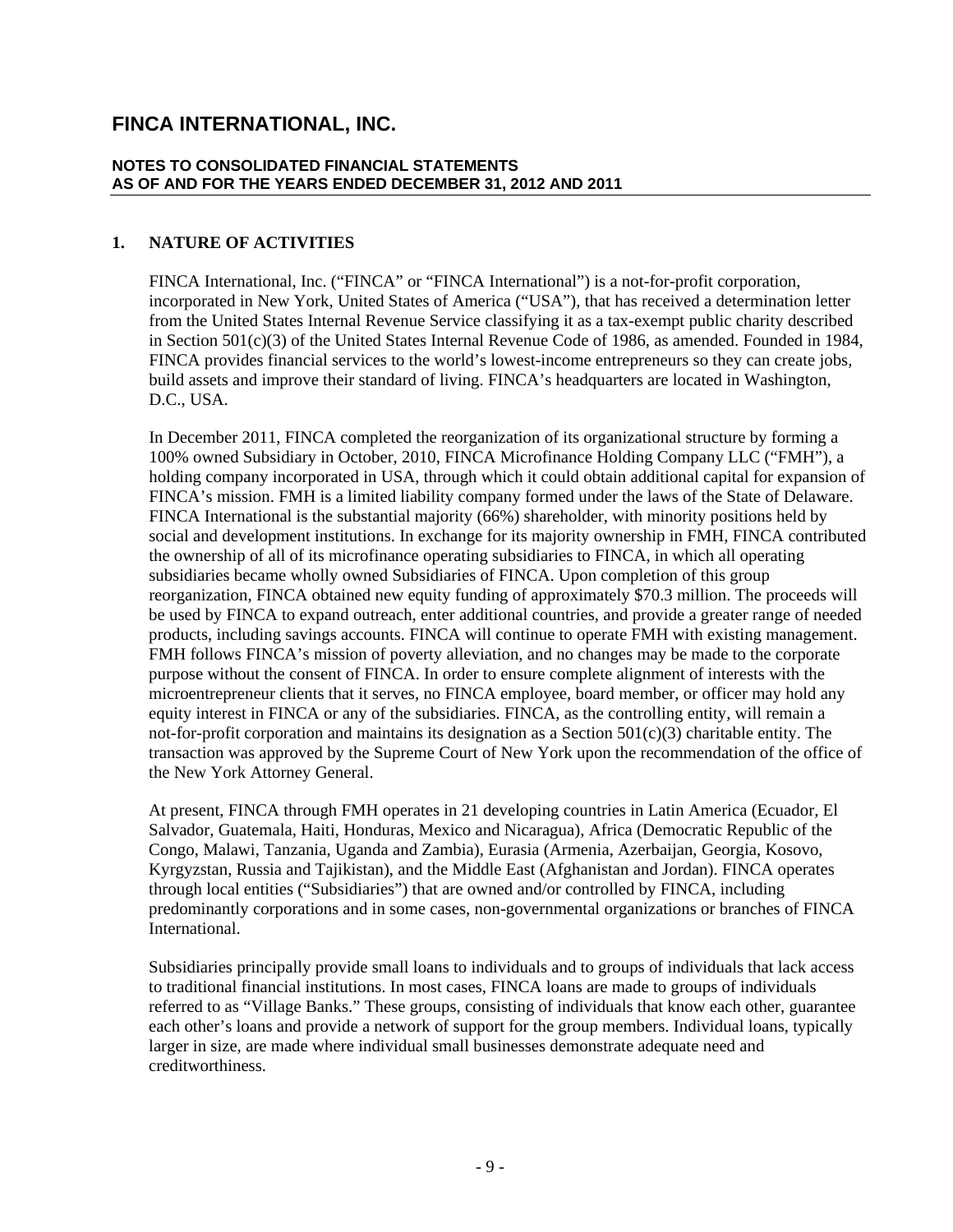In addition to loans, FINCA provides through a growing number of its Subsidiaries, other financial services needed by the working poor, including savings deposits, remittances and micro insurance.

The majority of FINCA's clients worldwide are generally women (by number of clients) who often lack the ability to secure employment and who, in many cultures, are the primary providers for a family. FINCA's loans are a renewable resource that can improve the economy of an entire community. FINCA operates on a twin bottom line approach of sustainability and social outreach.

#### **2. BASIS OF PREPARATION**

The consolidated financial statements have been prepared in accordance with International Financial Reporting Standards issued by the International Accounting Standards Board (IASB) and Interpretations issued by the Interpretations Committee (IFRIC) together (IFRS) and stated in U.S. dollars (USD), the currency of the United States, where FINCA is located.

The consolidated financial statements were approved by the Board of Directors on June 20, 2013.

**Basis of Measurement** — The consolidated financial statements have been prepared on the historical cost basis, except for the following:

- Financial instruments at fair value through profit or loss are measured at fair value.
- Available-for-sale financial assets are measured at fair value.

**Functional and Presentation Currency** — These consolidated financial statements are presented in USD, which is FINCA's functional currency.

#### **3. SIGNIFICANT ACCOUNTING POLICIES**

Management discussed with the FINCA Audit Committee the development, selection and disclosure of FINCA's critical accounting estimates and judgments, and the application of these policies and estimates.

Subsidiaries are entities controlled by FINCA. Control exists when FINCA has the power to govern the financial and operating policies of an entity, so as to obtain benefits from its activities. In assessing control, potential voting rights that are presently exercisable are taken into account. The financial statements of the Subsidiaries are included in the consolidated financial statements from the date that control commences until the date that control ceases.

All intra-group transactions and balances are eliminated in full upon consolidation. Unrealized losses are eliminated in the same way as unrealized gains, but only to the extent that there is no evidence of impairment.

#### **Revenue Recognition**

*Net Interest Income* — Interest income and expense are recognized in the consolidated statements of profit or loss using the effective interest method. The effective interest rate is the rate that exactly discounts the estimated future cash payments and receipts through the expected life of the financial asset or liability (or, where appropriate, a shorter period) to the carrying amount of the financial asset or liability. The effective interest rate is established on initial recognition of the financial asset and liability and is not subsequently revised.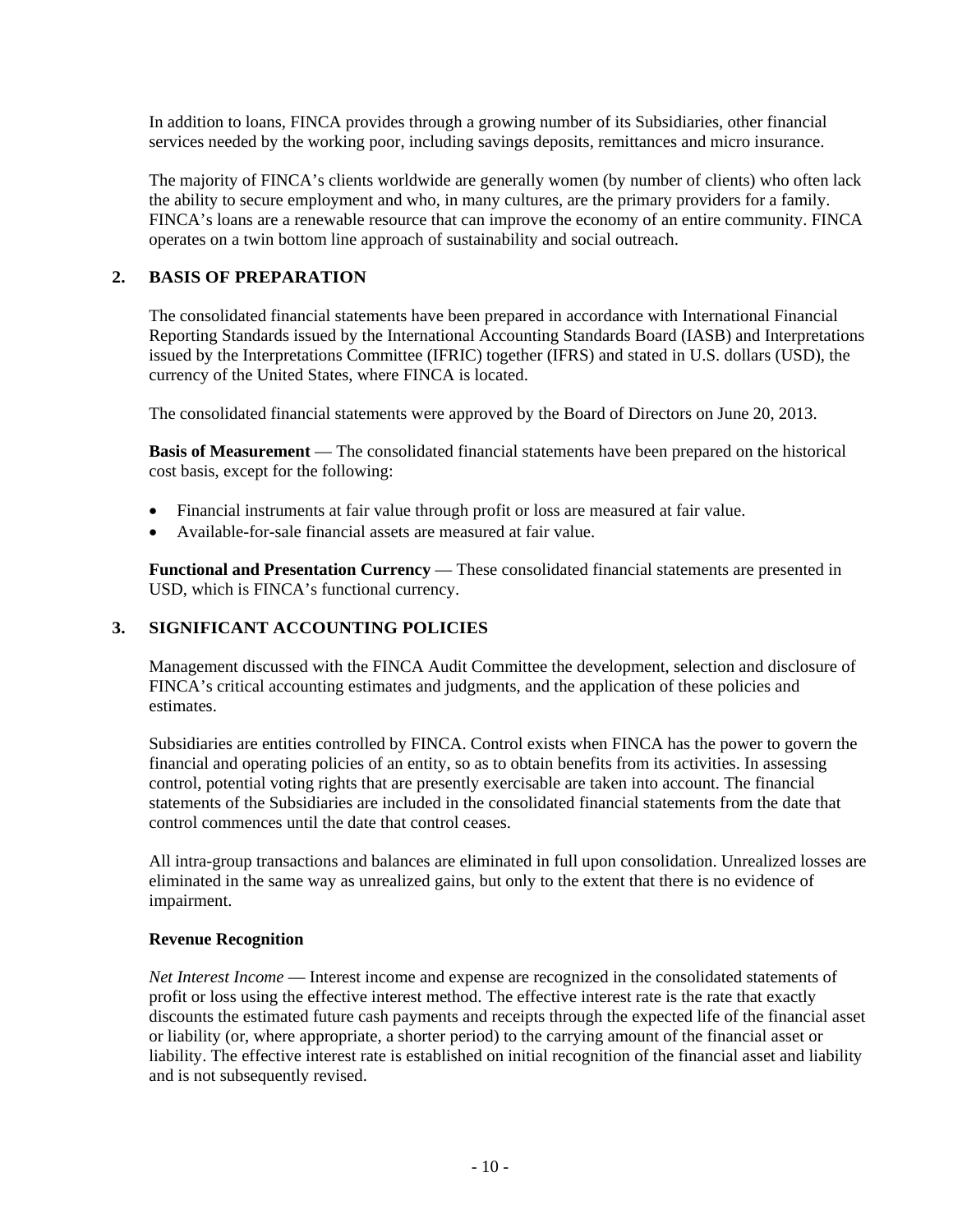The calculation of the effective interest rate includes all fees and points paid or received, transaction costs, and discounts or premiums that are an integral part of the effective interest rate. Transaction costs are incremental costs that are directly attributable to the acquisition, issue or disposal of a financial asset or liability.

Interest income and expense presented in the consolidated statements of profit or loss include:

- Interest on financial assets and liabilities at amortized cost on an effective interest rate basis.
- Interest on available-for-sale investment securities on an effective interest rate basis.

Fair value changes on other financial assets and liabilities carried at fair value through profit or loss are presented in net income on other financial instruments carried at fair value within the "non-operating income" line in the consolidated statements of profit or loss.

*Fee and Commission Income and Other Operating Income* — Fee and commission income are recognized on an accrual basis when the service has been provided. Loan origination fees are deferred and recognized as an adjustment to the effective interest rate on the loan.

*Other Income* — Grant revenue is recognized when there is reasonable assurance that FINCA has complied with the terms and conditions associated with the grant and that grants will be received. Donations received are recorded as revenue when the amount can be reliably measured and there is reasonable assurance that it will be received.

#### **Foreign Currency**

*Foreign Currency Transactions and Balances* — Transactions in foreign currencies are translated to the respective functional currencies of FINCA entities at exchange rates at the dates of the transactions. Monetary assets and liabilities denominated in foreign currencies at the reporting date are retranslated to the functional currency at the exchange rate at that date. The foreign currency gain or loss on monetary items is the difference between amortized cost in the functional currency at the beginning of the period, adjusted for effective interest and payments during the period, and the amortized cost in foreign currency translated at the exchange rate at the end of the period. Non-monetary assets and liabilities denominated in foreign currencies that are measured at fair value are retranslated to the functional currency at the exchange rate at the date that the fair value is determined. Foreign currency differences arising on retranslation at year-end are recognized in the consolidated statements of other comprehensive income.

*Foreign Operations* — The assets and liabilities of foreign operations that have a functional currency different from the USD are translated to USD at the exchange rate at the balance sheet date. The income and expenses of foreign operations, excluding foreign operations in hyperinflationary economies, are translated to USD at the exchange rates at the dates of the transactions.

When a foreign operation is disposed of, in part or in full, the relevant amount in the foreign currency translation reserve from the date of transition to IFRS is transferred to the consolidated statements of profit or loss.

**Income Tax Expense** — FINCA is exempt from federal income tax under Section 501(c)(3) of the United States Internal Revenue Code of 1986, as amended; however, income from certain activities not directly related to the tax-exempt purpose is subject to taxation as unrelated business taxable income. Accordingly, no provision for income taxes is made in the consolidated financial statements. However,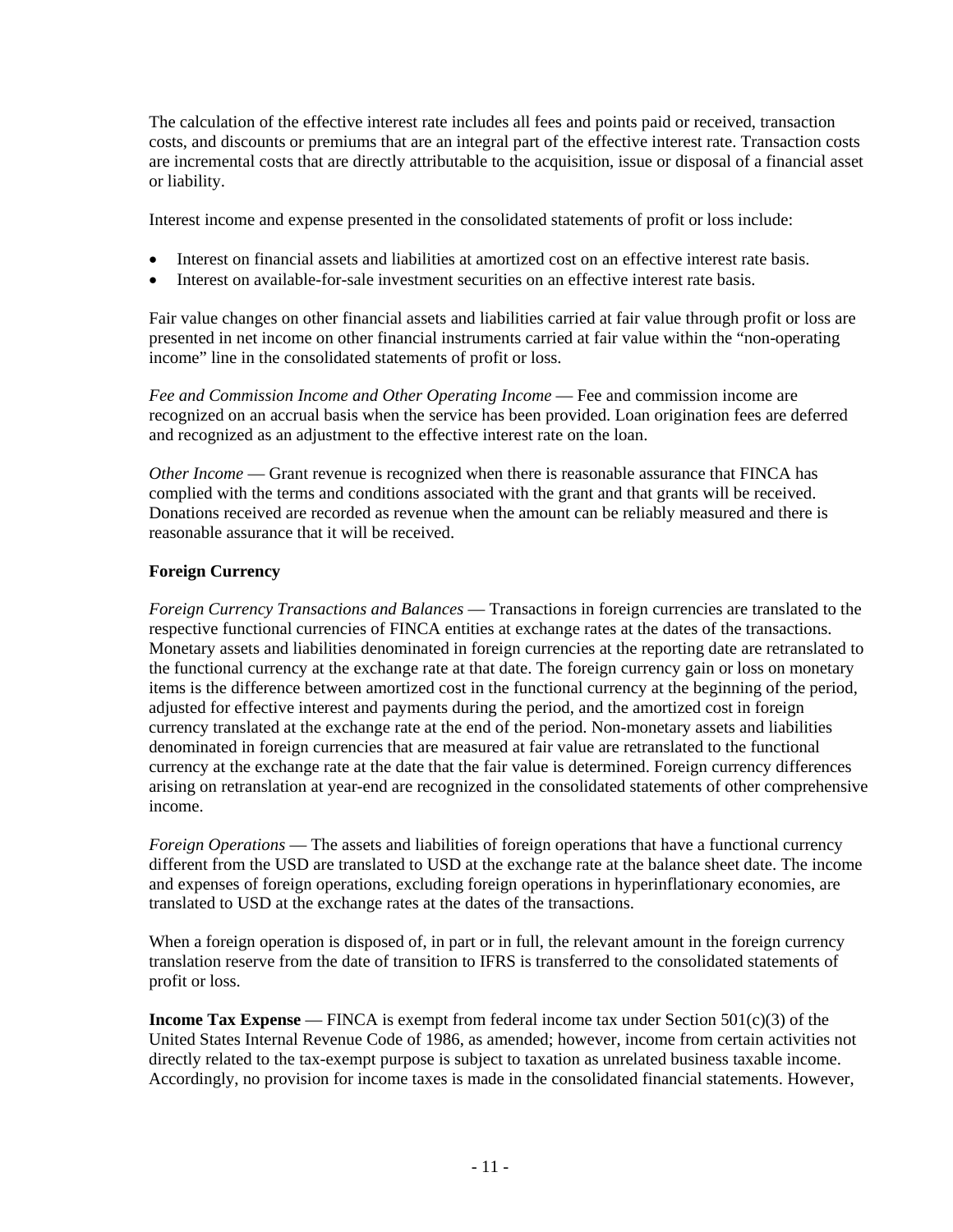some of the foreign operations of the Subsidiaries are subject to local income tax in the jurisdictions where they operate, and certain cross-border payments are subject to foreign withholding taxes.

Income tax expense comprises current and deferred tax. Income tax expense is recognized in the consolidated statements of profit or loss, except to the extent that it relates to items recognized directly in equity, in which case it is recognized in equity.

Deferred tax is provided using the statement of financial position liability method, providing for temporary differences between the carrying amounts of assets and liabilities in the financial statement and the corresponding tax basis used. Deferred tax assets are generally recognized for all deductible temporary differences to the extent that it is probable that taxable profits will be available against which those deductible temporary differences can be utilized. Deferred tax liabilities are generally recognized for all taxable temporary differences. However, deferred tax liabilities are not recognized for the following temporary differences: the initial recognition of goodwill, the initial recognition of assets or liabilities in a transaction that is not a business combination and that affects neither accounting nor taxable profit, and differences relating to investments in Subsidiaries to the extent that FINCA is able to control the reversal of temporary difference and it is probable that the temporary difference will not reverse in the foreseeable future.

**Financial Assets and Liabilities** — FINCA recognizes its financial assets and liabilities within the following categories: at fair value through profit or loss, available for sale, and loans and receivables. The classification depends on the nature and purpose for which the financial assets were acquired and a liability assumed and is determined at the time of initial recognition.

FINCA initially recognizes loans and advances, deposits, debt securities issued and subordinated debt on the date that they are originated. All other financial assets and liabilities (including assets and liabilities designated at fair value through profit or loss) are initially recognized on the trade date at which FINCA becomes a party to the contractual provisions of the instrument.

FINCA derecognizes a financial asset when the contractual rights to the cash flows from the asset expire, or it transfers the rights to receive the contractual cash flows on the financial asset in a transaction in which substantially all the risks and rewards of ownership of the financial asset are transferred. Any interest in transferred financial assets that is created or retained by FINCA is recognized as a separate asset or liability.

FINCA derecognizes a financial liability when its contractual obligations are discharged, cancelled or expired.

FINCA also derecognizes certain assets when it charges off balances pertaining to the assets deemed to be uncollectible (see Note 5).

*Offsetting* — Financial assets and liabilities are offset and the net amount is presented in the consolidated statements of financial position when, and only when, FINCA has a legal right to offset the amounts and intends either to settle on a net basis or to realize the asset and settle the liability simultaneously.

Income and expenses are presented on a net basis only when permitted by the accounting standards, or for gains and losses arising from a group of similar transactions.

*Amortized Cost Measurement* — The amortized cost of a financial asset or liability is the amount at which the financial asset or liability is measured at initial recognition, minus principal repayments, plus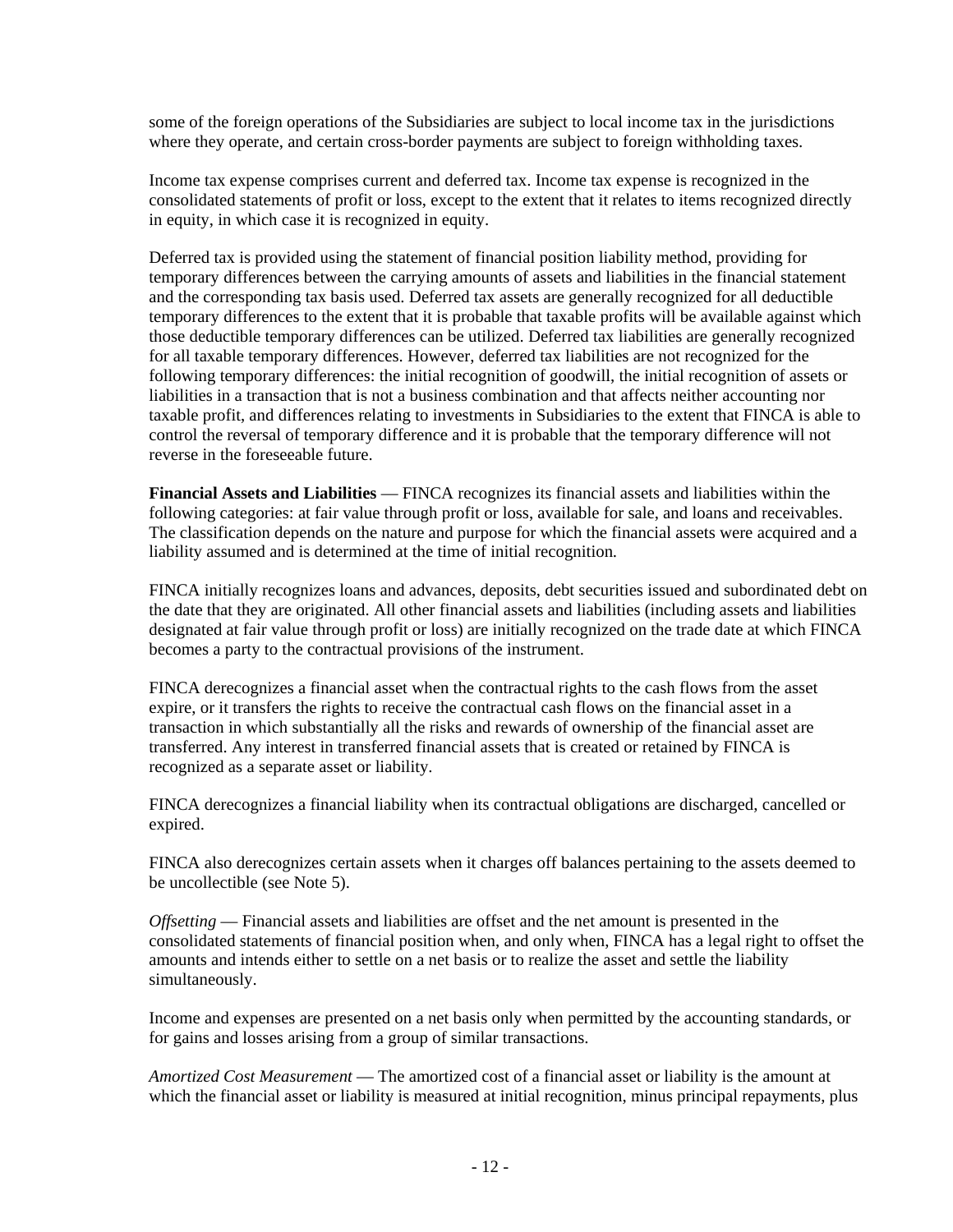or minus the cumulative amortization using the effective interest method of any difference between the initial amount recognized and the maturity amount, less any effect of impairment.

*Identification and Measurement of Impairment of Financial Assets* — At each balance sheet date, FINCA assesses whether there is objective evidence that financial assets not carried at fair value through profit or loss are impaired. Financial assets are impaired when objective evidence demonstrates that a loss event has occurred after the initial recognition of the asset, and that the loss event has an impact on the future cash flows on the asset that can be reliably estimated.

FINCA considers evidence of impairment at both a specific asset and collective level. All individually significant financial assets are assessed for specific impairment. All significant assets found not to be specifically impaired are then collectively assessed for any impairment that has been incurred but not yet identified. Assets that are not individually significant are then collectively assessed for impairment, by grouping together financial assets (carried at amortized cost) with similar risk characteristics.

Objective evidence that financial assets are impaired can include default or delinquency by a client, restructuring of a loan or advance by FINCA on terms that FINCA would not otherwise consider, indications that a client or issuer will enter bankruptcy, or other observable data relating to a group of assets, such as adverse changes in the payment status of clients or issuers in the group, or economic conditions that correlate with defaults in the group.

Impairment losses on assets carried at amortized cost are measured as the difference between the carrying amount of the financial assets and the present value of estimated cash flows discounted at the assets' original effective interest rate. Losses are recognized in the consolidated statements of profit or loss and reflected in an allowance account against loans and advances. Interest on the impaired asset continues to be recognized through the unwinding of the discount.

When a subsequent event causes the amount of impairment loss to decrease, the impairment loss is reversed through profit or loss.

*Designation at Fair Value through Profit or Loss* — FINCA has designated financial assets and liabilities at fair value through profit or loss upon initial recognition if:

- The assets or liabilities are managed, evaluated and reported internally on a fair value basis
- The designation eliminates or significantly reduces an accounting mismatch which would otherwise arise or
- The asset or liability contains an embedded derivative that significantly modifies the cash flows that would otherwise be required under the contract

*Derecognition* — Financial assets are derecognized when the contractual rights to receive the cash flows from these assets have ceased to exist, expired, or the assets have been transferred and substantially all the risks and rewards of ownership of the assets are also transferred. Financial liabilities are derecognized when they have been redeemed or otherwise extinguished.

All financial liabilities are derecognized when they are extinguished — that is, when the obligation is discharged, cancelled or expires. The difference between the carrying amount of financial liability derecognized and consideration paid is recognized in the statement of profit or loss.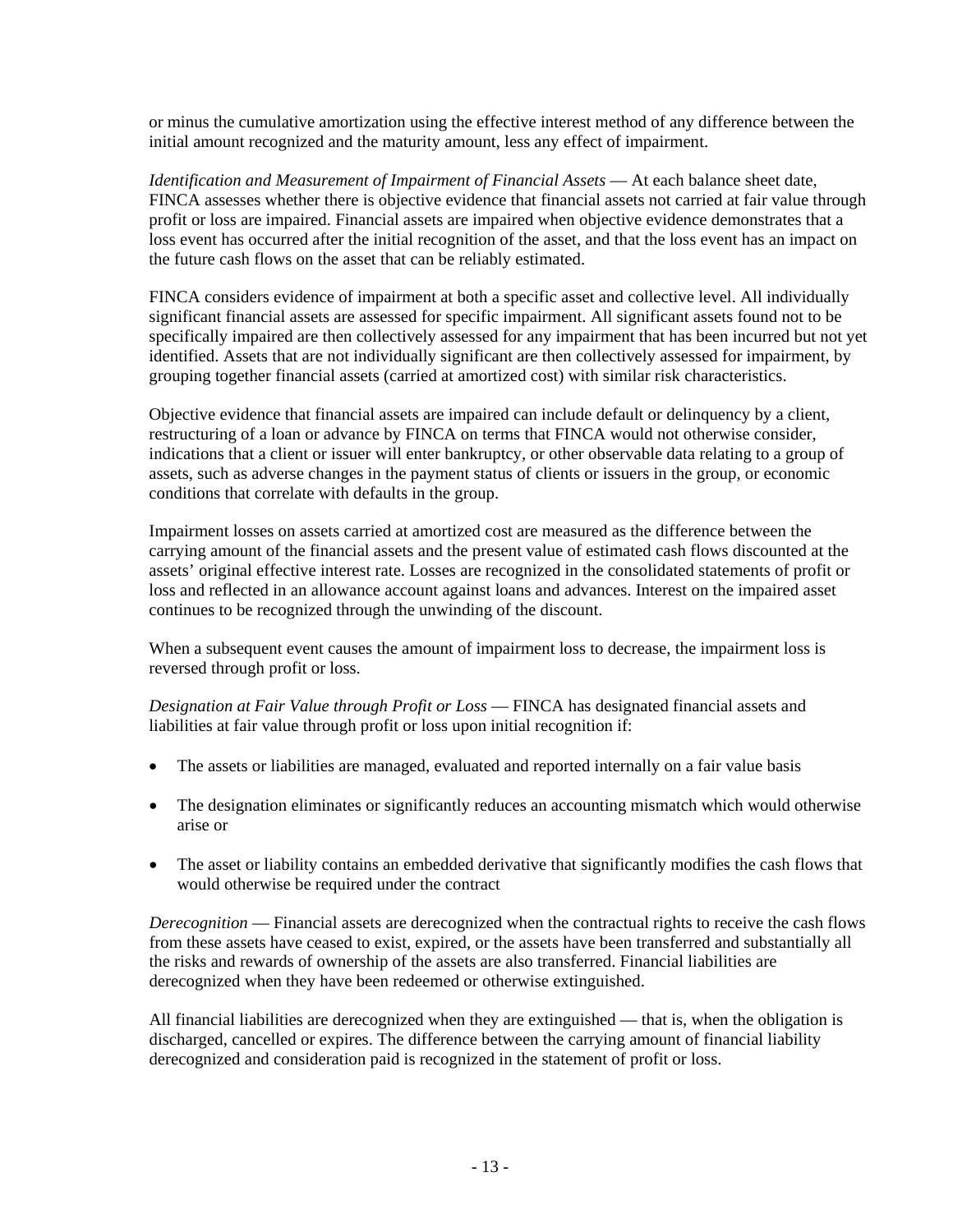Interest income is recognized in the consolidated statements of profit or loss using the effective interest method. Foreign exchange gains or losses on available-for-sale financial assets are recognized in the consolidated statements of profit or loss.

**Fair Value Measurement** — IFRS 7, *Financial Instruments — Disclosures*, require disclosure of fair value measurements by level of the following fair value measurement hierarchy:

- Level  $1$  Quoted prices (unadjusted) in active markets for identical assets or liabilities
- Level 2 Inputs other than quoted prices included within Level 1 that are observable for the asset or liability, either directly (that is, as prices) or indirectly (that is, derived from prices)
- Level 3 Inputs for the asset or liability that are not based on observable market data (that is, unobservable inputs)

The carrying value of FINCA's investment in the Class IIIB Notes in the FINCA Microfinance Fund B.V. Incorporated ("Microfinance fund") is based on unobservable inputs and is considered a Level 3 under the fair value hierarchy. The carrying value less impairment provision of trade receivables and payables approximates their fair values. The fair value of financial liabilities for disclosure purposes is estimated by discounting the future contractual cash flows at the current market interest rate that is available to the group for similar financial instruments.

**Cash and Cash Equivalents** — Cash and cash equivalents include notes and coins on-hand, unrestricted balances held with central banks, and highly liquid financial assets with original maturities of less than three months, which are subject to insignificant risk of changes in their fair value and are used by FINCA in the management of its short-term commitments. Cash and cash equivalents are carried at amortized cost, which approximates fair value due to the maturities of these commitments.

**Loans Receivable** — Loans receivable are non-derivative financial assets with fixed or determinable payments that are not quoted in an active market and that FINCA does not intend to sell immediately or in the near term.

Loans receivable are initially measured at fair value plus directly attributable transaction costs, and subsequently measured at their amortized cost using the effective interest method, less any impairment.

**Investments** — Investments are initially measured at fair value plus incremental direct transaction costs, and subsequently accounted for depending on their classification as either held-to-maturity, fair value through profit or loss, or available-for-sale.

*Fair Value through Profit or Loss* — FINCA carries some investment securities at fair value, with fair value changes recognized immediately in the consolidated statements of profit or loss.

*Available-for-Sale* — Available-for-sale investments are non-derivative investments that are not designated as another category of financial assets. All other available-for-sale investments are carried at fair value.

**Notes Payable** — Notes payable are recognized initially at fair value, net of transaction costs incurred. Notes payable are subsequently carried at amortized cost; any difference between the proceeds (net of transaction costs) and the redemption value is recognized in the consolidated statements of profit or loss over the period of the borrowings using the effective interest method. Fees paid on the establishment of loan facilities are recognized as transaction costs of the loan to the extent that it is probable that some or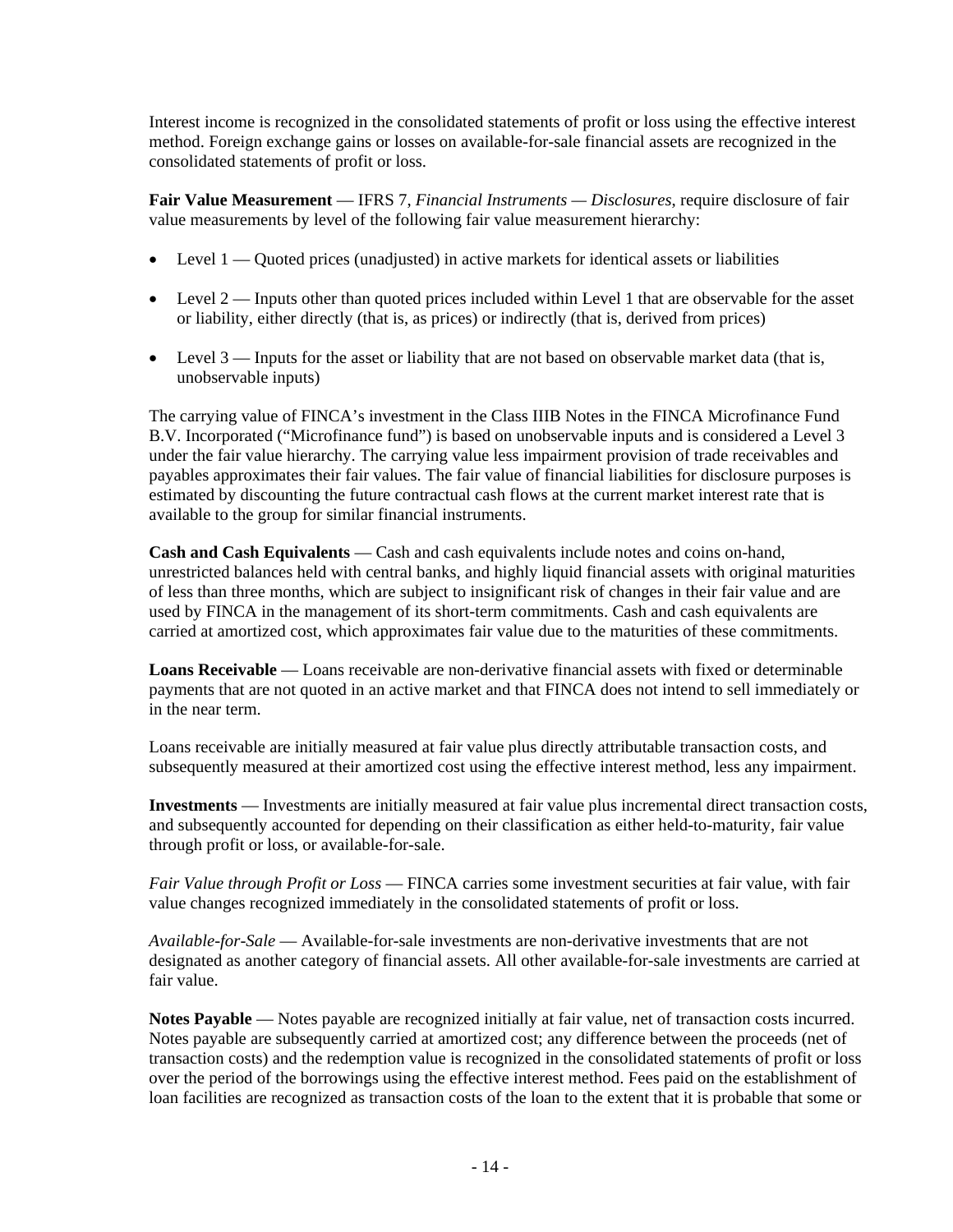all of the facility will be drawn down. In this case, the fee is deferred until the draw-down occurs. To the extent there is no evidence that it is probable that some or all of the facility will be drawn down, the fee is capitalized as a pre-payment for liquidity services and amortized over the period of the facility to which it relates.

**Subordinated Debt** — Subordinated debt consists mainly of liabilities to other international financial institutions which in the event of insolvency or liquidation are not repaid until all non-subordinated creditors have been satisfied. There is no obligation to repay early. Following initial recognition at acquisition cost, the subordinated debt is recognized at amortized cost. Premiums and discounts are accounted for over the respective terms in the consolidated statements of profit or loss under "net interest income."

**Client Deposits** — Client deposits are recognized initially at fair value net of transaction costs incurred. Changes to client deposits are subsequently stated at amortized cost; any difference between proceeds net of transaction costs and the redemption value is recognized in the consolidated statements of profit or loss over the period of the borrowings using the effective interest rate method.

Other fair value changes are recognized in other comprehensive income, a component of equity, until the investment is sold or impaired and the balance in equity is recognized in the consolidated statements of profit or loss.

#### **Allowance for Losses on Loans**

*Impairment of Loans* — FINCA assesses at each balance sheet date whether there is objective evidence that a financial asset or group of financial assets is impaired. If there is objective evidence that impairment of a credit exposure or a portfolio of credit exposures has occurred which influences the future cash flow of the financial assets, the respective losses are immediately recognized. Depending on the size of the credit exposure, such losses are either calculated on an individual credit exposure basis or are collectively assessed for a portfolio of credit exposures. The carrying amount of the loan is reduced through the use of an allowance account and the amount of the loss is recognized in the consolidated statements of profit or loss. FINCA does not recognize losses from expected future events.

*Individually Assessed Loans* — Credit exposures are considered individually significant if they have a certain size, partly depending on the individual Subsidiary. As a FINCA-wide rule, all credit exposures over a country specific threshold are individually assessed for impairment. For such credit exposures, it is assessed whether objective evidence of impairment exists, i.e. any factors which might influence the client's ability to fulfill his contractual payment obligations towards the individual Subsidiary:

- Delinquencies in contractual payments of interest or principal
- Breach of covenants or conditions
- Initiation of bankruptcy proceedings
- Any specific information on the client's business (e. g. reflected by cash flow difficulties experienced by the client)
- Changes in the client's market environment
- The general economic situation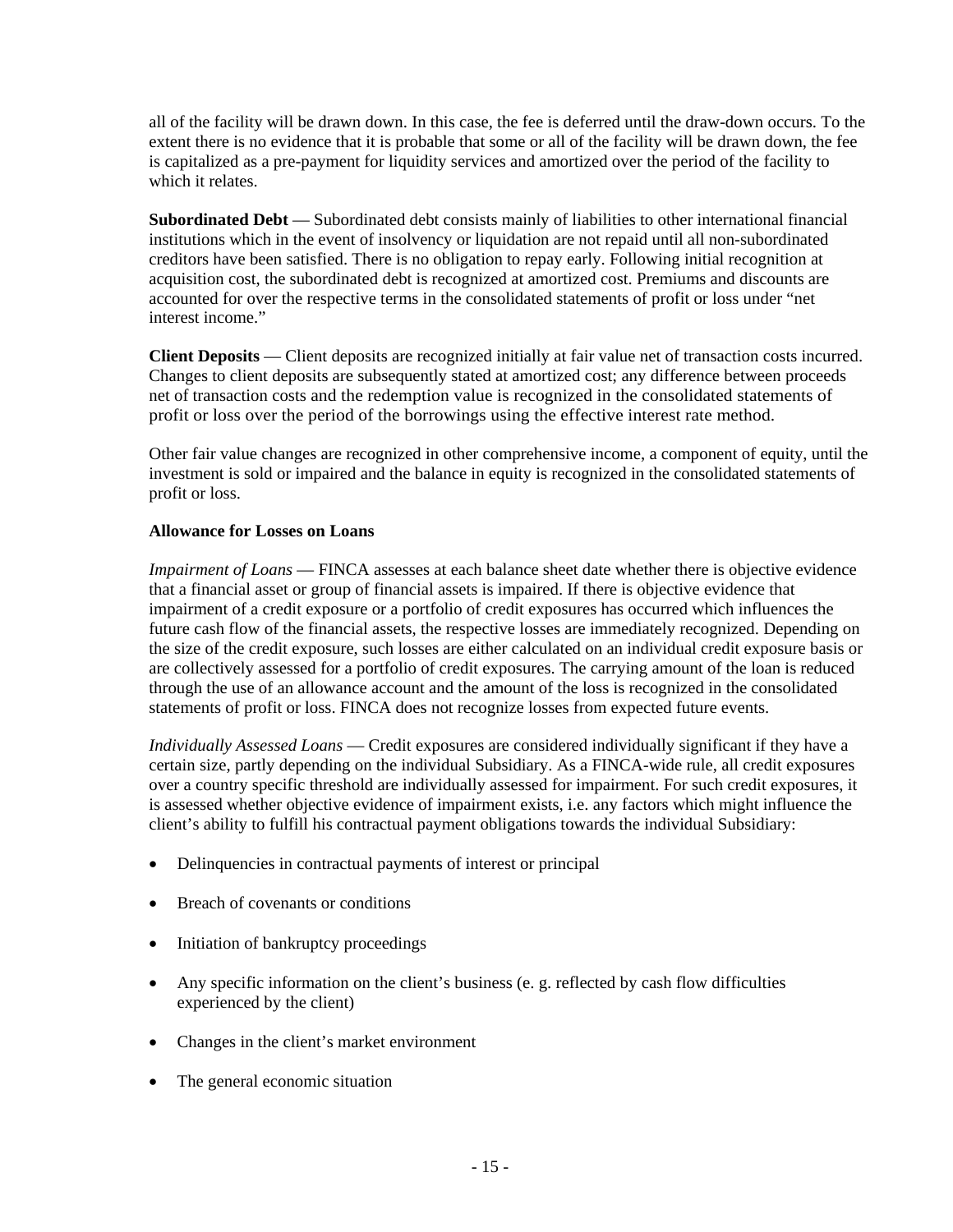Additionally, the aggregate exposure to the client and the realizable value of collateral held are taken into account when deciding on the allowance for impairment. If there is objective evidence that an impairment loss has been incurred, the amount of the loss is measured as the difference between the asset's carrying amount and the present value of its estimated future cash flows discounted at the financial asset's original effective interest rate (specific impairment). If a credit exposure has a variable interest rate, the discount rate for measuring any impairment loss is the current effective interest rate determined under the contract. The calculation of the present value of the estimated future cash flow of a collateralized financial asset reflects the cash flow that may result from foreclosure less costs for obtaining and selling the collateral.

*Collectively Assessed Loans* — There are two cases in which credit exposures are collectively assessed for impairment:

- Individually insignificant credit exposures that show objective evidence of impairment
- The group of credit exposures which do not show signs of impairment, in order to cover all losses which have already been incurred but not detected on an individual credit exposure basis

For the purpose of the evaluation of impairment of individually insignificant credit exposures, the credit exposures are grouped on the basis of similar credit risk characteristics, i.e. according to the number of days they are in arrears. Arrears of more than 30 days are considered to be a sign of impairment. This characteristic is relevant for the estimation of future cash flows for the defined groups of such assets, based on historical loss experiences with loans that showed similar characteristics. The collective assessment of impairment for individually insignificant credit exposures (lump-sum impairment) and for unimpaired credit exposures (portfolio-based impairment) belonging to a group of financial assets is based on a quantitative analysis of historical default rates for loan portfolios with similar risk characteristics in the individual Subsidiary (migration analysis), grouped into geographical segments with a comparable risk profile. After a qualitative analysis of this statistical data, FINCA management approves appropriate rates as the basis for their portfolio-based impairment allowances. Deviations from this guideline were allowed, if necessitated by the specific situation of the Subsidiary.

Future cash flows in a group of financial assets that are collectively evaluated for impairment are estimated on the basis of the contractual cash flows of the assets in the group and historical loss experience for assets with credit risk characteristics similar to those in the group. Historical loss experience is adjusted on the basis of current observable data to reflect the effects of current conditions that did not affect the period on which the historical loss experience is based and to remove the effects of conditions in the historical period that do not exist currently. The methodology and assumptions used for estimating future cash flows are reviewed regularly by FINCA to reduce any differences between loss estimates and actual loss experience.

If FINCA determines that no objective evidence of impairment exists for an individually assessed financial asset, whether individually significant or not, it includes the asset in a group of financial assets with similar credit risk characteristics and collectively assesses them for impairment (impairment for collectively assessed credit exposures).

*Writing off Loans* — When a loan is determined uncollectible, it is written off against the related allowance for loan impairment. Such loans are written off after all the necessary procedures have been completed and the amount of the loss has been determined. Subsequent recoveries of amounts previously written off decrease the amount of the allowance for loan impairment in the consolidated statements of profit or loss.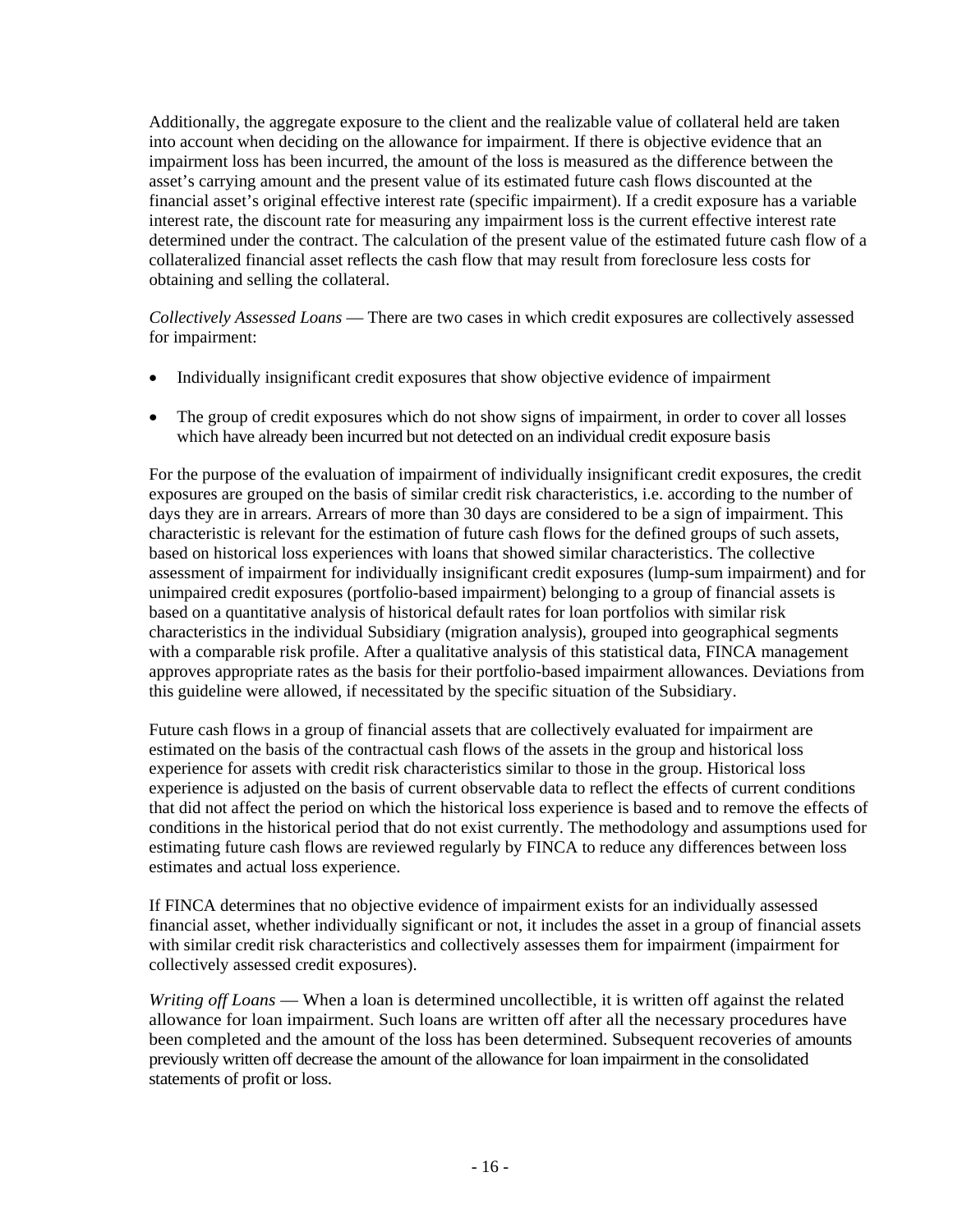**Property and Equipment** — Items of property and equipment are measured at cost, less accumulated depreciation and recognized impairment losses.

Cost includes expenditures that are directly attributable to the acquisition of the asset. The cost of self-constructed assets includes the cost of materials and direct labor, any other costs directly attributable to bringing the asset to a working condition for its intended use, and the costs of dismantling and removing the items and restoring the site on which they are located. Purchased software that is integral to the functionality of the related equipment is capitalized as part of that equipment.

The cost of replacing part of an item of property or equipment is recognized in the carrying amount of the item, if it is probable that the future economic benefits embodied within the part will flow to FINCA and its cost can be reliably measured. The costs of the day-to-day servicing of property and equipment are recognized in the consolidated statements of profit or loss as incurred.

Depreciation is recognized in the consolidated statements of profit or loss on a straight-line basis over the estimated useful lives of each part of an item of property and equipment:

| Buildings and offices          | $20 - 50$ years |
|--------------------------------|-----------------|
| Computer equipment             | $2-5$ years     |
| Furniture and office equipment | $5-7$ years     |
| Vehicles                       | $3-5$ years     |
| Other                          | $2-5$ years     |

Leasehold improvements are depreciated over the shorter of the lease term or their useful lives. When necessary, assets are componentized to address different useful lives of the component.

Depreciation methods, useful lives and residual values are reassessed at each reporting date.

*Borrowing Costs* — FINCA does not incur any interest costs that qualify for capitalization under International Accounting Standards (IAS) 23, *Borrowing costs*.

**Intangible Assets** — Costs associated with maintaining computer software programs are recognized as an expense as incurred. Development costs that are directly attributable to the design and testing of identifiable and unique software products controlled by FINCA are recognized as intangible assets when the following criteria are met:

It is technically feasible to complete the software product so that it will be available for use;

- Management intends to complete the software product and use it;
- There is an ability to use or sell the software product;
- It can be demonstrated how the software product will generate probable future economic benefits;
- Adequate technical, financial and other resources to complete the development and to use or sell the software product are available; and
- The expenditure attributable to the software product during its development can be reliably measured.

Directly attributable costs that are capitalized as part of the software product include the software development employee costs and an appropriate portion of directly attributable overheads.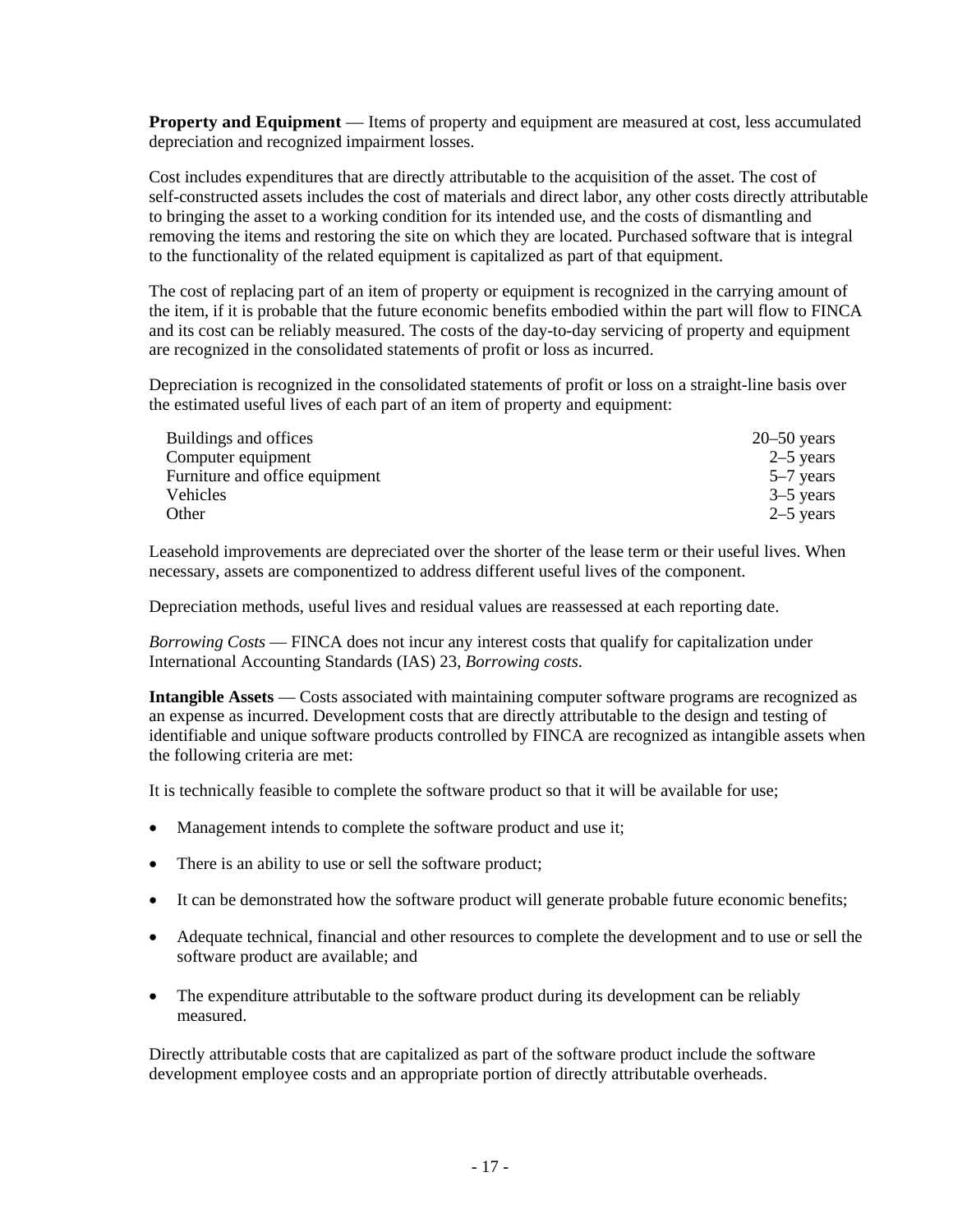Other development expenditures that do not meet these criteria are recognized as an expense as incurred. Development costs previously recognized as an expense are not recognized as an asset in a subsequent period.

Computer software development costs recognized as assets are amortized over their useful lives, which is three to five years depending on facts and circumstances. Capital work-in-progress is represented by capitalized costs of information systems implementation in process. Capital work-in-progress is not amortized.

**Impairment** — The carrying amounts of FINCA's non-financial assets are reviewed on an annual basis or whenever a triggering event has been observed to determine whether there is any indication of impairment. If any such indication exists, the asset's recoverable amount is estimated to determine the extent of the impairment loss (if any).

An impairment loss is recognized if the carrying amount of an asset or its cash-generating unit exceeds its recoverable amount. A cash-generating unit is the smallest identifiable asset group that generates cash flows that are largely independent from other assets and groups. Impairment losses are recognized in the consolidated statement of profit or loss.

The recoverable amount of an asset or cash-generating unit is the higher of its value in use and its fair value, less cost to sell. In assessing value in use, the estimated future cash flows are discounted to their present value using a pre-tax discount rate that reflects current market assessments of the time value of money and the risks specific to the asset for which the estimates of future cash flows have not been adjusted.

Impairment losses recognized in prior periods are assessed at each reporting date for any indications that the loss has decreased or no longer exists. Such impairment loss is reversed if there has been a change in the estimates used to determine the recoverable amount. Such an impairment loss is reversed only to the extent that the asset's carrying amount does not exceed the carrying amount that would have been determined, net of depreciation or amortization, if no impairment loss had been recognized in previous years.

**Leased Assets** — Where substantially all of the risks and rewards incidental to ownership of a leased asset have been transferred to FINCA (a "finance lease"), the asset is treated as if it had been purchased outright. The amount initially recognized as an asset is the lower of the fair value of the leased property and the present value of the minimum lease payments payable over the term of the lease. The corresponding lease commitment is shown as a liability. Lease payments are analyzed between capital and interest. The interest element is charged to the consolidated statements of profit or loss over the period of the lease and is calculated so that it represents a constant proportion of the lease liability. The capital element reduces the balance owed to the lessor. As of December 31, 2012 and 2011, FINCA had no finance leases.

Where substantially all of the risks and rewards incidental to ownership are not transferred to FINCA (an "operating lease"), the total rentals payable under the lease are charged to the consolidated statements of profit or loss on a straight-line basis over the lease term. The aggregate benefit of lease incentives is recognized as a reduction of the rental expense over the lease term on a straight-line basis.

*Lease Payments Made* — Payments made under operating leases are recognized in the consolidated statements of profit or loss on a straight-line basis over the term of the lease. Lease incentives received are recognized as an integral part of the total lease expense, over the term of the lease.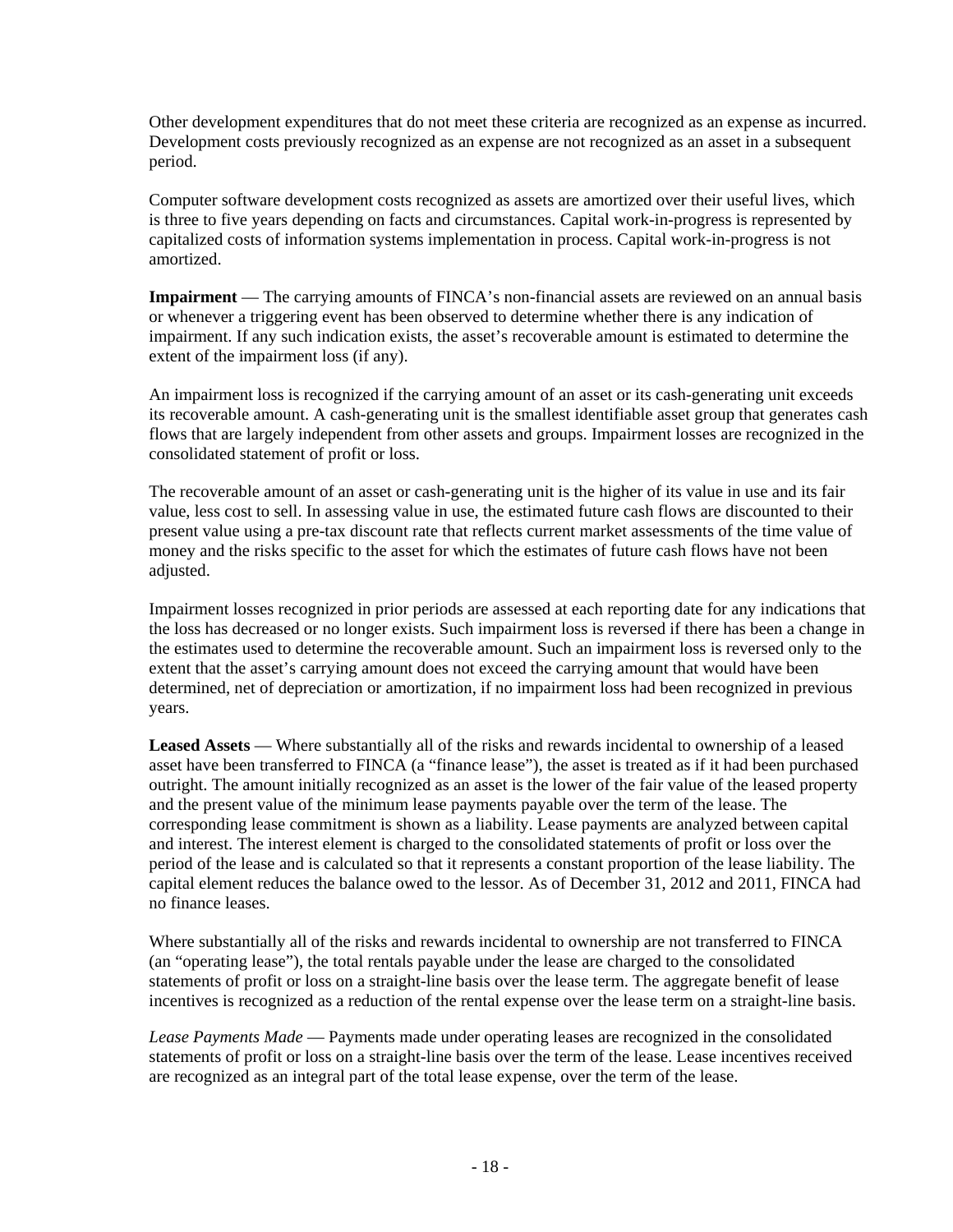#### **Employee Benefits —**

*Employee Benefit Plans* — FINCA's net obligation in respect of benefit plans is calculated by estimating the amount of future benefit that employees have earned in return for their service in the current and prior periods; that benefit is discounted to determine its present value. The discount rate is the yield at the reporting date approximating the terms of FINCA's obligations. The calculation is performed by a qualified actuary.

When the benefits of a plan are improved, the portion of the increased benefit relating to past service by employees is recognized in the consolidated statements of profit or loss on a straight-line basis over the average period until the benefits become vested. To the extent that the benefits vest immediately, the expense is recognized immediately in the consolidated statements of profit or loss.

With respect to actuarial gains and losses that arise in calculating FINCA's obligation in respect of a plan, to the extent that any cumulative unrecognized actuarial gain or loss exceeds 10% of the greater of the present value of the benefit obligation, that portion is recognized in statements of profit or loss over the expected average remaining working lives of the employees participating in the plan.

When the calculation results in a benefit to FINCA, the recognized asset is limited to the net total of any unrecognized actuarial losses and past service costs and the present value of any future refunds from the plan or reductions in future contributions to the plan.

*Short-Term Benefits* — Short-term employee benefit obligations are measured on an undiscounted basis and are expensed as the related service is provided.

A provision is recognized for the amount expected to be paid under short-term cash bonus, or if FINCA has a present legal or constructive obligation to pay this amount as a result of past service provided by the employee and the obligation can be reliably estimated.

**Government and Other Grants** — Grants are accounted for in accordance with IAS 20, *Accounting for Government Grants and Disclosure of Government Assistance*, following the gross approach, where the money received and the obligation to use the money for ongoing expenses is not offset. The liability to fulfill the obligation, recognized in the consolidated statements of financial position, is amortized through the consolidated statements of profit or loss at the same time as funds are spent to cover expenditures. When donor contributions are used to purchase assets, the assets are recognized in the consolidated statements of financial position. Another liability is recognized to reflect the obligation to use the funds for restricted purposes. The liability is amortized through the consolidated statements of profit or loss at which time expenses are incurred for program activities.

**Provisions** — Provisions are recognized when: FINCA has a present legal or constructive obligation as a result of past events; it is probable that an outflow of resources will be required to settle the obligation; and the amount has been reliably estimated. Provisions are not recognized for future operating losses.

Provisions are measured at the present value of the expenditures expected to be required to settle the obligation using a pre-tax rate that reflects current market assessments of the time value of money and the risks specific to the obligation.

#### **New Standards and Interpretations**

(a) FINCA has adopted the following new Standards, amendments and interpretations effective on January 1, 2012: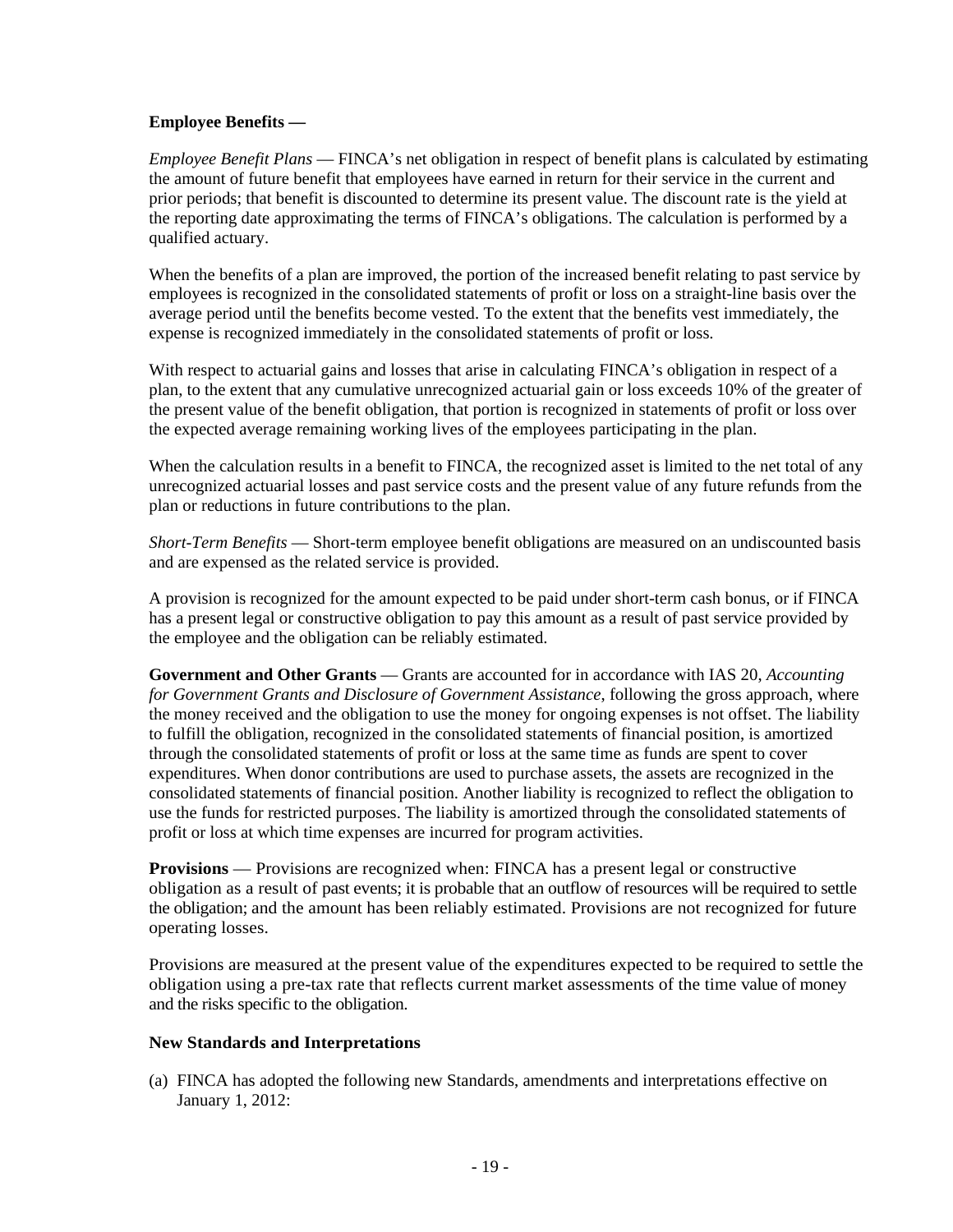Effective July 1, 2011, IFRS 1 (amendment) *Severe Hyperinflation* provides guidance for entities emerging from severe hyperinflation either to resume presenting IFRS financial statements or to present IFRS financial statements for the first time. The amendment has not had any impact on FINCA's consolidated financial statements.

IFRS 7, *Disclosures — Transfers of Financial Assets*. The amendments comprise additional disclosures on transfer transactions of financial assets, including possible effects of any risks and rewards that may remain with the transferor of the asset. Additional disclosures are also required if a disproportionate amount of transfer transactions are undertaken around the end of a reporting period. The amendments were effective for annual periods beginning on or after July 1, 2011. The adoption of the amendments in the 2012 year-end financial statements did not have any impact on FINCA's consolidated financial statements.

IAS 12 (amendment), *Deferred Tax: Recovery of Underlying Assets*. The amendment introduces the presumption, when measuring the deferred tax relating to investment property measured using the fair value model, that the entity will normally recover its carrying amount entirely through sale. The revised standard is effective on January 1, 2012. The amendment has not had any impact on FINCA's consolidated financial statements.

(b) Standards, amendments, and interpretations to existing standards that are not yet effective and have not been early adopted by FINCA are as follows:

IFRS 10, *Consolidated Financial Statements*. The new standard replaces the consolidation requirements in SIC-12 *Consolidated and Separate Financial Statements*. This new standard is effective on January 1, 2013. FINCA will apply the new standard from January 1, 2013. The Company management does not anticipate that the new standard IFRS 10, *Consolidated Financial Statements* will have material effect on the Company's consolidated financial statements.

IFRS 11, *Joint Arrangements*. The new standard requires that a party to a joint arrangement recognizes its rights and obligations arising from the arrangements rather than focusing on legal form. The new standard is effective January 1, 2013 and FINCA will apply the new standard from January 1, 2013. Management does not expect this amendment to have material impact on FINCA's consolidated financial statements.

IFRS 12, *Disclosure of Interest in Other Entities*. The standard includes the disclosure requirements for all forms of interest in other entities, including Subsidiaries, joint arrangements, associates and unconsolidated structured entities. The new standard is effective January 1, 2013. FINCA will apply the standard from January 1, 2013. Management does not expect this amendment to have material impact on FINCA's consolidated financial statements.

IFRS 13, *Fair Value Measurement*. The new standard defines fair value, sets out a framework for measuring fair value and requires disclosures about fair value measurements. The new standard is effective January 1, 2013. FINCA will apply the new standard from January 1, 2013. The Company management anticipates that the application of the new Standard may affect certain amounts reported in the financial statements and results in more extensive disclosures in the financial statements.

IAS 28 (amendment 2011), *Investments in Associates and Joint Ventures.* The amendment includes the required accounting for joint ventures as well as the definition and required accounting for associates. The amended standard is effective January 1, 2013. Management does not expect this amendment to have material impact on FINCA's consolidated financial statements.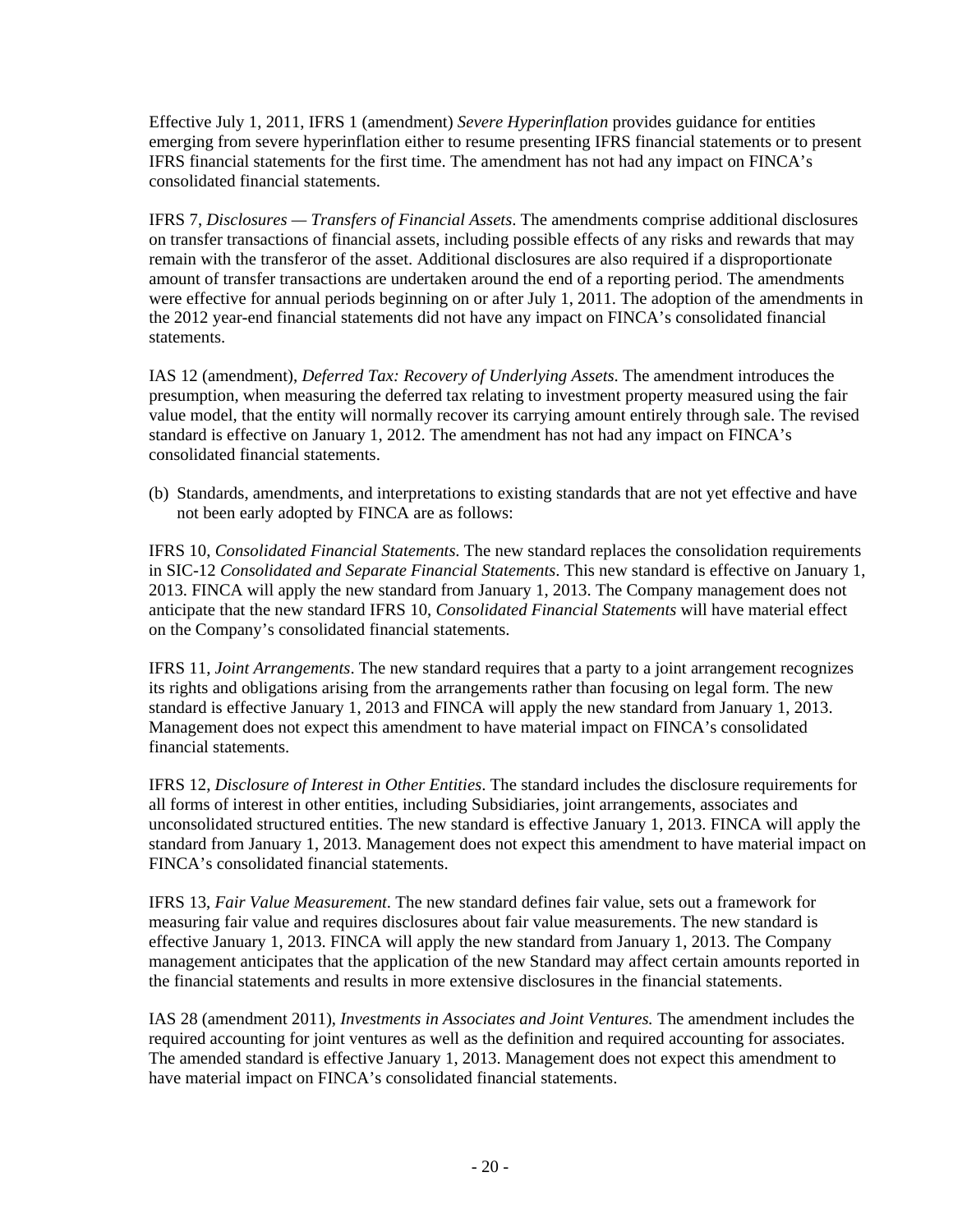IAS 19 (amendment 2011), *Employee Benefits*. The main changes introduced by the amendment revolve around the accounting for defined benefit pension schemes. The standard is effective January 1, 2013. FINCA will apply the amended standard from January 1, 2013. The Company management does not anticipate that the revision of IAS 19, "*Employee Benefits*" will have a significant effect on the Company's consolidated financial statements.

IFRS 1 (amendment 2012), *Government Loans*. The amendments add an exception to the retrospective application of IFRSs to require that first-time adopters apply the requirements in IFRS 9, "Financial Instruments" or (IAS 39, if IFRS 9 has not yet been adopted) and IAS 20, prospectively to government loans existing at the date of transition to IFRSs. The standard is effective on January 1, 2013. Management does not believe that the amended standard will have any impact on FINCA's consolidated financial statements.

IFRS 7 (amendment 2011), *Disclosures — Offsetting Financial Assets and Financial Liabilities*. The amendment introduces disclosures to enable users of the financial statements to evaluate the effect or potential effect of netting arrangements on FINCA's consolidated financial position. The standard is effective on January 1, 2013. FINCA will apply the amended standard from January 1, 2013.

IAS 32 (amendment 2011), *Offsetting Financial Assets and Financial Liabilities*. The amendment seeks to clarify rather than change the off-setting requirements previously set out in IAS 32. The revised standard is effective January 1, 2014. FINCA will apply the amended standard on January 1, 2014. The Company management anticipates that the application of these amendments to IAS 32 and IFRS 7 may result in more disclosures being made with regards to offsetting financial assets and financial liabilities in the future.

IFRS 9, *Financial Instruments*. The standard will eventually replace IAS 39 in its entirety. However, the process has been divided into three main components: classification and measurement, impairment and hedge accounting. The new standard is effective on January 1, 2015 and FINCA will apply the new standard on January 1, 2015. It is not practical to provide a reasonable estimate of the effect of IFRS 9, *Financial Instruments* until a detailed review has been completed.

In May 2012, the IASB issued amendments to IFRS, which resulted from the IASB's annual improvement project. They comprise amendments that result in accounting changes for presentation, recognition or measurement purposes, as well as terminology or editorial amendments related to a variety of individual IFRS standards. The amendments are effective for annual periods beginning on or after January 1, 2013, with early application permitted provided all these standards are applied at the same time. The early adoption of these standards and amendments will result in additional disclosure requirements and management is assessing the impact of these amendments to the Company's consolidated financial statements. FINCA will apply the new standards on January 1, 2013.

#### **4. CRITICAL ACCOUNTING ESTIMATES AND JUDGMENTS**

**Allowances for Credit Impairment** — The specific counterparty component of the total allowances for impairment applies to claims evaluated individually for impairment and is based upon management's best estimate of the present value of the cash flows that are expected to be received. In estimating these cash flows, management makes judgments about a counter party's financial situation and the net realizable value of any underlying collateral. Each impaired asset is assessed on its merits, and the workout strategy and estimate of cash flows considered recoverable are independently approved by FINCA management.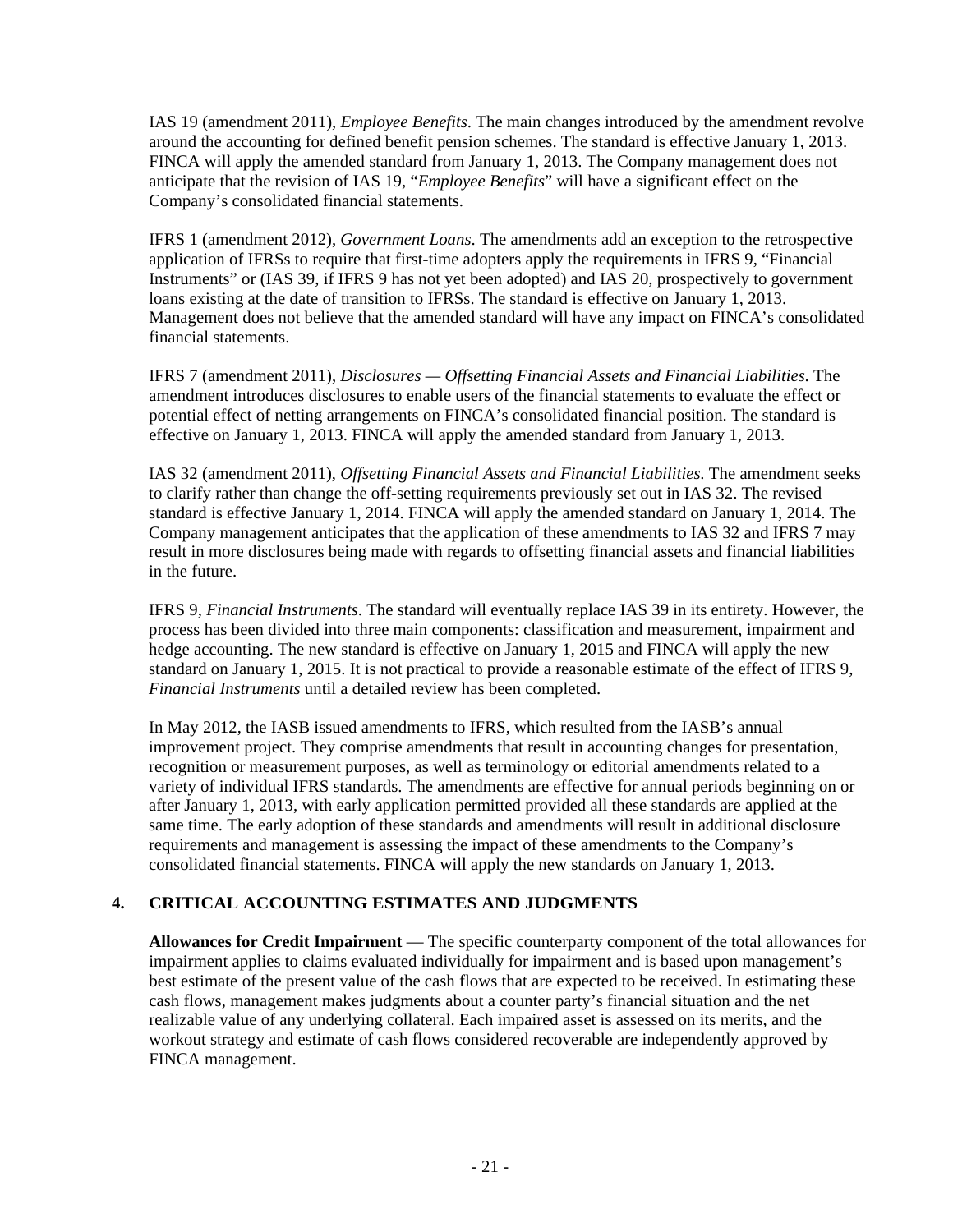Collectively assessed impairment allowances cover credit losses inherent in portfolios of claims with similar economic characteristics when there is objective evidence to suggest that they contain impaired claims, but the individual impaired items cannot yet be identified. A component of collectively assessed allowances is for country risks. In assessing the need for collective loan credit loss allowances, management considers factors such as credit quality, portfolio size, concentrations, and economic factors. In order to estimate the required allowance, assumptions are made to define the way inherent losses are modeled and to determine the required input parameters, based on historical experience and current economic conditions. The accuracy of the allowances depends on how well these estimated future cash flows for specific counterparty allowances are forecast and the model assumptions and parameters used in determining collective allowances.

**Income Taxes** — FINCA is subject to income tax in several international jurisdictions and significant judgment is required in determining the provision for income taxes. During the ordinary course of business, there are transactions and calculations for which the ultimate tax determination is uncertain. As a result, FINCA recognizes tax liabilities based on estimates of whether additional taxes and interest will be due. These tax liabilities are recognized when, despite FINCA's belief that its tax return positions are supportable, FINCA believes that certain positions are likely to be challenged and may not be fully sustained upon review by tax authorities. FINCA believes that its accruals for tax liabilities are adequate for all open audit years based on its assessment of many factors including past experience and interpretations of tax law. This assessment relies on estimates and assumptions and may involve a series of complex judgments about future events. To the extent that the final tax outcome of these matters is different than the amounts recorded, such differences will impact income tax expense in the period in which such determination is made.

**Legal Proceedings** — In accordance with IFRS, FINCA recognizes a provision where there is a present obligation from a past event, a transfer of economic benefits is probable and the amount of costs of the transfer can be estimated reliably. In instances where the criteria are not met, a contingent liability may be disclosed in the notes to the consolidated financial statements. Obligations arising in respect of contingent liabilities that have been disclosed, or those which are not currently recognized or disclosed in the consolidated financial statements could have a material effect on FINCA's financial position. Application of these accounting principles to legal cases requires FINCA management to make determinations about various factual and legal matters beyond its control. When FINCA has outstanding legal cases, makes assessments of the legal proceedings and at each reporting date and makes a determination as to status, in order to assess the need for provisions and disclosures in its consolidated financial statements. Among the factors considered in making decisions on provisions are the nature of litigation, claim or assessment, the legal process and potential level of damages in the jurisdiction in which the litigation, claim or assessment has been brought, the progress of the case (including the progress after the date of the consolidated financial statements but before those consolidated statements are issued), the opinions or views of legal advisers, experience on similar cases and any decision of FINCA's management as to how it will respond to the litigation, claim or assessment.

#### **5. FINANCIAL RISK MANAGEMENT**

FINCA's principal business activities by their nature involve assuming certain financial risks in order to achieve the desired financial and social returns. These risks include:

- Credit risk
- Market risk
- Liquidity risk
- Counterparty risk
- Foreign currency risk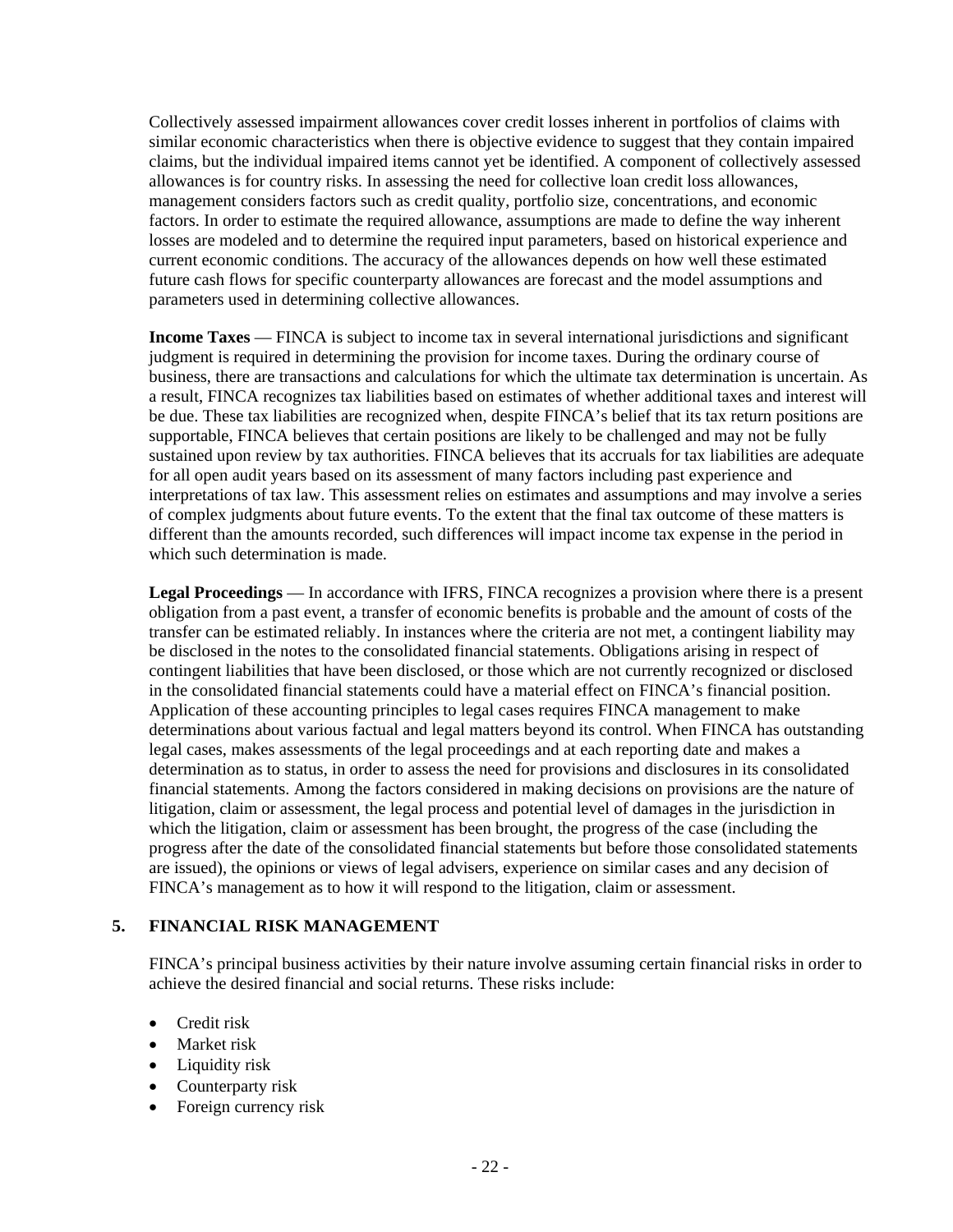There have been no substantive changes in FINCA's exposure to these risks, its objectives, policies and processes for managing these risks or the methods used to measure them from the year ended December 31, 2011, unless otherwise noted.

FINCA has established a 20 percent minimum Tier I capital policy that is applicable to all subsidiaries. Compliance with this internal policy is monitored as part of the monthly Assets and Liabilities Committee (ALCO) process. While Subsidiaries may temporarily fall below this internal policy, plans to correct any shortfalls are quickly implemented. Certain subsidiaries, only upon approval of FINCA's audit committee, are permitted to included qualifying Tier II equity to meet this minimum requirement. This internal policy is typically more stringent than local regulatory capital requirements (which are applicable to certain Subsidiaries) which must also be adhered to. FINCA's Tier I and Tier II capital ratios exceeded this minimum policy level in 2012 and 2011.

|                                                                                                               | 2012                                          | 2011                                          |
|---------------------------------------------------------------------------------------------------------------|-----------------------------------------------|-----------------------------------------------|
| Reserves<br>Retained earnings<br>Currency translation reserve                                                 | \$15,019,357<br>172,254,276<br>(13, 199, 335) | \$13,907,134<br>160,710,208<br>(11, 564, 641) |
| Tier I capital attributable to the parent company<br>Tier I capital attributable to non-controlling interests | \$174,074,298<br>71,783,593                   | \$163,052,701<br>66,602,428                   |
| Tier I capital                                                                                                | \$245,857,891                                 | \$229,655,129                                 |
| Total assets                                                                                                  | \$841,075,049                                 | \$719,768,117                                 |
| Tier I capital/assets                                                                                         | 29.2 %                                        | 31.9 %                                        |
| Qualified Tier II capital                                                                                     | 12,342,000                                    | 16,456,000                                    |
| Total capital                                                                                                 | \$258,199,891                                 | \$246,111,129                                 |
| Total capital/assets                                                                                          | 30.7 %                                        | 34.2 %                                        |
|                                                                                                               |                                               |                                               |

**Credit Risk** — Credit risk is the potential for financial loss resulting from the failure of a client or counterparty to honor its financial or contractual obligations. Credit risk arises from FINCA's microfinance activities.

FINCA's loan portfolio is made up entirely of loans made to individuals for a specific purpose and is sufficiently diversified to reduce concentration risk. At December 31, 2012 and 2011, FINCA had 990,000 and 900,000 borrowers, respectively.

FINCA's aggregate loan portfolio was \$636.6 million and \$512.8 million as of December 31, 2012 and 2011, respectively (see Note 15). FINCA's total allowances for impairments totaled \$10.1 million at December 31, 2012, a coverage ratio of 1.6% of total loans. The loan loss provision was \$7.6 million at December 31 2011, a coverage ratio of 1.5% of total loans.

FINCA conducts biannual historical loan-loss migration analysis across its subsidiary network in order to determine the probability of default, defined as all loans in arrears in excess of 180 days, as well as an examination of other current observable factors (e. g. macroeconomic, operational, policy and systems changes, political risk, etc.) in order to establish subsidiary credit reserves. In addition, FINCA conducts quarterly vintage loan analysis.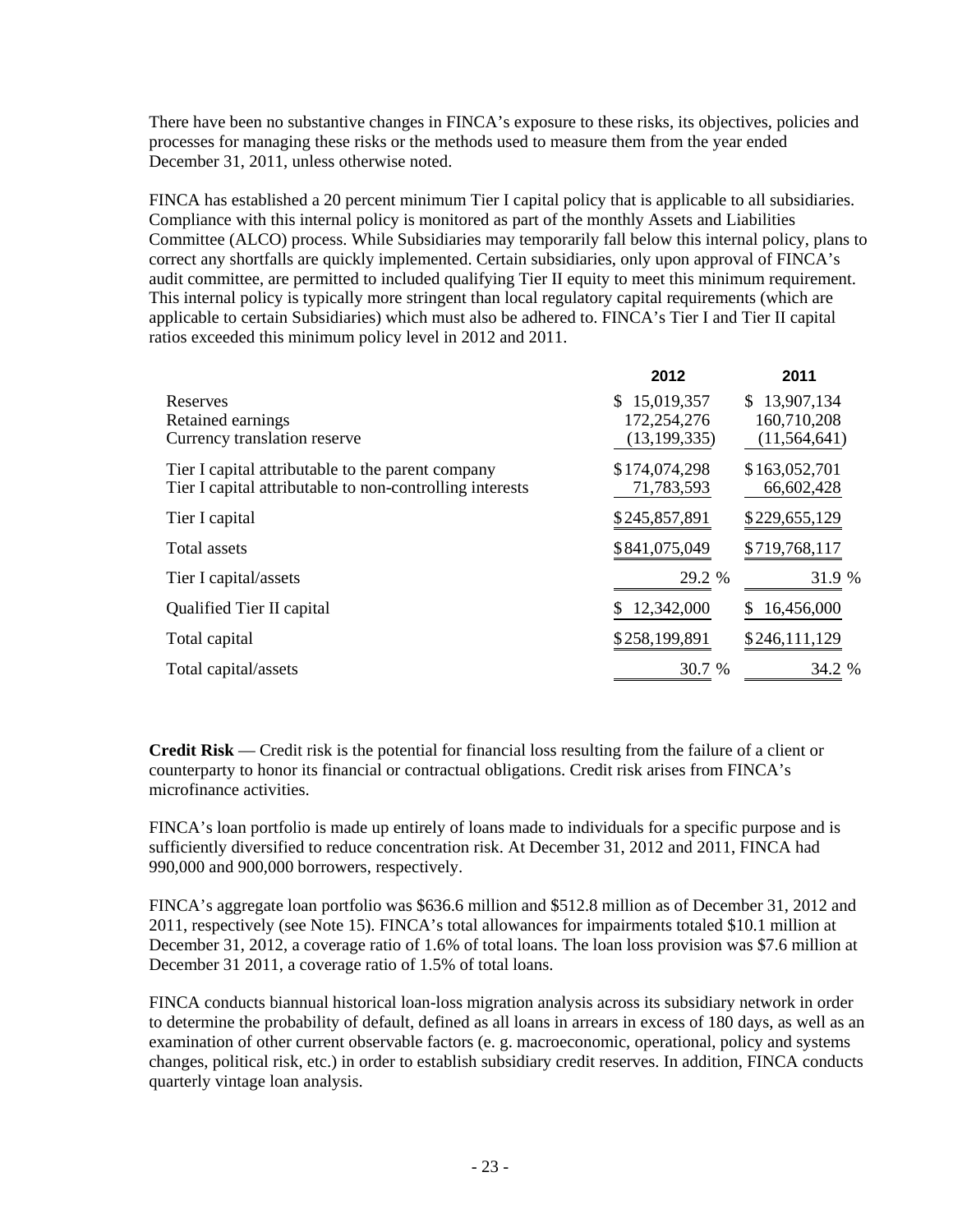The observations collected in 2012 were included in the migration analysis that forms the statistical base of the credit risk calculation. The migration analysis performed on individual subsidiary and group levels estimates the probability of default of a loan portfolio over a six-month period based on historical observations.

Exposure to credit risk at December 31, 2012 and 2011 is as follows:

*Impaired Loans* — Impaired loans are loans for which FINCA determines that it is probable that it will be unable to collect all principal and interest due according to the contractual terms of the loan agreement.

*Past Due but Not Impaired Loans* — Past due, but not impaired loans are loans where contractual interest or principal payments are past due, but FINCA believes that impairment is not appropriate on the basis of the level of collateral available and/or the stage of collection of amounts owed to FINCA.

*Loans with Renegotiated Terms* — Loans with renegotiated terms are loans that have been restructured due to deterioration in the client's financial position, and where FINCA has made concessions that it would not otherwise consider. Once the loan is restructured, it remains in this category independent of satisfactory performance after restructuring.

*Allowances for Impairment* — FINCA establishes an allowance for impairment losses that represents an estimate of probable or expected losses in its loan portfolio. The main components of this allowance are a specific loss component that relates to individually significant exposures, and a collective loan loss allowance established for groups of homogeneous assets with respect to losses that have been incurred but have not been identified on loans subject to individual assessment for impairment.

*Write-Off Policy* — FINCA writes off a loan (and any related allowances for impairment losses) when FINCA's credit committees and Subsidiaries' audit committees determine that the loans are uncollectible. This determination is reached after considering information such as the occurrence of significant changes in a client's financial position, such that the client can no longer pay the obligation, or that proceeds from collateral, if any, will not be sufficient to pay back the entire exposure. For smaller balance standardized loans, charge-off decisions are generally based on a product-specific past due status.

*Market Risk* — Market risk includes price risk, foreign exchange and liquidity risk, which arise in the normal course of FINCA's business:

- Price risk is the risk to earnings from changes in interest rates.
- Foreign exchange rate risk arises from the different markets in which FINCA operates, which are mostly developing countries with so called exotic currencies.
- Liquidity risk is the risk that a change in market conditions precludes the ability of FINCA to fund its existing asset base and operational requirements.

Market risks are measured in accordance with established standards to ensure consistency across Subsidiaries. Each Subsidiary is required to comply with network-wide risk limits that clearly define approved risk parameters.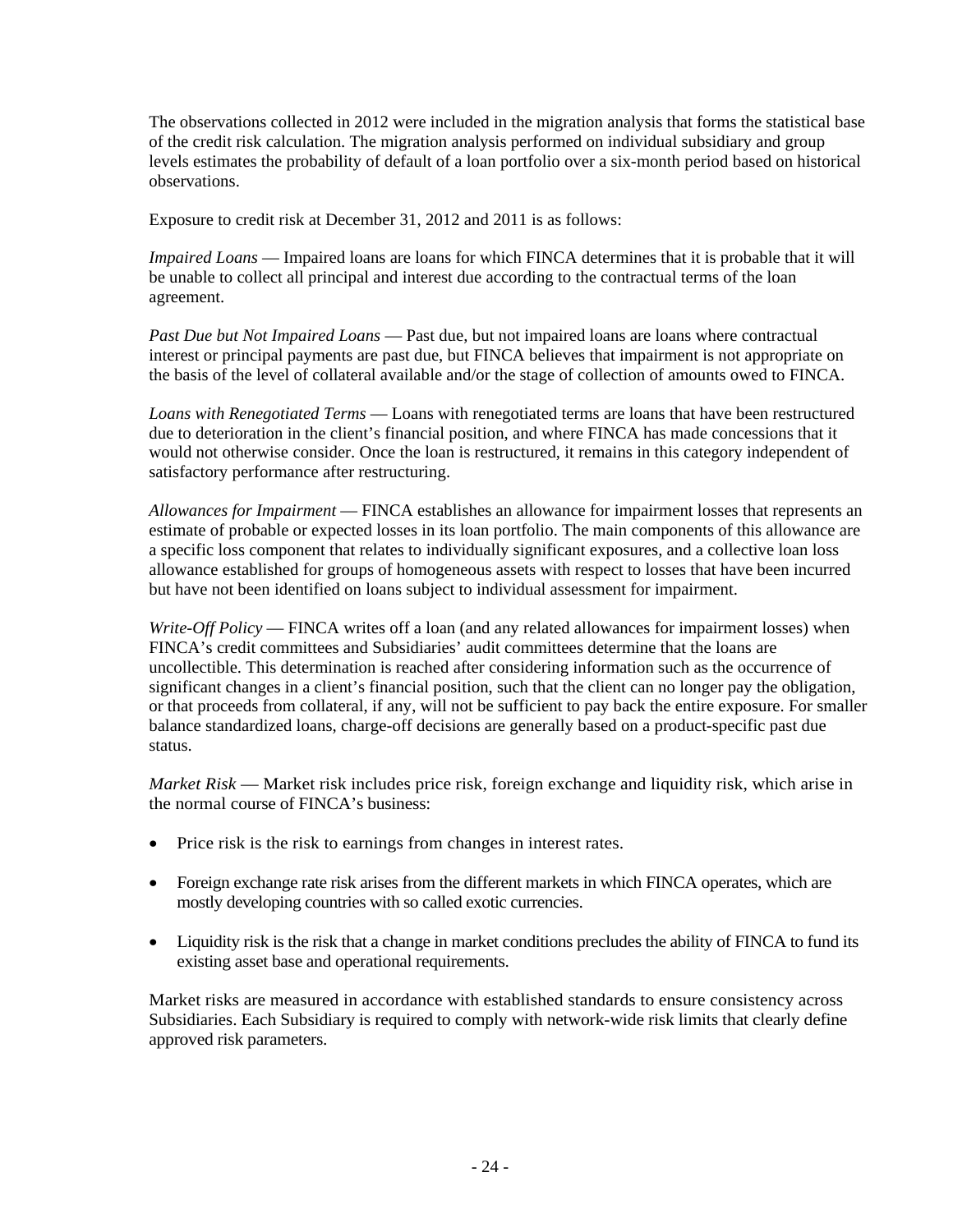FINCA's financial performance is subject to some degree of risk due to changes in interest rates; however, FINCA's Subsidiary statements of financial position have significantly less interest rate risk that that of a traditional financial institution:

- The tenor mismatch between assets and liabilities is far less.
- Neither the assets nor the liabilities of Subsidiaries are tied to any particular market index and therefore do not automatically "reprice" during their stated tenor.
- The short-term nature of FINCA's loans to clients renders the benefit of prepayments to be immaterial — thus, changes in market rates have an immaterial effect on prepayments.

Below is a consideration of interest rate risk by term of asset and liability as of December 31, 2012:

|                                        | Up to<br>3 months | 3-6 months       | 7-12 months   | $1-3$ years     | More than<br>3 years | Non-Interest<br><b>Sensitive</b><br><b>Balances</b> | 2012<br>Total |
|----------------------------------------|-------------------|------------------|---------------|-----------------|----------------------|-----------------------------------------------------|---------------|
| Cash and cash equivalents              | \$ 62,313,079     | \$               | \$            | \$              | \$                   | \$52,319,255                                        | \$114,632,334 |
| Restricted cash and cash equivalents   | 22.462.201        | 1.650.000        |               |                 |                      | 3,637,172                                           | 27,749,373    |
| Available-for-sale financial assets    | 8,009,791         | 2,334,421        | 3,928,099     | 1,324,364       | 9,833                | 25,403                                              | 15,631,910    |
| Financial assets at fair value through |                   |                  |               |                 |                      |                                                     |               |
| profit and loss                        | 2,297,343         | 2,858,855        | 208,510       |                 |                      |                                                     | 5,364,708     |
| Loans receivable                       | 193,446,087       | 138,223,548      | 181,614,215   | 111,368,523     | 1,821,865            |                                                     | 626,474,238   |
| Grants receivable                      | 209.072           |                  |               |                 |                      | 1,862,190                                           | 2,071,262     |
| Other receivables, prepaid and other   |                   |                  |               |                 |                      |                                                     |               |
| assets                                 | 532,061           |                  | 1,069,307     |                 |                      | 11,241,335                                          | 12,842,703    |
| Property and equipment                 |                   |                  |               |                 |                      | 21,592,896                                          | 21,592,896    |
| Intangible assets                      |                   |                  |               |                 |                      | 9,232,789                                           | 9,232,789     |
| Deferred tax assets                    |                   |                  |               |                 |                      | 5,482,836                                           | 5,482,836     |
| <b>Total assets</b>                    | \$289,269,634     | \$145,066,824    | \$186,820,131 | \$112,692,887   | \$1,831,698          | \$105,393,876                                       | \$841,075,049 |
| Accounts payable and other accrued     |                   |                  |               |                 |                      |                                                     |               |
| liabilities                            | 1,566,482         |                  |               |                 |                      | 24, 271, 151                                        | 25,837,633    |
| Client deposits                        | 6,413,408         | 3,348,643        | 16,350,094    | 141.729         | 7,704,148            | 10,222,524                                          | 44,180,546    |
| Notes payable                          | 61,034,370        | 91,012,550       | 73,718,959    | 239,970,140     | 14,973,853           |                                                     | 480,709,872   |
| Subordinated debt                      | 177,150           | 653,218          | 2,686,460     | 659,700         | 16,639,077           | 3,285,617                                           | 24, 101, 222  |
| Deferred revenue                       | 8,155             |                  |               |                 |                      | 11,433,695                                          | 11,441,850    |
| Employee benefits                      |                   |                  |               |                 |                      | 4,854,602                                           | 4,854,602     |
| Current income tax liability           |                   |                  | 47,829        |                 |                      | 2,119,299                                           | 2,167,128     |
| Deferred tax liabilities               |                   |                  | 28,294        |                 |                      | 1,896,011                                           | 1,924,305     |
| <b>Total liabilities</b>               | 69,199,565<br>S   | \$95,014,411     | \$92,831,636  | \$240,771,569   | \$39,317,078         | \$58,082,899                                        | \$595,217,158 |
| Open position                          | \$220,070,069     | 50,052,413<br>S. | \$93,988,495  | \$(128,078,682) | $$$ $(37,485,380)$   | \$47,310,977                                        | \$245,857,891 |
|                                        |                   |                  |               |                 |                      |                                                     |               |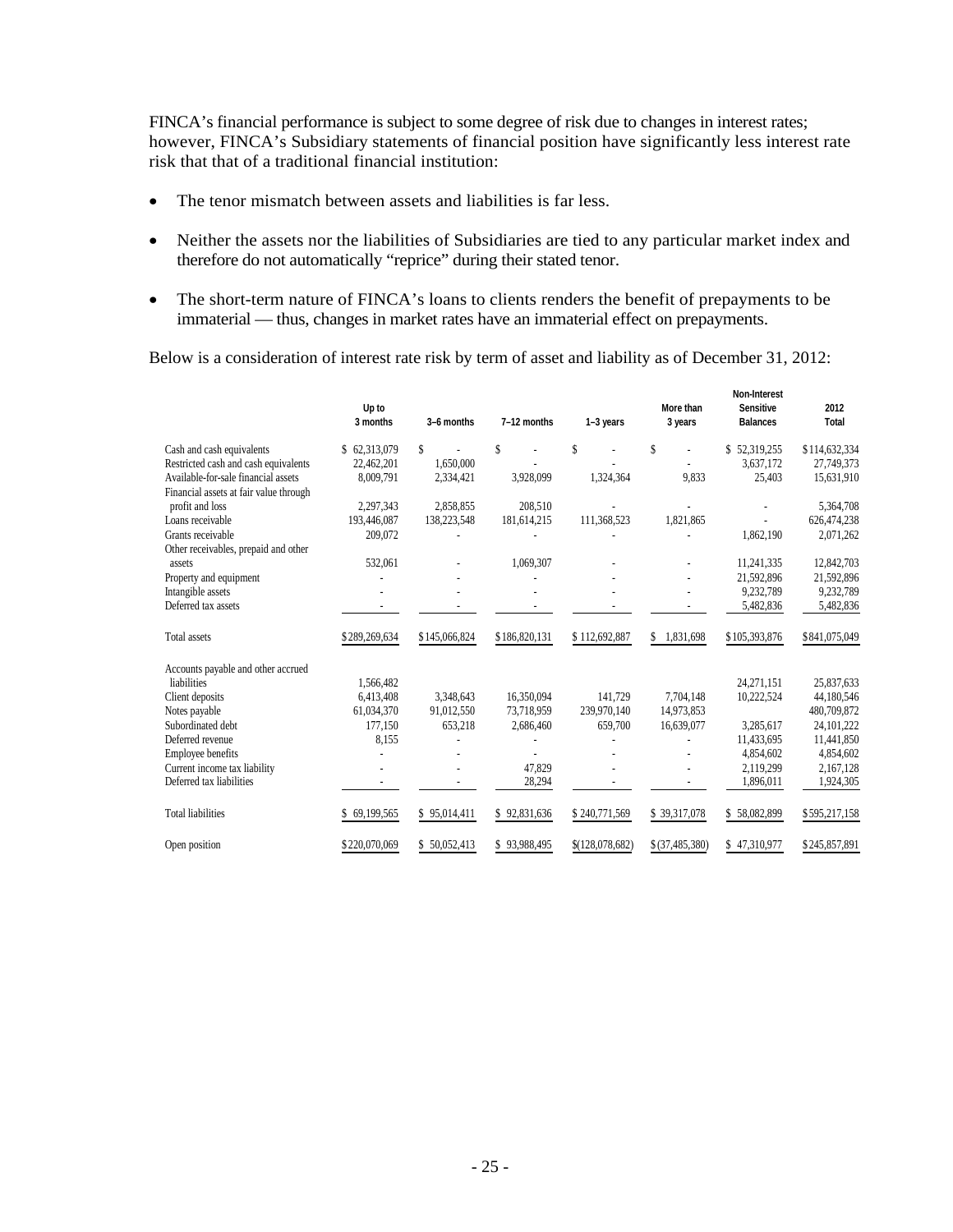Below is a consideration of interest rate risk by term of asset and liability as of December 31, 2011:

|                                                                      | Up to<br>3 Months | 3-6 Months    | 7-12 Months   | 1-3 Years         | More than<br>3 Years | Non-Interest<br><b>Sensitive</b><br><b>Balances</b> | <b>Total</b>  |
|----------------------------------------------------------------------|-------------------|---------------|---------------|-------------------|----------------------|-----------------------------------------------------|---------------|
| Cash and cash                                                        |                   |               |               |                   |                      |                                                     |               |
| equivalents<br>Restricted cash and                                   | \$25,393,700      | \$            | \$            | \$                | \$                   | \$101,688,374                                       | \$127,082,074 |
| cash equivalents                                                     |                   |               |               |                   |                      | 32,091,924                                          | 32,091,924    |
| Available-for-sale                                                   |                   |               |               |                   |                      |                                                     |               |
| financial assets<br>Financial assets at fair<br>value through profit | 5,457,167         | 5,690,166     | 467,705       | 1,100,000         |                      | 769,730                                             | 13,484,768    |
| and loss                                                             |                   |               | 1,413,445     |                   |                      | 1,120,990                                           | 2,534,435     |
| Loans receivable                                                     | 151,425,384       | 132,955,641   | 144,302,819   | 76,538,615        |                      |                                                     | 505,222,459   |
| Grants receivable<br>Other receivables,<br>prepaid and other         |                   |               |               |                   |                      | 2,397,797                                           | 2,397,797     |
| assets<br>Property and                                               | 875,352           |               | 251,450       |                   |                      | 9,399,273                                           | 10,526,075    |
| equipment, net                                                       |                   |               |               |                   |                      | 16,544,918                                          | 16,544,918    |
| Intangible assets                                                    |                   |               |               |                   |                      | 6,525,397                                           | 6,525,397     |
| Deferred tax assets                                                  |                   |               |               |                   |                      | 3,358,270                                           | 3,358,270     |
| Total assets                                                         | \$183,151,603     | \$138,645,807 | \$146,435,419 | 77,638,615<br>\$  | \$                   | \$173,896,673                                       | \$719,768,117 |
| Accounts payable and<br>other accrued                                |                   |               |               |                   |                      |                                                     |               |
| liabilities                                                          | \$<br>604.280     | \$            | \$            | \$                | \$                   | \$22,958,039                                        | \$23,562,319  |
| Client deposits                                                      | 16,283,051        | 3.183.324     | 3,782,176     | 1,508,309         | 3,444,293            | 12,522,261                                          | 40,723,414    |
| Notes payable                                                        | 29,129,030        | 40,930,473    | 69,513,998    | 225,926,680       | 10,317,745           | 9,552,323                                           | 385,370,249   |
| Subordinated debt                                                    | L.                |               |               |                   | 21,327,558           |                                                     | 21,327,558    |
| Deferred revenue                                                     | 12,645            |               |               |                   |                      | 11,179,139                                          | 11, 191, 784  |
| Employee benefits<br>Current income tax                              |                   |               |               |                   |                      | 4,129,109                                           | 4,129,109     |
| liability                                                            |                   |               |               |                   |                      | 3,265,804                                           | 3,265,804     |
| Deferred tax liabilities                                             |                   |               |               |                   |                      | 542,751                                             | 542,751       |
| <b>Total liabilities</b>                                             | 46,029,006<br>\$  | \$44,113,797  | \$73,296,174  | \$227,434,989     | \$35,089,596         | 64,149,426<br>\$                                    | \$490,112,988 |
| Open position                                                        | \$137,122,597     | \$94,532,010  | \$73,139,245  | \$(149, 796, 374) | $$$ $(35,089,596)$   | \$109,747,247                                       | \$229,655,129 |

FINCA has performed interest rate simulations based on the above GAP analysis to estimate the effect on net interest margin for differing levels of immediate and ongoing changes to market interest rates. A GAP analysis consists of separating FINCA's consolidated statements of financial position into different timeframes in which assets or liabilities mature. Note that FINCA can influence certain interest rates, e.g. deposit and lending rates, whereas other interest rates are determined by exogenous factors in the global macro-economy.

On a group level, the network-wide impacts from simultaneous interest rate shocks of  $+/-100$  basis points (bps), and +/-300 bps are considered. The effect on consolidated net equity from these assumed interest rate shocks are as follows:

| 2012                      | <b>Total impact</b><br>on Profit<br>for Year | As % of<br><b>Consolidated</b><br><b>Net Equity</b> |  |
|---------------------------|----------------------------------------------|-----------------------------------------------------|--|
| 100 basis point variation | $2.4$ mln                                    | 1.0 %                                               |  |
| 300 basis point variation | $7.3 \text{ mln}$                            | 3.0 %                                               |  |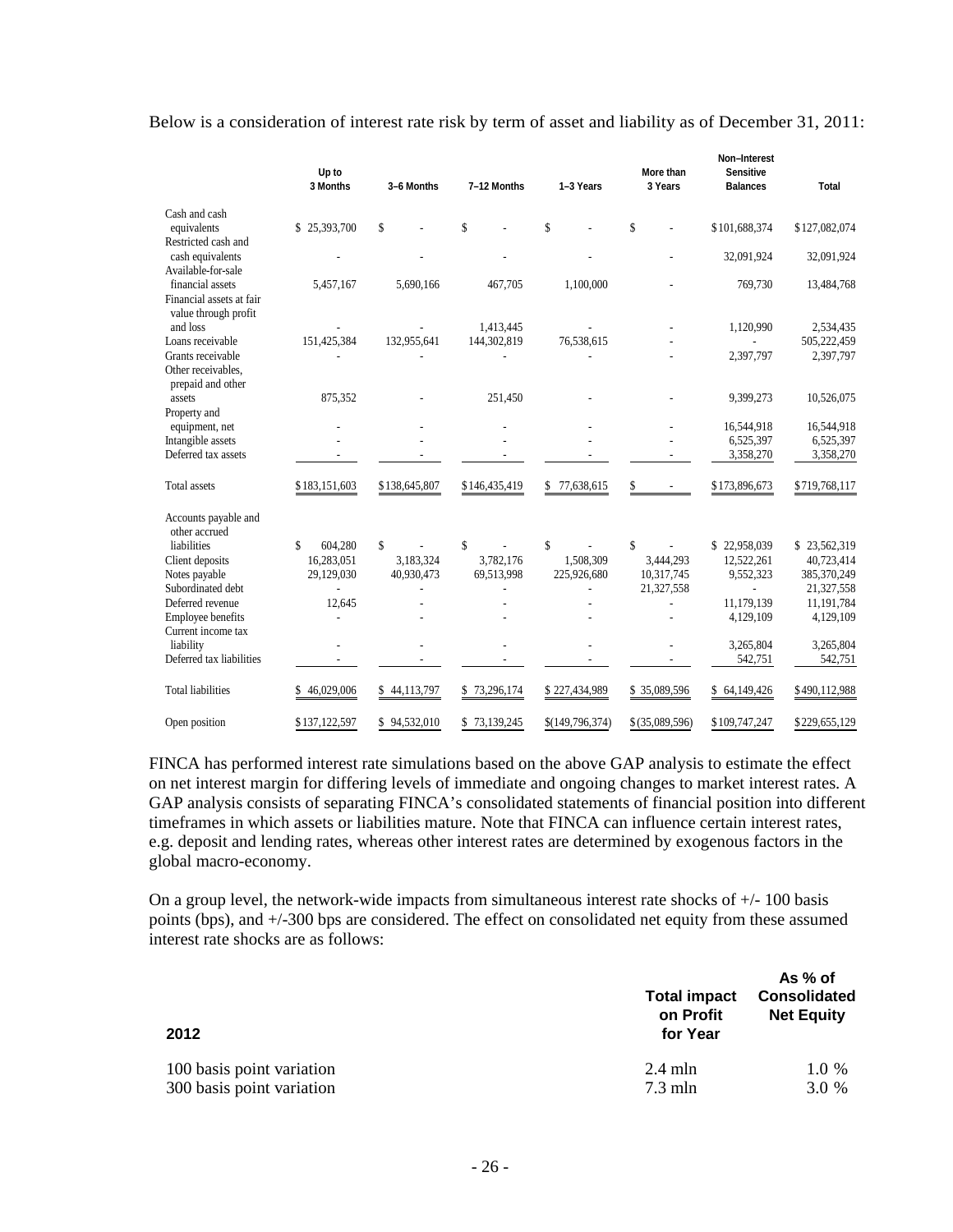| <b>Total impact</b><br>on Profit<br>for Year |                  |
|----------------------------------------------|------------------|
| $1.9$ mln                                    | $0.8\%$<br>2.5 % |
|                                              | $5.7$ mln        |

Since FINCA's interest sensitive assets reprice more quickly than its interest-sensitive liabilities, increases in market interest rates result in higher net interest income (and the opposite is also true). As shown above, changes in market rates between 100 bps to 300 bps result in changes to net interest income from approximately \$2.4 million to \$7.3 million.

*Liquidity Risk* — Liquidity risk management includes (at a minimum) the identification, measurement and establishment of limits on potential losses arising from the difficulty of renewing liabilities under normal market conditions. FINCA's funding and liquidity objective is to fund its existing asset base (and maintain sufficient excess liquidity) so that it can operate under unusual/adverse market conditions. At the aggregate level, FINCA's goal is to ensure that there is sufficient funding in amount and tenor so that adequate liquid resources are available for all operating entities. The liquidity framework requires that entities be liquidity self-sufficient or net providers of liquidity. The primary sources of funding are (i) shareholders equity, (ii) medium-term borrowings and (iii) local bank lines of credit.

FINCA works to ensure that the structural tenor of these funding sources is sufficiently long in relation to the tenor of its asset base. In fact, the key goal of FINCA's asset-liability management is to ensure that there is excess tenor in the liability structure so as to provide excess liquidity to fund all assets. The excess liquidity resulting from a longer term liability tenor can effectively offset potential downward pressures on liquidity that may occur under market stress. This excess funding is held in the form of bank deposits and, to a far lesser extent, in unencumbered liquid securities.

Total cash and cash equivalents totaled \$114.6 million as of December 31, 2012, compared to \$127.1 million as of December 31, 2011. Also, total restricted cash and cash equivalents were \$27.8 million and \$32.1 million, as of December 31, 2012 and 2011, respectively. These period-end amounts increase and decrease intra-period in the ordinary course of business. FINCA has maintained total cash balance equal to about 13.6% and 17.7% of total assets as of December 31, 2012 and 2011 respectively, which is considered to be a sufficient liquidity cushion.

*Liquidity Risk Management* — FINCA runs a centralized treasury model where the overall statement of financial position is managed by Treasury Department through Subsidiaries ALCOs. Day-to-day liquidity and funding are managed by Subsidiary chief excecutive officers and treasurers at the country level and are monitored by Subsidiary ALCO and FINCA Treasury on a monthly basis.

Liquidity management is the responsibility of senior management through FINCA's consolidated ALCO and is overseen by the board of directors through its audit and finance committee. ALCOs are established at each of FINCA's microfinance operating Subsidiaries. Regulated savings deposit taking subsidiaries maintain legal reserve requirements in accordance with local regulations.

FINCA primarily uses liquidity ratios in managing and monitoring its liquidity. In broad terms, the structural liquidity ratio, defined as the sum of client deposits, long term debt and shareholders' equity as a percentage of total assets, measures whether the asset base is funded by sufficiently long-dated liabilities. FINCA's structural liquidity ratio was 67.6% as of December 31, 2012, compared to 74.7% as of December 31, 2011.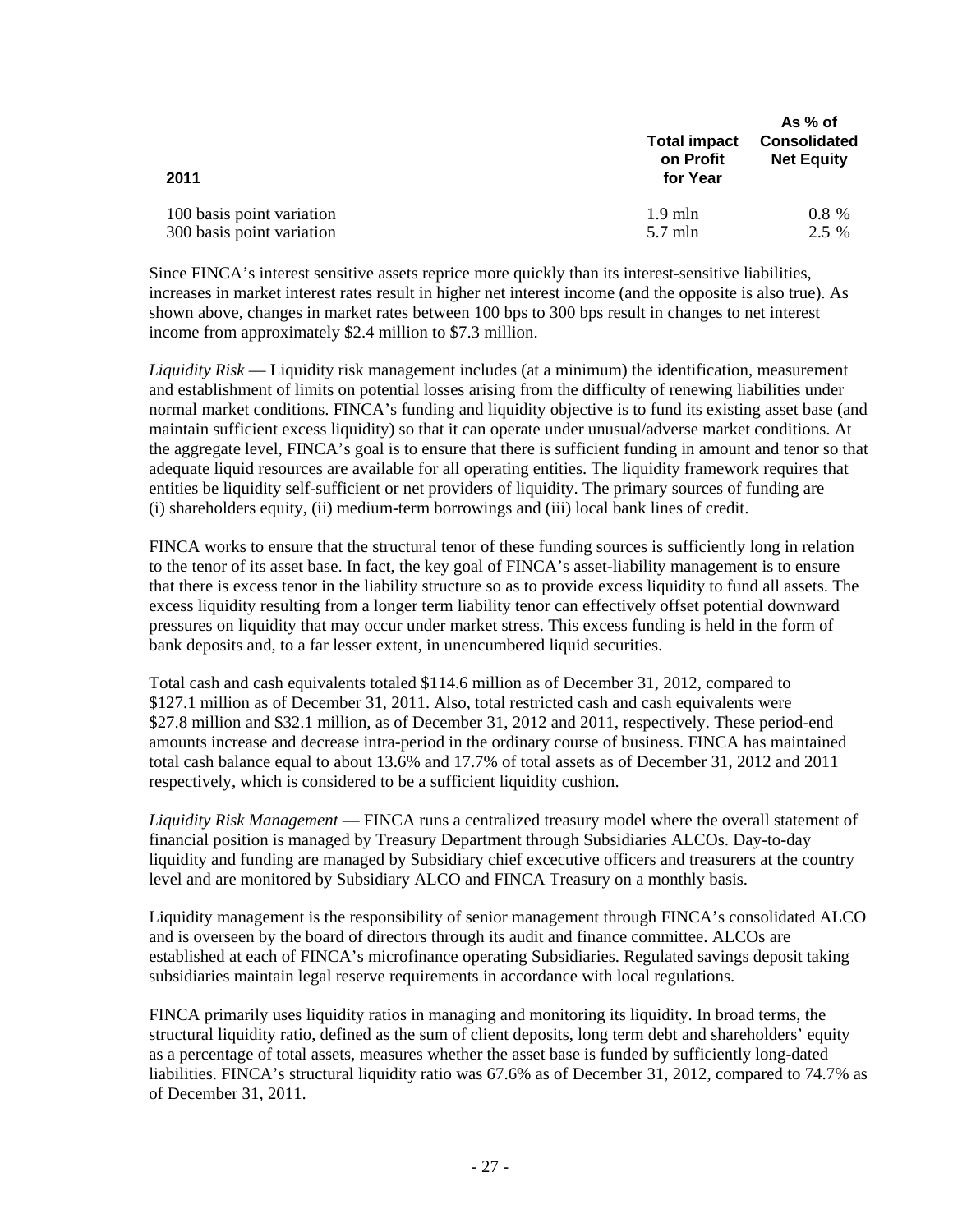FINCA's microfinance operating Subsidiaries are required to comply with a liquidity policy that specifies a minimum amount of liquid assets (cash and cash equivalents) that is to be maintained at all times. This minimum liquidity policy requires that approximately 5.0% of total assets be held in cash and cash equivalents. As of December 31, 2012, the ratio of Subsidiaries' unrestricted cash and cash equivalents to total Subsidiaries' assets was 8.5%, compared with 9.6% as of December 31, 2011.

A traditional view of FINCA's liquidity is provided by a GAP analysis. Considering the contractual terms of client loans, FINCA has a substantial amount of excess liquidity in the under 1 year timeframe (GAP< 1 year of \$393.5 million in 2012 and \$419.4 million in 2011).

| At December 31, 2012                                                          | Up to<br>1 year | 1 year to<br>3 years           | 3 years to<br>5 years | More than<br>5 years | <b>Total</b>    |
|-------------------------------------------------------------------------------|-----------------|--------------------------------|-----------------------|----------------------|-----------------|
| Cash and cash equivalents                                                     | \$114,632,334   | \$                             | \$                    | \$                   | \$114,632,334   |
| Restricted cash and cash equivalents                                          | 19,847,088      | 7,902,285                      | $\overline{a}$        |                      | 27,749,373      |
| Available for sale financial assets<br>Financial assets at fair value through | 14,297,713      | 1,324,364                      | 9.833                 |                      | 15,631,910      |
| profit and loss                                                               | 4,301,776       |                                | 1,062,932             |                      | 5,364,708       |
| Loans receivable — net                                                        | 513,283,849     | 111,368,523                    | 1,821,866             | $\overline{a}$       | 626, 474, 238   |
| Grants receivable — net                                                       | 2,071,262       |                                | $\overline{a}$        |                      | 2,071,262       |
| Other financial assets                                                        | 4,160,467       |                                | $\frac{1}{2}$         |                      | 4,160,467       |
|                                                                               | \$672,594,489   | \$120,595,172                  | 2,894,631<br>\$       | \$                   | \$796,084,292   |
| Other financial liabilities                                                   | \$10,169,438    | \$                             | \$                    | $\mathbf{\hat{S}}$   | \$10,169,438    |
| Client deposits                                                               | 36,334,669      | 141,729                        | 7,704,148             |                      | 44,180,546      |
| Notes payable                                                                 | 225, 765, 878   | 239,970,140                    | 14,375,159            | 598,695              | 480,709,872     |
| Subordinated debt                                                             | 6,787,255       | 659,700                        | 16,654,267            | ÷                    | 24, 101, 222    |
|                                                                               | \$279,057,240   | \$240,771,569                  | \$38,733,574          | \$598,695            | \$559,161,078   |
| Liquidity gap                                                                 | \$393,537,249   | \$(120, 176, 397)              | $$$ (35,838,943)      | \$(598,695)          | \$236,923,214   |
| At December 31, 2011                                                          | Up to<br>1 Year | 1 Year to<br>3 Years           | 3 Years to<br>5 Years | More than<br>5 Years | <b>Total</b>    |
| Cash and cash equivalents<br>Restricted cash and                              | \$127,082,074   | \$                             | \$                    | \$                   | \$127,082,074   |
| cash equivalents<br>Available for sale                                        | 32,091,924      |                                |                       |                      | 32,091,924      |
| financial assets<br>Financial assets at fair value                            | 12,384,768      | 1,100,000                      |                       |                      | 13,484,768      |
| through profit and loss                                                       | 1,413,445       |                                |                       | 1,120,990            | 2,534,435       |
| Loans receivable — net                                                        | 428,683,844     | 76,538,615                     |                       |                      | 505,222,459     |
| Grants receivable — net                                                       | 2,397,797       |                                |                       |                      | 2,397,797       |
| Other receivables                                                             | 535,898         |                                |                       |                      | 535,898         |
|                                                                               | \$604,589,750   | 77,638,615<br>\$               | \$                    | \$1,120,990          | \$683,349,355   |
| Accounts payable and                                                          |                 |                                |                       |                      |                 |
| other accrued liabilities                                                     | \$<br>9,799,047 | \$<br>$\overline{\phantom{a}}$ | \$                    | \$<br>$\frac{1}{2}$  | \$<br>9,799,047 |
| Client deposits                                                               | 35,770,812      | 1,508,309                      | 3,444,293             |                      | 40,723,414      |
| Notes payable                                                                 | 139,573,501     | 231,451,980                    | 13,335,210            | 1,009,558            | 385,370,249     |
| Subordinated debt                                                             | $\sim$          | $\sim$                         | 21,327,558            |                      | 21,327,558      |
|                                                                               | \$185,143,360   | \$232,960,289                  | \$38,107,061          | \$1,009,558          | \$457,220,268   |
| Liquidity gap                                                                 | \$419,446,390   | \$(155,321,674)                | $$$ (38,107,061)      | \$ 111,432           | \$226,129,087   |

The traditional GAP view tends to overstate the amount of near-term liquidity since it does not take into consideration the behavioral nature of FINCA's client loan portfolio. From a behavioral perspective, FINCA's clients are able to renew their loans for multiple terms, which lessen the amount of short-term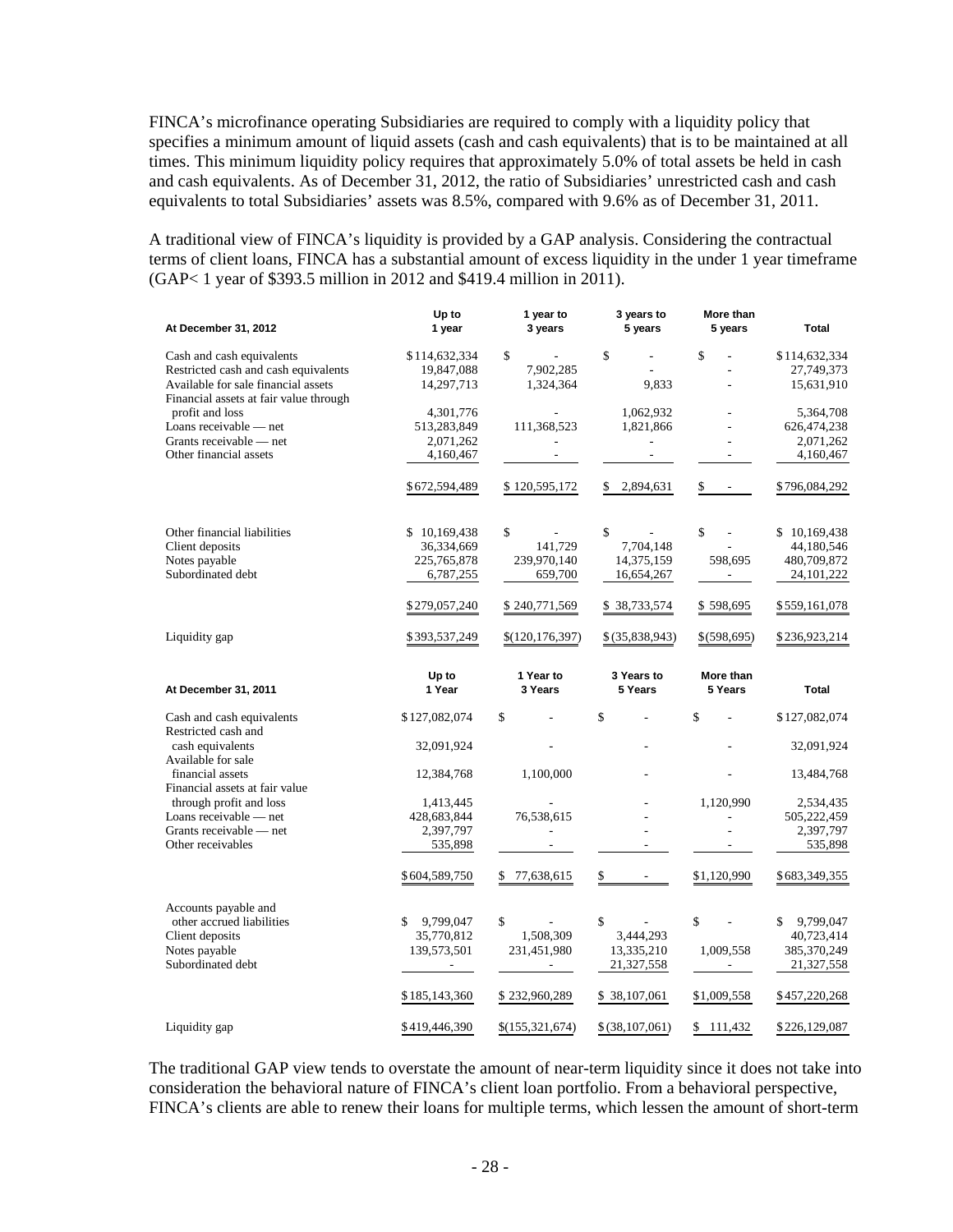liquidity (lowers the positive Gap in that timeframe). In spite of this, FINCA's consolidated statements of financial position remain liquid owing to the short asset tenor and to the fact that client loans amortize. FINCA's borrowings are predominately two-year tenor with principal repaid at maturity.

*Counterparty Risk* — FINCA's exposure to the financial loss associated with balances held in other financial institutions is managed in accordance with prescribed limits. Given the relatively high level of cash held by FINCA's Subsidiaries (in 2012 the average amount of total cash to equity for FINCA's Subsidiaries was 33.1%). Lacking a limit for each counterparty bank, an undue amount of exposure would exist to the failure of a particular counterparty.

Individual subsidiary ALCOs look at counterparty exposure on a monthly basis to monitor compliance with policy. Pursuant to this policy, FINCA's Subsidiaries are only able to hold liquid funds with banks of high reputation or to invest in short-term, federally-issued government securities. The maximum amount of exposure to another the financial institution is typically limited by the amount of a Subsidiary's equity (up to 25 percent of the Subsidiary's equity in one bank).

The level of counterparty risk incurred reflects the nature and purpose of the assets held by the group (aside from its loan portfolio and the fixed assets). Such assets are largely transactional in nature (generated by the routine payment of principal and interest by clients). In addition, a minimum amount of cash and liquid securities is held to ensure sufficient liquidity for the group. While the group tries to generate some income from these assets, the overriding objective is to ensure their secure placement and high level of availability — risk considerations predominate. This is particularly visible in the area of bank placements, where the group is able to take active decisions with respect to the selection of counterparties and the maturity of placements.

*Foreign Currency Risk* — Foreign exchange risk exists at both FINCA and at the Subsidiaries level. Subsidiaries are exposed to exchange rate risk when their liabilities (or assets) are denominated in a currency that differs from their functional currency (the non-functional currency is typically the USD. Subsidiaries are not exposed to any exchange rate risk on either assets or liabilities that are denominated in their functional currency. Certain Subsidiaries have no foreign exchange risk either because their entire statement of financial position is denominated in their functional currency (i.e. Kosovo), because their functional currency is the USD (DRC, Ecuador and El Salvador) or because their currency is pegged to the USD (i.e. Jordan).

Subsidiaries match their non functional currency assets with their non-functional currency liabilities to the fullest possible extent, thereby minimizing or reducing any foreign currency risk. This matching occurs either by converting nonfunctional currency borrowings into functional currency borrowings, by lending in non-functional currency, and by maintaining other assets in nonfunctional currency. It is FINCA's policy not to allow speculative open currency positions; rather, each Subsidiary's open currency position is maintained within prescribed limits relative to the Subsidiary's capital. Currency positions are measured and reported to each Subsidiary's ALCO on a monthly basis.

A Subsidiary's net "long" or "short" foreign currency position is measured in relation to their equity, with the objective of maintaining the position within the more restrictive of (a) lender covenants or (b) the internal guideline of 20% of the Subsidiary's equity or (c) other contractual or local regulatory requirements. Subsidiaries that have a difference between non functional currency assets and liabilities typically maintain a higher amount of non functional currency assets (rendering their net position "long" in relation to the USD). At the consolidated level, FINCA experienced transaction losses of \$451,800 and \$252,522 in 2012 and 2011, representing about 0.05% and 0.04% of total assets respectively.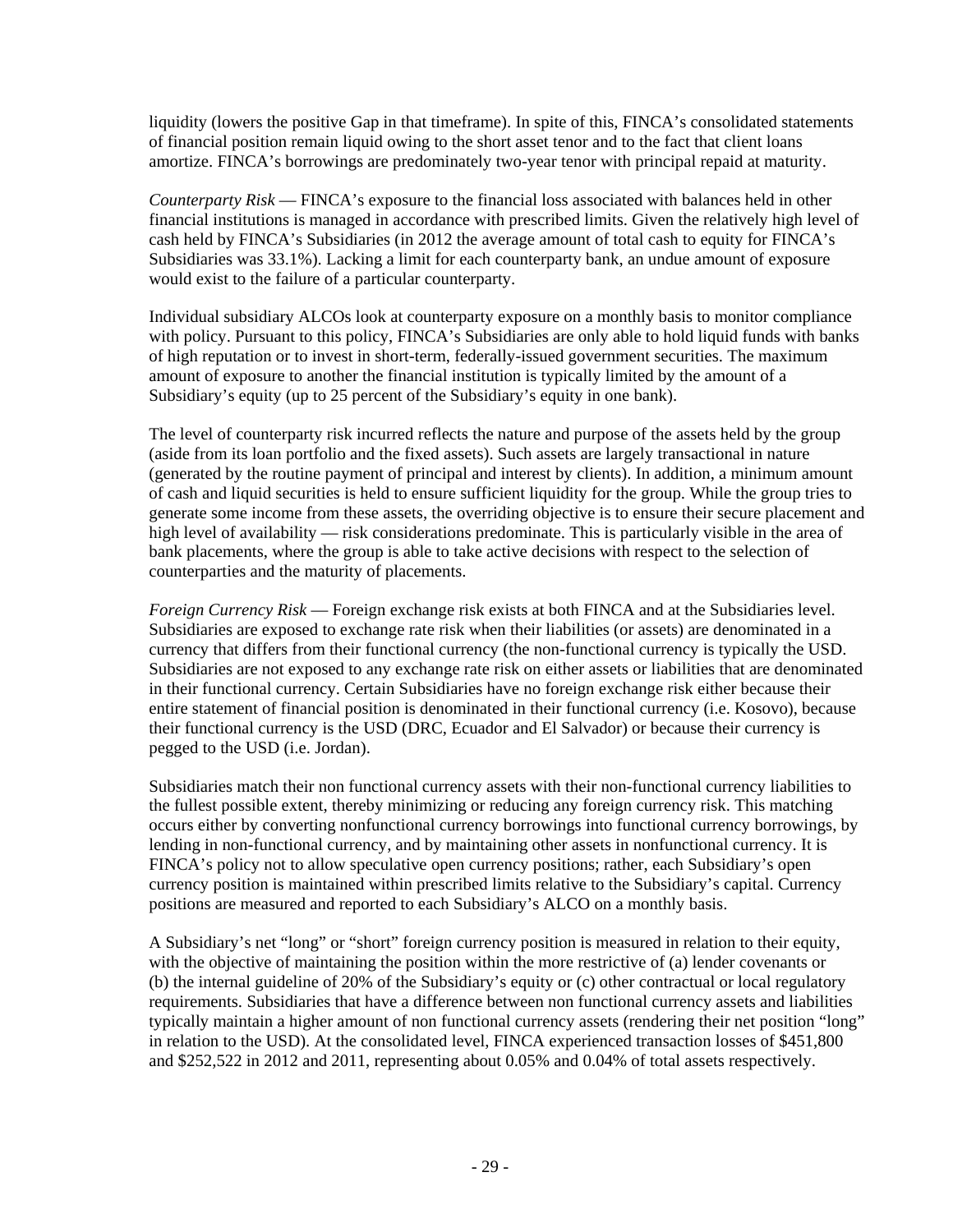For assessment of the group foreign exchange risk, a Value-at-Risk (VaR) analysis is performed on a quarterly basis. The VaR measure estimates the potential loss in capital over a given holding period for a specified confidence level. The VaR is a statistically defined, probability-based approach that takes into account market volatilities as well as risk diversification by recognizing offsetting positions and correlations between markets. Risks can be measured consistently across all markets, and risk measures can be aggregated to arrive at a single risk number. The methodology employed is the variancecovariance approach, also known as the delta-normal approach. The holding period is one year, and the look-back period is 3.5 years. A limitation of the variance-covariance, or delta-normal, approach is the assumption of a standard normal (or Gaussian) distribution of portfolio returns, and therefore the methodology may underestimate the proportion of outliers and hence the VaR. The results are shown in the following table:

| As of December 31,<br>2012 | 95% Confidence 99% Confidence |                 |
|----------------------------|-------------------------------|-----------------|
|                            | \$7.5 million                 | \$10.5 million  |
| As of December 31,<br>2011 | 95% Confidence 99% Confidence |                 |
|                            | \$8.3 million                 | $$11.7$ million |

FINCA's overall 2012 currency risk was limited as subsidiaries managed their currency positions very closely and kept them as closed as possible. Several Subsidiaries maintained long positions in USD, thus reducing the currency position in local currency from a group perspective. FINCA's translation loss decreased in 2012 (\$2.5 million) from the 2011 level (\$4.4 million), with the actual loss remaining less than one standard deviation of the VaR model's estimated amount (\$4.5 million). FINCA's portfolio volatility decreased in 2012 with both individual currency volatility and correlation among FINCA's basket of currencies declining.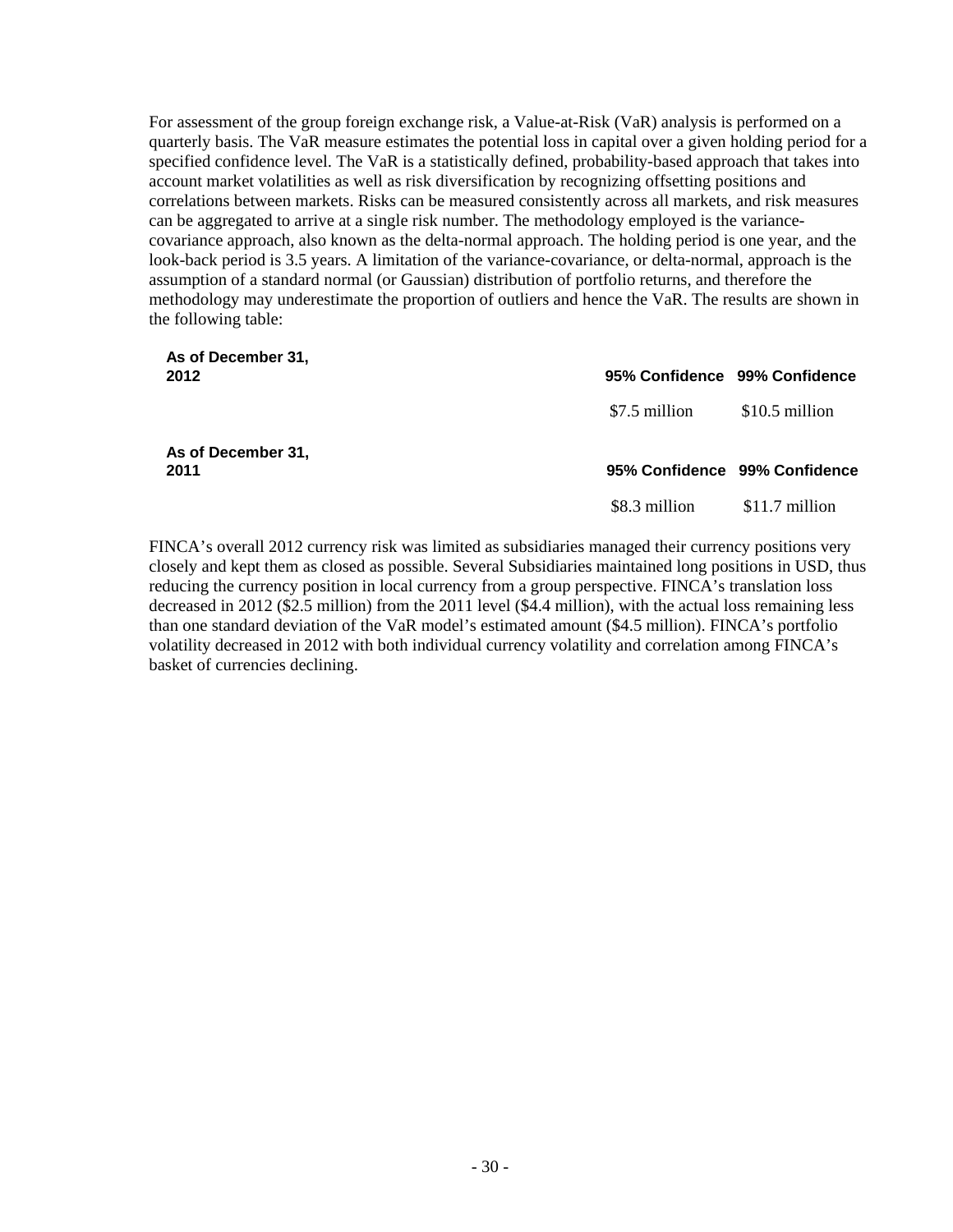#### **6. FINANCIAL ASSETS AND LIABILITIES — ACCOUNTING CLASSIFICATIONS AND FAIR VALUES**

The table below sets out FINCA's classification of each class of financial assets and liabilities and their fair values at December 31, 2012 and 2011:

| At December 31, 2012                                                                | <b>At Fair Value</b><br>through the<br><b>Profit and</b><br>Loss | <b>Available for</b><br>Sale | Loans and<br><b>Receivables</b> | <b>Financial</b><br><b>Liabilities at</b><br><b>Amortized</b><br>Cost | Carrying<br>Amount     | Fair<br>Value          |
|-------------------------------------------------------------------------------------|------------------------------------------------------------------|------------------------------|---------------------------------|-----------------------------------------------------------------------|------------------------|------------------------|
| Cash and cash equivalents<br>Restricted cash and cash                               | \$                                                               | \$                           | \$114,632,334                   | \$                                                                    | \$114,632,334          | \$114,632,334          |
| equivalents<br>Available-for-sale                                                   |                                                                  |                              | 27,749,373                      |                                                                       | 27,749,373             | 27,749,373             |
| financial assets<br>Financial assets at fair<br>value through                       |                                                                  | 15,631,910                   |                                 |                                                                       | 15,631,910             | 15,631,910             |
| profit and loss                                                                     | 5,364,708                                                        |                              |                                 |                                                                       | 5,364,708              | 5,364,708              |
| Loans receivable                                                                    |                                                                  |                              | 626,474,238                     |                                                                       | 626,474,238            | 632,692,202            |
| Grants receivable<br>Other receivables                                              | L.                                                               |                              | 2,071,262<br>4,160,467          | ÷.                                                                    | 2,071,262<br>4,160,467 | 2,071,262<br>4,160,467 |
|                                                                                     | \$5,364,708                                                      | \$15,631,910                 | \$775,087,674                   | \$                                                                    | \$796,084,292          | \$802,302,256          |
| Accounts payable and other                                                          |                                                                  |                              |                                 |                                                                       |                        |                        |
| accrued liabilities                                                                 | \$                                                               | \$                           | \$                              | \$10,169,438                                                          | \$10,169,438           | \$10,169,438           |
| Client deposits                                                                     |                                                                  |                              |                                 | 44,180,546                                                            | 44,180,546             | 44,167,528             |
| Notes payable                                                                       |                                                                  |                              | ÷                               | 480,709,872                                                           | 480,709,872            | 481,589,421            |
| Subordinated debt                                                                   |                                                                  |                              |                                 | 24, 101, 222                                                          | 24, 101, 222           | 24, 101, 222           |
|                                                                                     | \$                                                               | \$                           | \$                              | \$559,161,078                                                         | \$559,161,078          | \$560,027,609          |
| At December 31, 2011                                                                | At Fair Value<br>through the<br><b>Profit and</b><br>Loss        | <b>Available for</b><br>Sale | Loans and<br><b>Receivables</b> | <b>Financial</b><br><b>Liabilities at</b><br>Amortized<br>Cost        | Carrying<br>Amount     | Fair<br>Value          |
|                                                                                     |                                                                  |                              |                                 |                                                                       |                        |                        |
| Cash and cash equivalents<br>Restricted cash and cash                               | \$                                                               | \$                           | \$127,082,074                   | \$                                                                    | \$127,082,074          | \$127,082,074          |
| equivalents                                                                         |                                                                  |                              | 32,091,924                      |                                                                       | 32,091,924             | 32,091,924             |
| Available-for-sale<br>financial assets<br>Financial assets at fair<br>value through |                                                                  | 13,484,768                   |                                 |                                                                       | 13,484,768             | 13,484,768             |
| profit and loss                                                                     | 2,534,435                                                        |                              |                                 |                                                                       | 2,534,435              | 2,534,435              |
| Loans receivable                                                                    |                                                                  |                              | 505,222,459                     |                                                                       | 505,222,459            | 505,222,459            |
| Grants receivable                                                                   |                                                                  |                              | 2,397,797                       |                                                                       | 2,397,797              | 2,397,797              |
| Other receivables                                                                   |                                                                  |                              | 535,898                         |                                                                       | 535,898                | 535,898                |
|                                                                                     | \$2,534,435                                                      | \$13,484,768                 | \$667,330,152                   | \$                                                                    | \$683,349,355          | \$683,349,355          |
| Accounts payable and other                                                          |                                                                  |                              |                                 |                                                                       |                        |                        |
| accrued liabilities                                                                 | \$                                                               | \$                           | \$                              | \$<br>9,799,047                                                       | \$<br>9,799,047        | \$<br>9,799,047        |
| Client deposits                                                                     |                                                                  |                              |                                 | 40,723,414                                                            | 40,723,414             | 40,723,414             |
| Notes payable                                                                       |                                                                  |                              |                                 | 385,370,249                                                           | 385,370,249            | 386,696,090            |
| Subordinated debt                                                                   |                                                                  |                              |                                 | 21,327,558                                                            | 21,327,558             | 21,327,558             |
|                                                                                     | \$                                                               | \$                           | \$                              | \$457,220,268                                                         | \$457,220,268          | \$458,546,109          |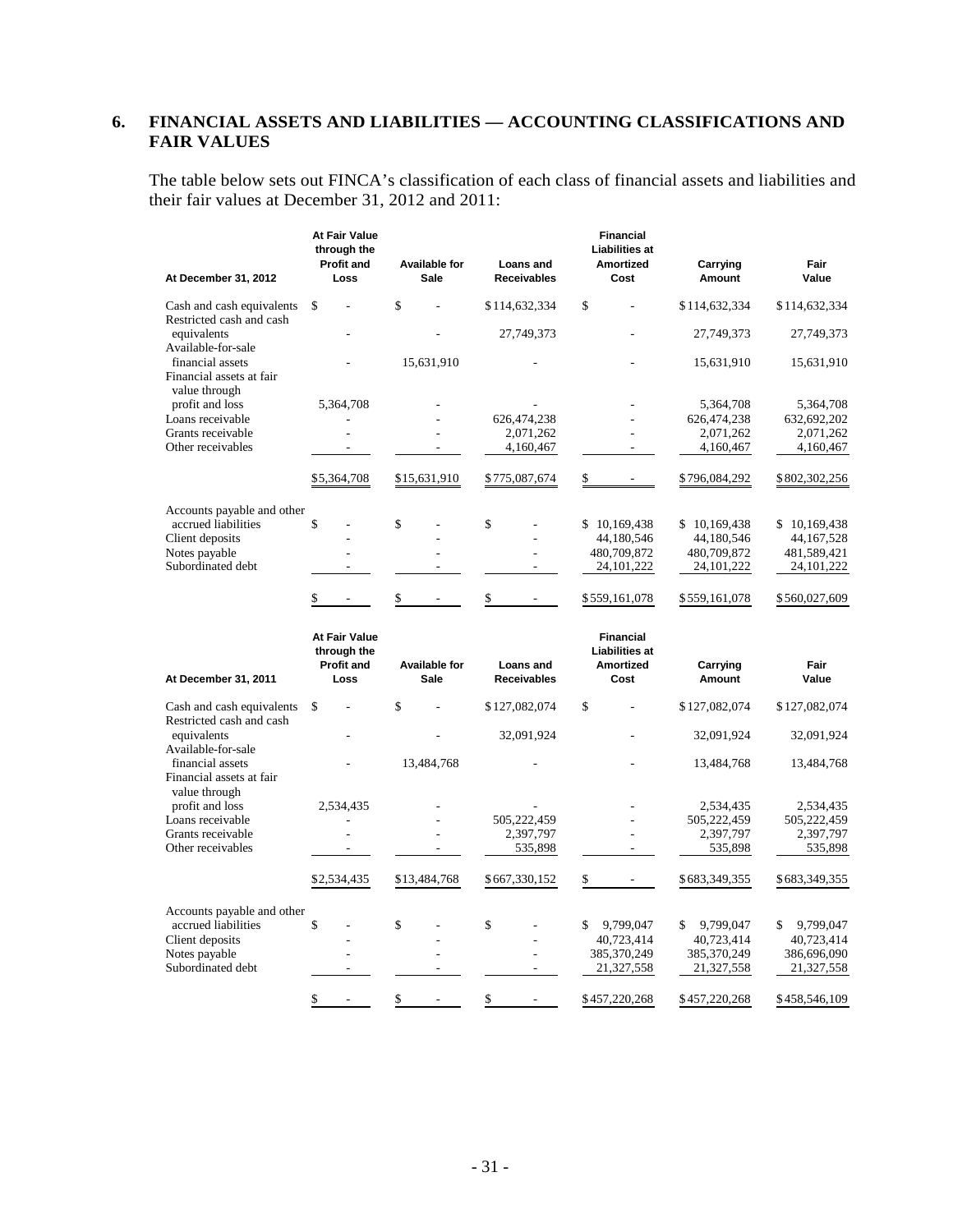Cash and other financial assets (mainly represented by certificates of deposits that mature within 12 months and similar investments) and liabilities carrying amounts approximate their fair values. All receivables carrying amounts approximate fair value. In regards to the loans to clients, management prepares an analysis of the loans by region to determine the average loan maturity. The majority of the loans are due within 12 months and thus the carrying amount approximates fair value. The interest rate used on each loan is based on the market conditions of each country at the time of the loan.

FINCA has a currency swap measured at fair value in the amount of \$1,587,858 and \$1,413,445 as of December 31, 2012 and 2011, respectively, and is included in "financial assets at fair value through profit or loss" line in the consolidated statements of financial position. FINCA considers the currency swap agreement to be a Level 2 under fair value hierarchy, based on the observable market inputs of the pertinent currencies affecting the swap.

#### **7. NET INTEREST INCOME**

Net interest income for the years ended December 31, 2012 and 2011 are as follows:

|                | 2011                |
|----------------|---------------------|
|                |                     |
| S<br>6,403,077 | 2,246,974<br>S.     |
|                | 219,697,325         |
| 262,343,616    | 221,944,299         |
|                |                     |
| 588.641        | 345,701             |
| 46,891,246     | 37,091,179          |
| 47,479,887     | 37,436,880          |
| \$214,863,729  | \$184,507,419       |
|                | 2012<br>255,940,539 |

#### **8. OTHER OPERATING INCOME**

Other operating income is mainly represented by insurance and remittance services fees and generated primarily by microfinance operating Subsidiaries of Latin America and Africa regions. Total other operating income for the years ended December 31, 2012 and 2011 was \$7,636,034 and \$8,587,432, respectively.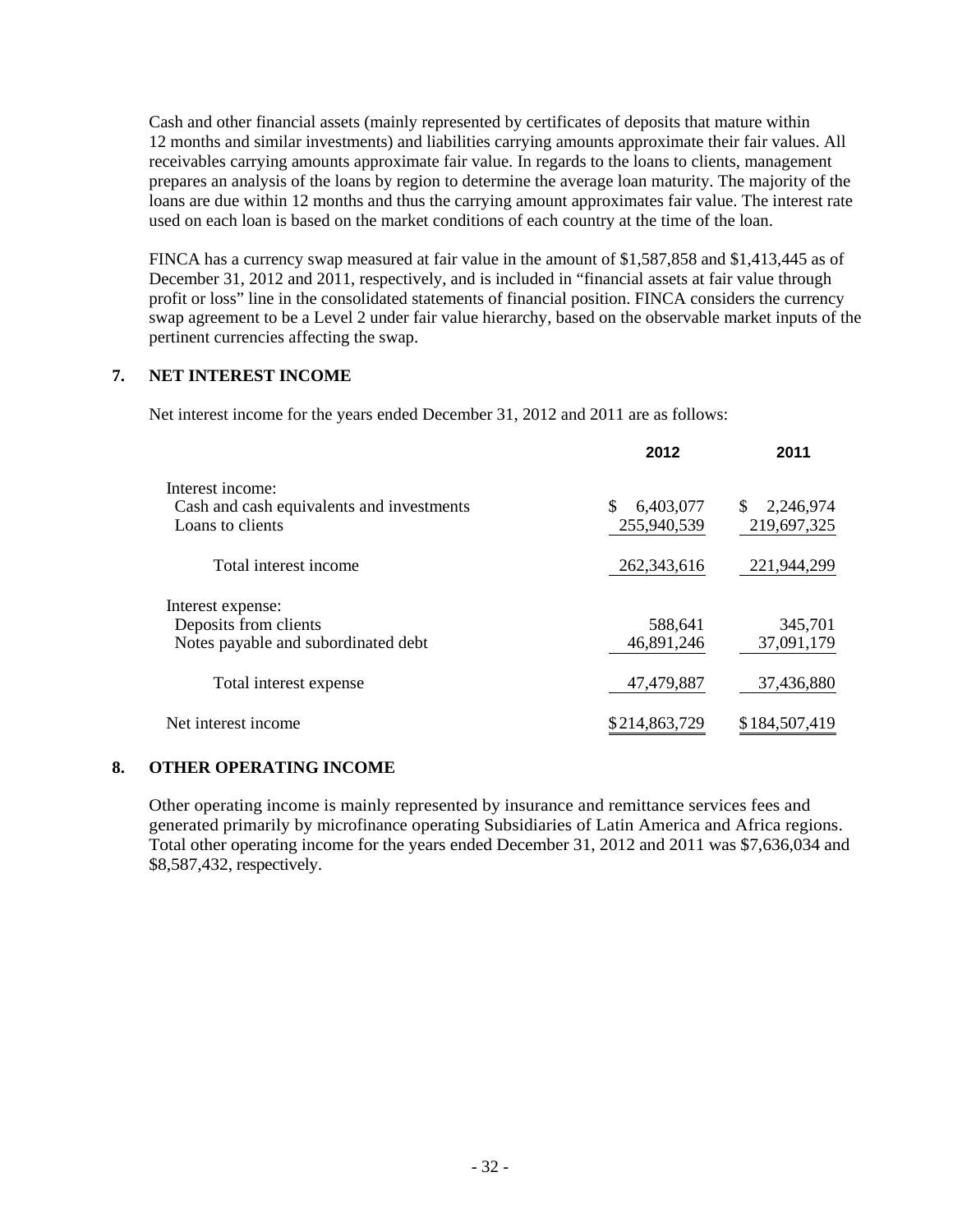#### **9. PERSONNEL EXPENSES**

Personnel expenses for the years ended December 31, 2012 and 2011 consist of the following:

|                                                   | 2012          | 2011         |
|---------------------------------------------------|---------------|--------------|
| Wages and salaries                                | \$81,621,036  | \$64,362,082 |
| Compulsory social security obligations            | 15,937,868    | 13,569,102   |
| Allowances, incentives and other benefits         | 14,187,626    | 12,603,800   |
| Health insurance                                  | 2,770,862     | 2,326,147    |
| Increase in liability for long-term service-leave | 1,980,951     | 1,353,676    |
| Increase in liability for employee benefits       | 112,495       | 382,997      |
|                                                   | \$116,610,838 | \$94,597,804 |

#### **10. OTHER OPERATING EXPENSES**

Other operating expenses for the years ended December 31, 2012 and 2011 consist of the following:

|                               | 2012         | 2011         |
|-------------------------------|--------------|--------------|
| Professional fees             | \$15,809,209 | \$11,800,552 |
| Rent                          | 10,759,956   | 9,079,113    |
| Travel                        | 10,897,821   | 8,629,345    |
| Marketing                     | 4,612,327    | 4,710,191    |
| Communication                 | 4,778,048    | 4,674,237    |
| Consumables and office supply | 4,736,879    | 3,823,445    |
| Bank charges                  | 4,159,461    | 3,386,577    |
| Security                      | 3,647,112    | 2,913,325    |
| Motor vehicle                 | 2,121,903    | 2,319,666    |
| Repairs and maintenance       | 1,979,927    | 2,371,632    |
| Training and hiring           | 2,589,430    | 2,249,427    |
| Taxes other than income       | 3,071,971    | 1,595,454    |
| <b>Utilities</b>              | 1,560,286    | 1,415,417    |
| Insurance                     | 1,240,029    | 857,074      |
| Other expenditures            | 6,675,351    | 7,299,555    |
|                               | \$78,639,710 | \$67,125,010 |

#### **11. INCOME TAX EXPENSE**

This item includes all taxes on income. Income tax expense for the years ended December 31, 2012 and 2011 were as follows:

|                                                       | 2012                       | 2011                  |
|-------------------------------------------------------|----------------------------|-----------------------|
| Current tax expense<br>Deferred tax (benefit) expense | \$13,015,131<br>(510, 800) | \$9,696,315<br>33,902 |
| Total income tax expense                              | \$12,504,331               | \$9,730,217           |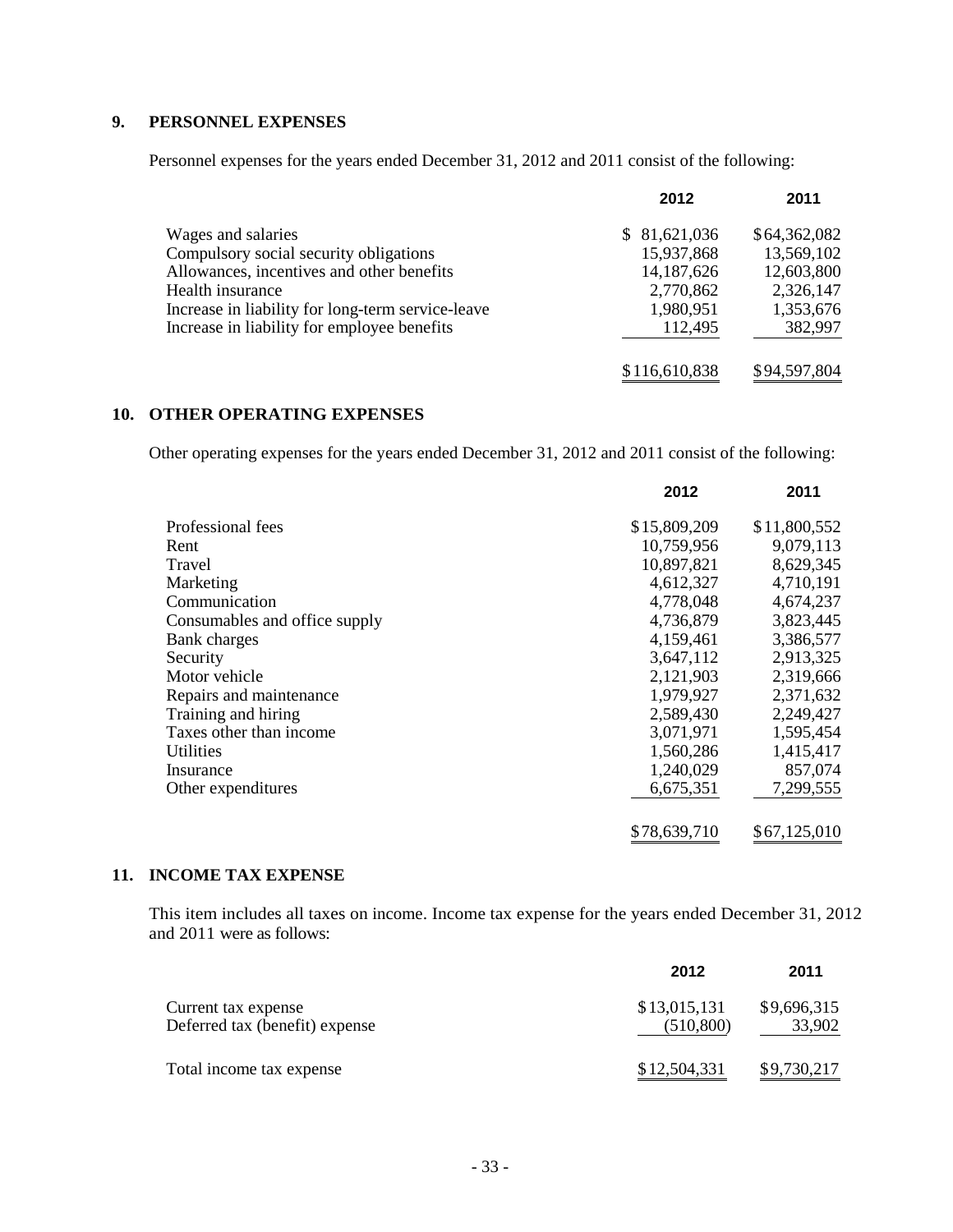In calculating both the current tax and the deferred tax, the respective country-specific tax rates are applied. The total income tax expense includes to local country income taxes for the Subsidiaries and foreign withholding taxes on certain cross-border payments. The average actual income tax rate for the subsidiaries increased slightly from 23.5% in 2011 to 23.9% in 2012. FINCA is exempt from taxes on income, except unrelated business taxable income, under provision of Section 501(c)(3) of the United States Internal Revenue Code and the applicable income tax regulations of the District of Columbia. The U.S. federal and state income tax on unrelated business taxable income was \$1,000 in 2011. Furthermore, the current income tax expense for 2012 includes \$941,935 of tax on the equity transfer of one of FINCA's subsidiaries to FINCA Microfinance Cooperatief U.A. (FMC) during the 2011 reorganization of its organizational structure.

Reconciliation of income tax expense for the years ended December 31, 2012 and 2011, is as follows:

|                                                                                                                                                                                                                                                                                                                                        | 2012                                                             | 2011                                                               |
|----------------------------------------------------------------------------------------------------------------------------------------------------------------------------------------------------------------------------------------------------------------------------------------------------------------------------------------|------------------------------------------------------------------|--------------------------------------------------------------------|
| Income before income tax<br>Income tax expense                                                                                                                                                                                                                                                                                         | \$ 31,767,019<br>(12,504,331)                                    | \$43,680,516<br>(9,730,217)                                        |
| Profit for the year                                                                                                                                                                                                                                                                                                                    | \$19,262,688                                                     | \$33,950,299                                                       |
|                                                                                                                                                                                                                                                                                                                                        | 2012                                                             | 2011                                                               |
| Tax rate using domestic tax rate of Parent company<br>(exempt on taxes on income)<br>Foreign income tax (taxable Subsidiaries) at local<br>statutory rates<br>Expenses not deductible for tax purposes<br>Tax exempt income<br>Recognition of previously unrecognized tax losses<br>Adjustment for under provision in previous periods | \$<br>9,211,671<br>2,833,214<br>(1,626,469)<br>56,355<br>744,756 | \$<br>8,568,858<br>1,446,893<br>(258, 945)<br>(274,970)<br>208,174 |
| Others                                                                                                                                                                                                                                                                                                                                 | 1,284,804                                                        | 40,207                                                             |
| Total income tax expense                                                                                                                                                                                                                                                                                                               | \$12,504,331                                                     | \$9,730,217                                                        |

**Deferred Income Taxes** — Deferred income taxes are calculated, under the statement of financial position liability method, on temporary differences arising between the tax base of assets and liabilities and their carrying amounts, using the applicable tax rate as stipulated by the tax legislation of the respective countries.

The movements in deferred tax assets and liabilities (the balances are offset within the same jurisdiction as permitted by IAS 12 and shown on a net basis by Subsidiaries) details of the deferred tax liability, amounts charged or credited directly to profit or loss during the period, and amounts charged or credited to equity during the period are shown below.

In 2012 the Company has recorded \$1,226,670 of deferred income tax expenses on \$13,974,361 of temporary differences associated with the FINCA's investments in Subsidiaries via FMH because it is probable that the temporary differences associated with the distribution of retained earnings through payments of dividends will reverse in the foreseeable future.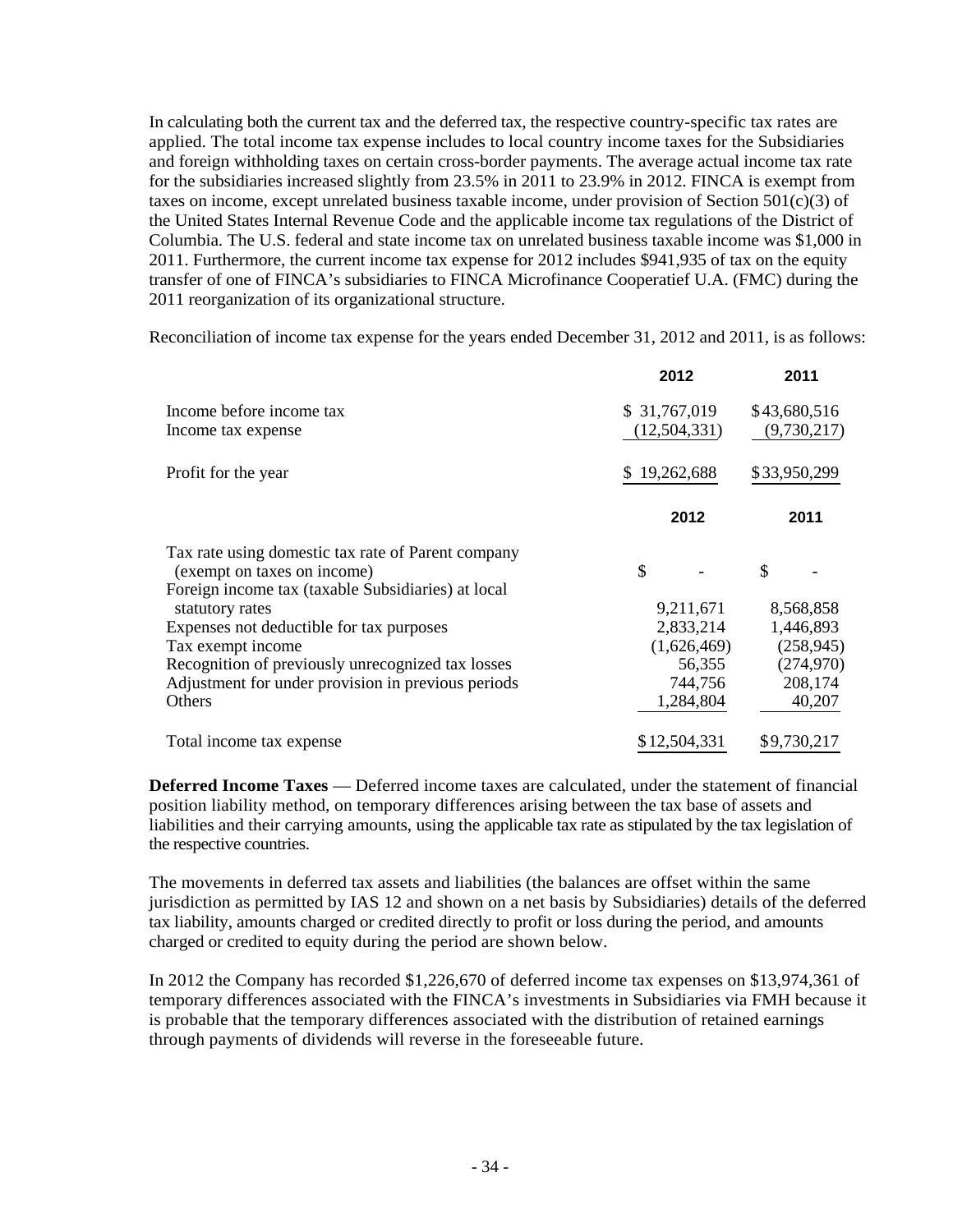*Deferred Tax Assets* — Deferred tax assets were recognized by the Subsidiaries in the following jurisdictions in 2012: Armenia, Azerbaijan, Georgia, Russia, Tajikistan, El Salvador, Honduras, Mexico, Tanzania, Uganda and Zambia (2011 — Armenia, Azerbaijan, Georgia, Kyrgyzstan, Russia, Tajikistan, Mexico and Tanzania).

| 2012                                 | <b>Assets (Liability)</b> | (Charged) Credited<br>to Profit or Loss | (Charged) Credited<br>to Equity |
|--------------------------------------|---------------------------|-----------------------------------------|---------------------------------|
| Property and equipment,              |                           |                                         |                                 |
| and software                         | \$<br>(65, 545)           | \$<br>(71, 745)                         | \$(114,791)                     |
| Provision for loan loss impairment   | 1,705,499                 | 711,006                                 | (11,806)                        |
| Deferred income/accrued interest     | 1,460,450                 | 1,228,223                               | 6,373                           |
| Tax loss carry-forwards              | 739,953                   | 607,724                                 | 83,864                          |
| Other                                | 1,642,479                 | (350, 522)                              | 36,240                          |
| Net tax assets (liabilities)         | \$5,482,836               | \$2,124,686                             | \$<br>(120)                     |
| 2011                                 | <b>Assets (Liability)</b> | (Charged) Credited<br>to Profit or Loss | (Charged) Credited<br>to Equity |
| Property and equipment, and software | 120,991<br>S.             | $$$ (35,989)                            | \$.<br>281                      |
| Provision for loan loss impairment   | 1,006,299                 | 129,393                                 | (34, 737)                       |
| Deferred income/accrued interest     | 225,854                   | (88, 126)                               | (6, 494)                        |
|                                      |                           |                                         |                                 |
| Tax loss carry forwards              | 48,365                    | (99, 221)                               |                                 |
| Other                                | 1,956,761                 | 430,189                                 | (689)                           |

*Deferred Tax Liabilities* — Deferred tax liabilities are recorded by FINCA parent company, Kyrgyzstan, Ecuador, Nicaragua and Malawi in 2012 (2011 — Ecuador, Uganda, Zambia and Malawi) as follows:

| 2012                               | Assets/(Liability) | (Charged) Credited<br>to Profit or Loss | (Charged) Credited<br>to Equity |
|------------------------------------|--------------------|-----------------------------------------|---------------------------------|
| Property and equipment,            |                    |                                         |                                 |
| and software                       | S<br>(90, 154)     | S<br>(67,026)                           | \$200,864                       |
| Provision for loan loss impairment | (511,960)          | (341, 636)                              | 11,857                          |
| Deferred income/accrued interest   | (44, 522)          | 102,441                                 | 99,154                          |
| Tax loss carry-forwards            |                    | (42,399)                                | (142, 171)                      |
| Other                              | (1,277,669)        | (1,265,267)                             | 62,629                          |
| Net tax (liabilities) assets       | \$(1,924,305)      | \$(1,613,887)                           | \$232,333                       |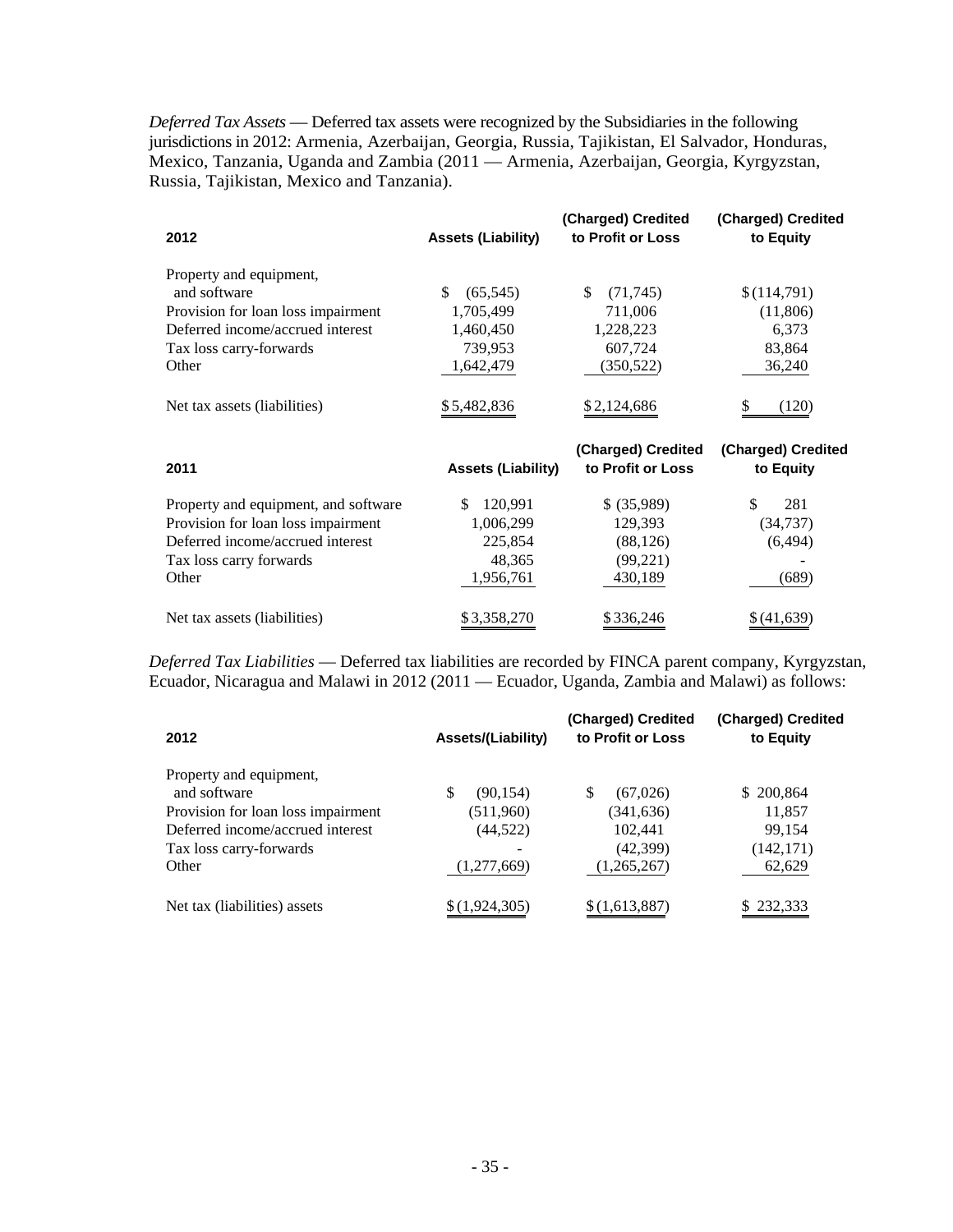| 2011                                 | <b>Assets/(Liability)</b> | (Charged) Credited<br>to Profit or Loss | (Charged) Credited<br>to Equity |
|--------------------------------------|---------------------------|-----------------------------------------|---------------------------------|
| Property and equipment, and software | \$(223,992)               | 79.347<br>S.                            | \$<br>- -                       |
| Provision for loan loss impairment   | (182, 182)                | (270, 493)                              |                                 |
| Deferred income/accrued interest     | (246, 117)                | (157, 948)                              |                                 |
| Tax loss carry forwards              | 142,171                   | 10,134                                  |                                 |
| Other                                | (32, 631)                 | (31, 188)                               |                                 |
| Net tax (liabilities) assets         | \$(542,751)               | \$(370, 148)                            |                                 |

#### **12. RESTRICTED CASH AND CASH EQUIVALENTS**

Restricted cash balances of \$27,749,373 and \$32,091,924 as of December 31, 2012 and 2011, respectively, comprise undisbursed grant funds to be used in lending and operations, cash balances for country-specific regulatory requirements, and pledged collateral related to local borrowings and deposits, all of which can be contractually released within 12 months.

#### **13. AVAILABLE FOR SALE FINANCIAL ASSETS**

|                                                                            | 2012                      | 2011                      |
|----------------------------------------------------------------------------|---------------------------|---------------------------|
| Investment in FINCA Microfinance Fund<br>Certificates of deposit and other | \$1,100,000<br>14,531,910 | \$1,100,000<br>12,384,768 |
|                                                                            | \$15,631,910              | \$13,484,768              |

In 2010, FINCA International invested in \$1.1 million in the Microfinance Fund in the Netherlands. This \$21.2 million special purpose fund, structured, placed and managed by Deutsche Bank, provided \$20.6 million in subordinated loans to seven of FINCA International's Subsidiaries in Armenia, Azerbaijan, Democratic Republic of Congo, Georgia, Kyrgyzstan, Mexico and Tajikistan. The subordinated debt is designed as Tier 2 capital securities to alleviate capital constraints of the respective FINCA International Subsidiaries. Investors in the fund are primarily from the private sector. The fund seeks to provide socially-motivated investors an exposure to global microfinance, through the issuance of subordinated loans.

Certificates of deposit with maturity over three months are qualified and reported as available for sale financial assets in the consolidated statements of financial position.

#### **14. FINANCIAL ASSETS AT FAIR VALUE THROUGH PROFIT OR LOSS**

The financial assets at fair value through profit or loss at December 31, 2012 and 2011, consist of the following:

|                                                     | 2012                   | 2011        |
|-----------------------------------------------------|------------------------|-------------|
| Life insurance                                      | \$1,062,931            | \$1,120,990 |
| Currency swap fair value<br>Certificates of deposit | 1,587,858<br>2,713,919 | 1,413,445   |
|                                                     | \$5,364,708            | \$2,534,435 |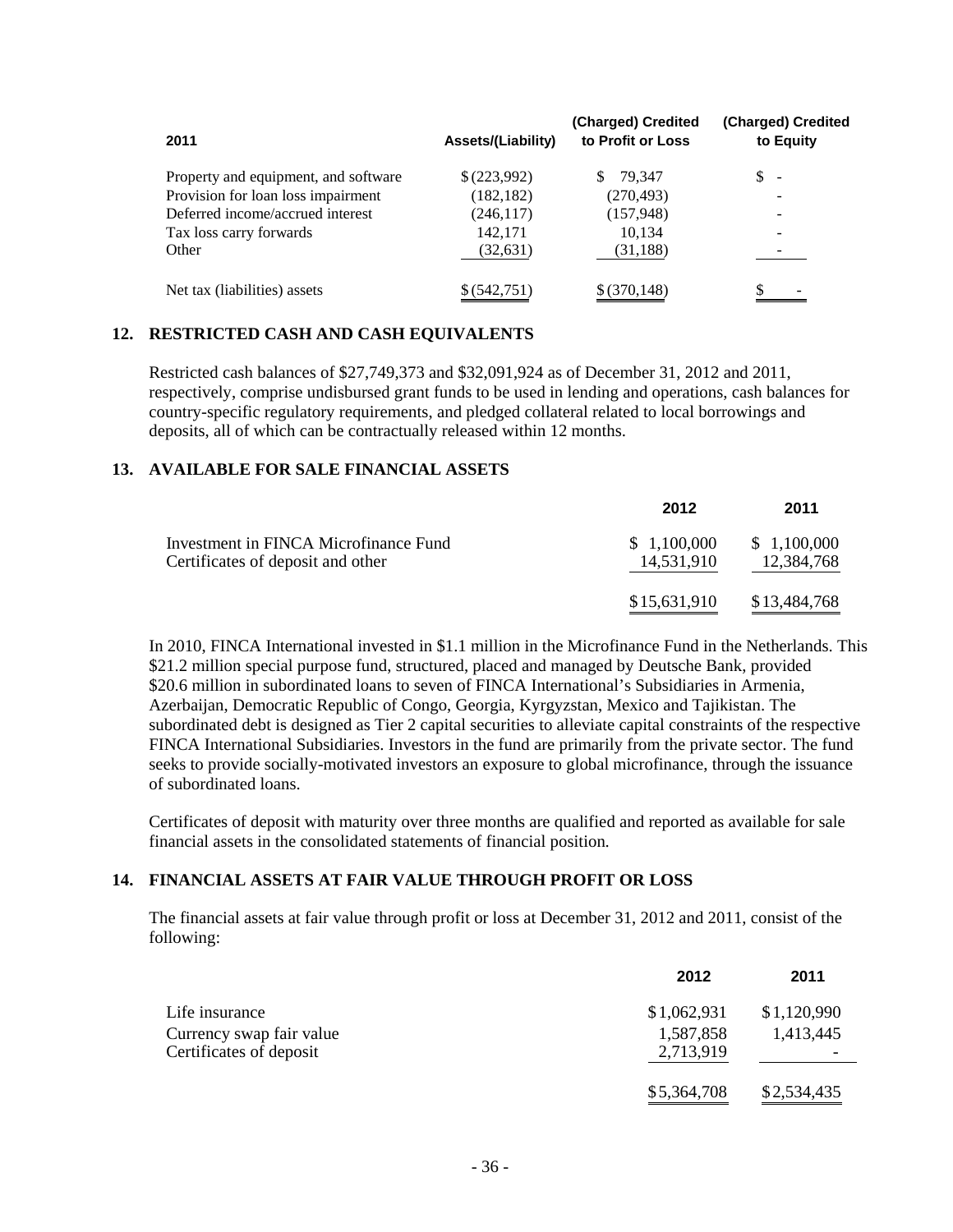FINCA owns life insurance policies on key employees with an aggregate face value of \$12,195,502 both at December 31, 2012 and 2011. The aggregate cash surrender value was \$1,062,931 and \$1,120,990 at December 31, 2012 and 2011, respectively.

On January 2, 2007, FINCA entered into a six-year U.S. dollar/Russian ruble cross-currency swap agreement ("the swap agreement") for the principal amount of \$3,300,000. The swap agreement was effected to eliminate an open foreign currency position at FINCA Russia. The fair value of the swap agreement was \$129,445 at December 31, 2011. The agreement expired in 2012.

\$1,587,858 and \$1,284,000 as at December 31, 2012 and 2011, respectively, represents the fair value of a swap agreement entered into by Kyrgyzstan to hedge the change in the Kyrgyz Sum exchange rate to U.S. dollar under the loan agreement. Total principal amount borrowed during 2012 and 2011 is equivalent to \$17,907,142 and \$15,057,000, in USD, respectively.

Neither of the above hedge transactions qualified for hedge accounting.

The remaining balance of \$2,713,919 as of December 31, 2012 represents certificates of depostit which management classified as financial assets at fair value through profit or loss.

#### **15. LOANS RECEIVABLE**

Loans receivable at December 31, 2012 and 2011, consist of the following:

|                                       | 2012           | 2011          |
|---------------------------------------|----------------|---------------|
| Gross loans to clients current        | \$529,044,050  | \$418,545,230 |
| Gross loans to clients non-current    | 107,566,409    | 94,242,364    |
| Total loans to clients                | \$636,610,459  | \$512,787,594 |
| Gross loans to clients                | \$636,610,459  | \$512,787,594 |
| Less allowances for impairment        | (10, 136, 221) | (7, 565, 135) |
| Loans receivable                      | \$626,474,238  | \$505,222,459 |
| Allowances for impairments:           |                |               |
| Balance at January 1                  | \$7,565,135    | \$6,731,790   |
| Impairment loss for the year:         |                |               |
| Charge for the year                   | 11,704,911     | 6,484,057     |
| Amounts written off — net of recovery | (9,201,179)    | (5,313,522)   |
| Effect of foreign currency movements  | 67,354         | (337, 190)    |
| Balance at December 31                | \$10,136,221   | \$7,565,135   |

Impairment losses on loans approximate 0.9%–4.8% and (0.4%)–4.1% of the total loan portfolio by regions at December 31, 2012 and 2011, respectively. While not all products require collateral, and collateral requirements vary by country, FINCA utilizes several methods for clients to collateralize their loans, including mandatory savings, real estate, fixed assets or an additional guarantor.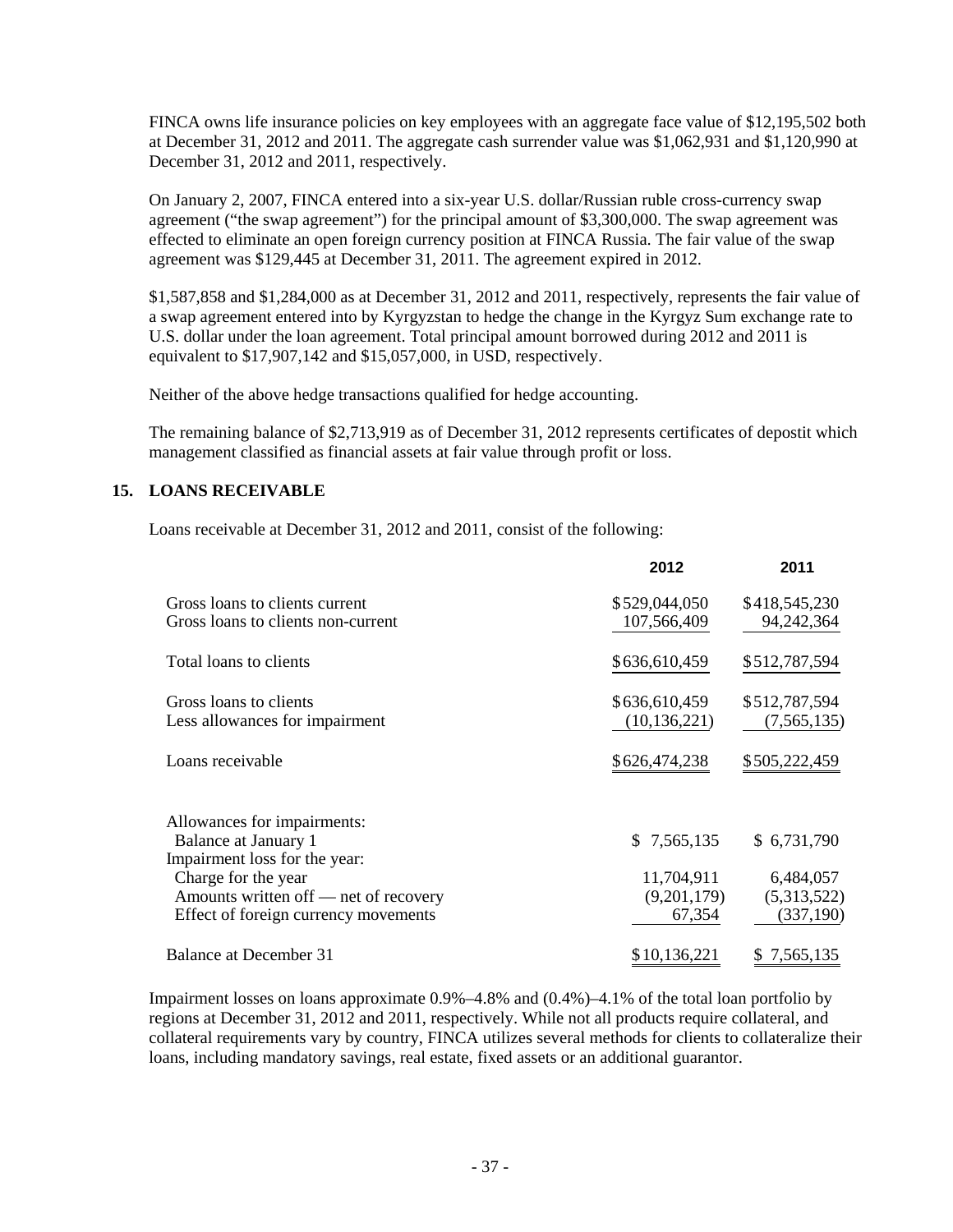#### **16. OTHER RECEIVABLES, PREPAID AND OTHER ASSETS**

The balances represent other receivables, prepaid and other assets at December 31, 2012 and 2011, as follows:

|                                                       | 2012          | 2011          |
|-------------------------------------------------------|---------------|---------------|
| Receivable from money remittance and other agencies   | \$<br>480,904 | 535,898<br>\$ |
| Prepaid/overpaid income tax                           | 2,576,619     |               |
| Deposit with IRS and other fiduciary duties           | 1,102,944     |               |
| Financial assets other than cash and cash equivalents |               |               |
| and loans receivable                                  | 4,160,467     | 535,898       |
| Prepaid rent                                          | 2,976,675     | 2,292,663     |
| <b>Taxes</b>                                          | 444,337       | 874,953       |
| Office supplies                                       | 542,629       | 470,924       |
| Staff advances and loans                              | 1,010,482     | 916,796       |
| Prepaid repair and maintenance expenses               | 601,662       | 262,941       |
| Prepaid insurance                                     | 324,933       | 204,683       |
| Other debtors                                         | 2,781,518     | 4,967,217     |
|                                                       | \$12,842,703  | \$10,526,075  |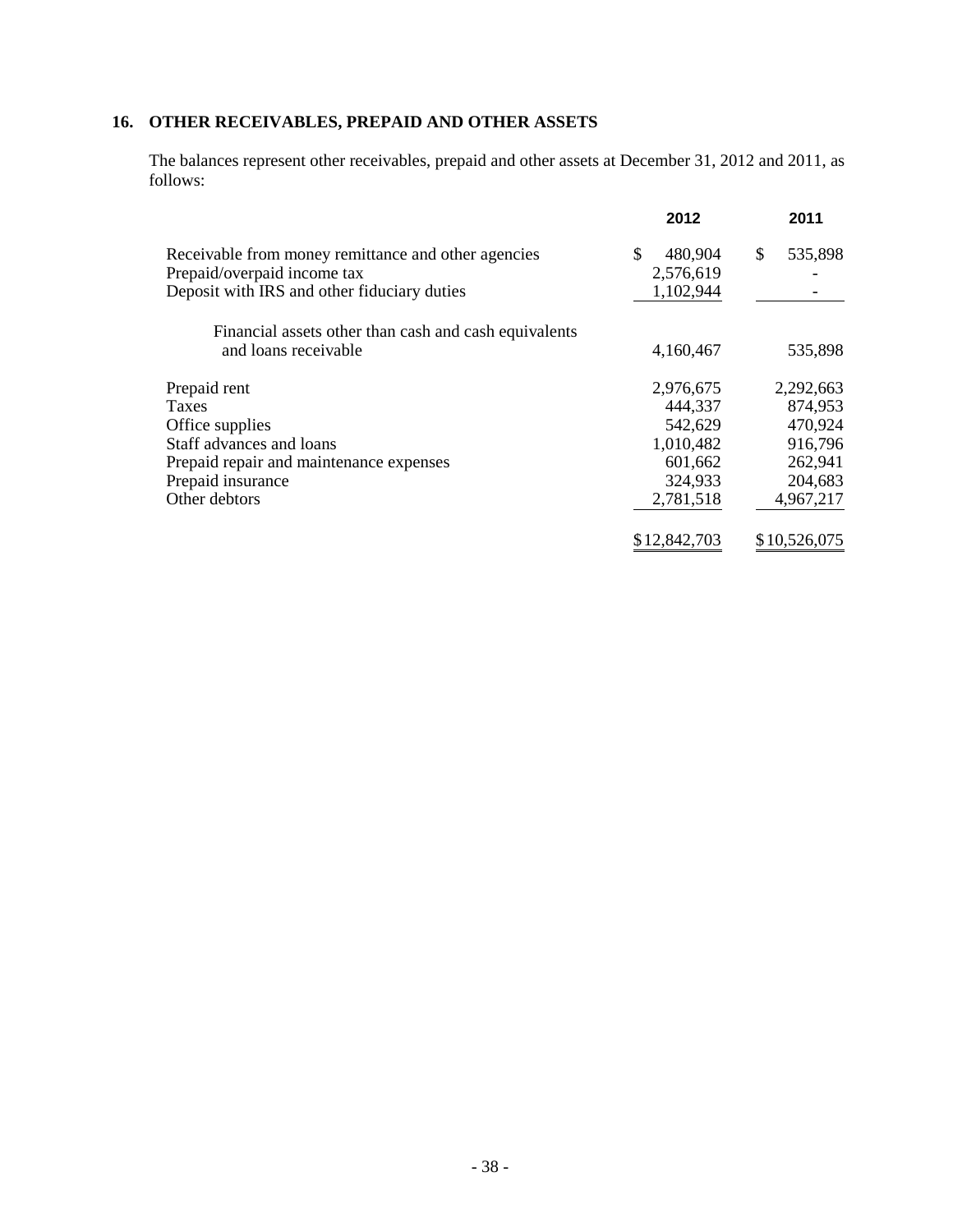#### **17. PROPERTY AND EQUIPMENT**

Property and equipment at December 31, 2012 and 2011 are as follows:

| Cost                                                                                            | <b>Total</b>                                              | <b>Land and</b><br><b>Buildings</b>               | <b>Construction</b><br>in Progress            | Leasehold<br><b>Improvements</b>                     | Computer<br>Equipment                                 | <b>Furniture and</b><br>Office<br><b>Equipment</b>   | <b>Vehicles</b>                                      | Other                                             |
|-------------------------------------------------------------------------------------------------|-----------------------------------------------------------|---------------------------------------------------|-----------------------------------------------|------------------------------------------------------|-------------------------------------------------------|------------------------------------------------------|------------------------------------------------------|---------------------------------------------------|
| Balance — January 1, 2011<br>Acquisitions<br>Disposals<br>Currency translation                  | \$31,893,301<br>8,502,145<br>(3,716,579)<br>(1, 115, 770) | \$3,040,204<br>475,995<br>(3,493)<br>(11, 336)    | \$892,768<br>677,589<br>(891, 296)<br>(497)   | \$4,181,987<br>1,671,966<br>(860, 472)<br>(191, 154) | \$11,465,113<br>1,511,569<br>(467,062)<br>(312, 594)  | \$6,238,015<br>2,363,427<br>(530, 851)<br>(351, 883) | \$4,698,164<br>1,272,639<br>(648, 573)<br>(195, 567) | \$1,377,050<br>528,960<br>(314, 832)<br>(52, 739) |
| Balance — December 31, 2011                                                                     | \$35,563,097                                              | \$3,501,370                                       | \$678,564                                     | \$4,802,327                                          | \$12,197,026                                          | \$7,718,708                                          | \$5,126,663                                          | \$1,538,439                                       |
| Balance — January 1, 2012<br>Acquisitions<br>Disposals<br>Currency translation                  | \$35,563,097<br>11,850,181<br>(2,531,738)<br>(697, 545)   | \$3,501,370<br>338,292<br>(61, 274)<br>(100, 124) | \$678,564<br>302,809<br>(252, 245)<br>(2,254) | \$4,802,327<br>2,502,694<br>(242,600)<br>(93, 351)   | \$12,197,026<br>3,741,463<br>(382, 507)<br>(144, 523) | \$7,718,708<br>2,790,506<br>(661, 154)<br>(301, 281) | \$5,126,663<br>1,357,992<br>(869, 894)<br>(75, 103)  | \$1,538,439<br>816,425<br>(62,064)<br>19,091      |
| Balance — December 31, 2012                                                                     | \$44,183,995                                              | \$3,678,264                                       | \$726,874                                     | \$6,969,070                                          | \$15,411,459                                          | \$9,546,779                                          | \$5,539,658                                          | \$2,311,891                                       |
| <b>Depreciation and Impairment Losses</b>                                                       |                                                           |                                                   |                                               |                                                      |                                                       |                                                      |                                                      |                                                   |
| Balance — January 1, 2011<br>Depreciation and amortization<br>Disposals<br>Currency translation | \$16,695,249<br>5,244,459<br>(2,282,963)<br>(638, 566)    | \$293,793<br>207,083<br>(1, 563)<br>(3,096)       | \$<br>$\sim$<br>$\sim$                        | \$2,461,857<br>1,160,027<br>(981, 863)<br>(83, 492)  | \$6,180,678<br>1,413,273<br>(336, 385)<br>(200, 360)  | \$4,478,572<br>1,499,415<br>(417, 481)<br>(184, 124) | \$3,098,882<br>812,433<br>(486, 619)<br>(144, 683)   | \$181,467<br>152,228<br>(59,052)<br>(22, 811)     |
| Balance — December 31, 2011                                                                     | \$19,018,179                                              | \$496,217                                         | \$                                            | \$2,556,529                                          | \$7,057,206                                           | \$5,376,382                                          | \$3,280,013                                          | \$251,832                                         |
| Balance — January 1, 2012<br>Depreciation and amortization<br>Disposals<br>Currency translation | \$19,018,179<br>5,606,219<br>(1,684,930)<br>(348, 369)    | \$496,217<br>180,612<br>(9,895)<br>(10, 862)      | \$<br>$\sim$<br>$\sim$                        | \$2,556,529<br>1,257,698<br>(434, 396)<br>(20, 397)  | \$7,057,206<br>1,376,422<br>(259,063)<br>(106, 410)   | \$5,376,382<br>1,735,137<br>(327, 025)<br>(183, 532) | \$3,280,013<br>895,867<br>(639,702)<br>(36,719)      | \$251,832<br>160,483<br>(14, 849)<br>9,551        |
| Balance — December 31, 2012                                                                     | \$22,591,099                                              | \$656,072                                         | \$<br>$\sim$                                  | \$3,359,434                                          | \$ 8,068,155                                          | \$6,600,962                                          | \$3,499,459                                          | \$407,017                                         |
| <b>Net Carrying Amounts</b>                                                                     |                                                           |                                                   |                                               |                                                      |                                                       |                                                      |                                                      |                                                   |
| Balance — January 1, 2011                                                                       | \$15,198,052                                              | \$2,746,411                                       | \$892,768                                     | \$1,720,130                                          | \$5,284,435                                           | \$1,759,443                                          | \$1,599,282                                          | \$1,195,583                                       |
| Balance — December 31, 2011                                                                     | \$16,544,918                                              | \$3,005,153                                       | \$678,564                                     | \$2,245,798                                          | \$5,139,820                                           | \$2,342,326                                          | \$1,846,650                                          | \$1,286,607                                       |
| Balance — December 31, 2012                                                                     | \$21,592,896                                              | \$3,022,192                                       | \$726,874                                     | \$3,609,636                                          | \$7,343,304                                           | \$2,945,817                                          | \$2,040,199                                          | \$1,904,874                                       |

Depreciation and amortization expense charged for the years ended December 31, 2012 and 2011, were \$5,606,219 and \$5,244,459 respectively.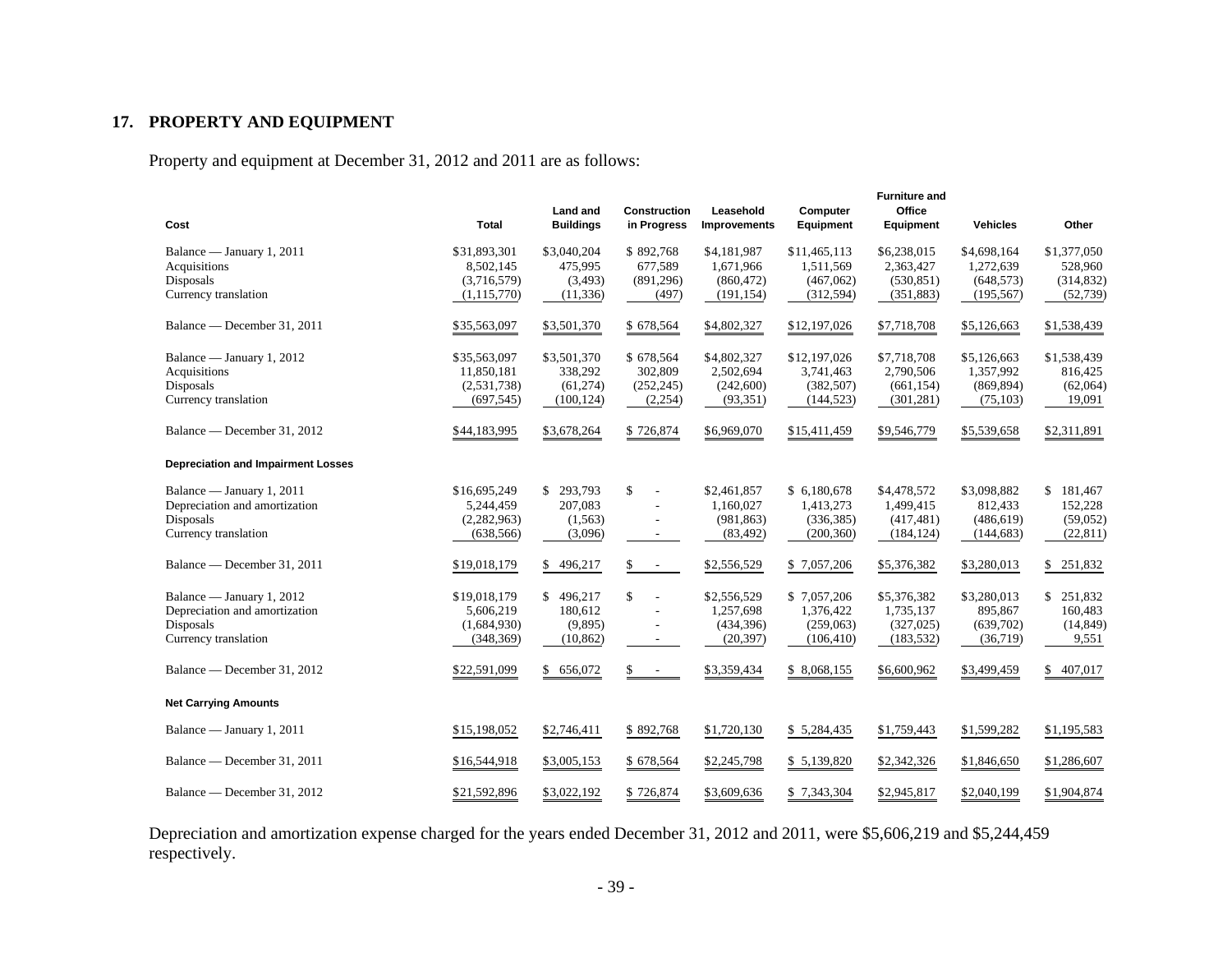#### **18. INTANGIBLE ASSETS**

Intangible assets at December 31, 2012 and 2011, consist of the following:

| Costs                                                                                       | Total                                               | <b>Capitalized</b><br><b>Software</b>                 | <b>Capital Work-</b><br><b>In-Progress</b>         |
|---------------------------------------------------------------------------------------------|-----------------------------------------------------|-------------------------------------------------------|----------------------------------------------------|
| Balance — January 1, 2011<br>Acquisition<br>Disposals<br>Currency translation               | \$9,392,058<br>2,342,523<br>(195,201)<br>(154, 074) | \$8,923,788<br>1,416,069<br>(183, 652)<br>(124, 656)  | 468,270<br>\$<br>926,454<br>(11, 549)<br>(29, 418) |
| Balance — December 31, 2011                                                                 | \$11,385,306                                        | \$10,031,549                                          | \$1,353,757                                        |
| Balance — January 1, 2012<br>Acquisition<br>Disposals<br>Currency translation               | \$11,385,306<br>5,815,719<br>(2,343,058)<br>7,923   | \$10,031,549<br>3,395,524<br>(1,844,656)<br>(10, 863) | \$1,353,757<br>2,420,195<br>(498, 402)<br>18,786   |
| Balance — December 31, 2012                                                                 | \$14,865,890                                        | \$11,571,554                                          | \$3,294,336                                        |
| <b>Amortization and Impairment</b>                                                          |                                                     |                                                       |                                                    |
| Balance — January 1, 2011<br>Amortization for the year<br>Disposals<br>Currency translation | \$3,604,425<br>1,346,303<br>(78, 894)<br>(11, 925)  | \$3,604,425<br>1,346,303<br>(78, 894)<br>(11, 925)    | \$                                                 |
| Balance — December 31, 2011                                                                 | 4,859,909                                           | \$4,859,909                                           | \$                                                 |
| Balance — January 1, 2012<br>Amortization for the year<br>Disposals<br>Currency translation | \$4,859,909<br>1,678,856<br>(883, 162)<br>(22,502)  | \$4,859,909<br>1,678,856<br>(883, 162)<br>(22,502)    | \$                                                 |
| Balance — December 31, 2012                                                                 | \$5,633,101                                         | \$5,633,101                                           | \$                                                 |
| <b>Net Carrying Amounts</b>                                                                 |                                                     |                                                       |                                                    |
| Balance — January 1, 2011                                                                   | \$5,787,633                                         | \$5,319,363                                           | 468,270<br>S.                                      |
| Balance — December 31, 2011                                                                 | 6,525,397<br>S.                                     | \$5,171,640                                           | \$1,353,757                                        |
| Balance — December 31, 2012                                                                 | 9,232,789<br>\$                                     | \$5,938,453                                           | \$3,294,336                                        |

Amortization expense for the years ended December 31, 2012 and 2011 amounts to \$1,678,856 and \$1,346,303 respectively.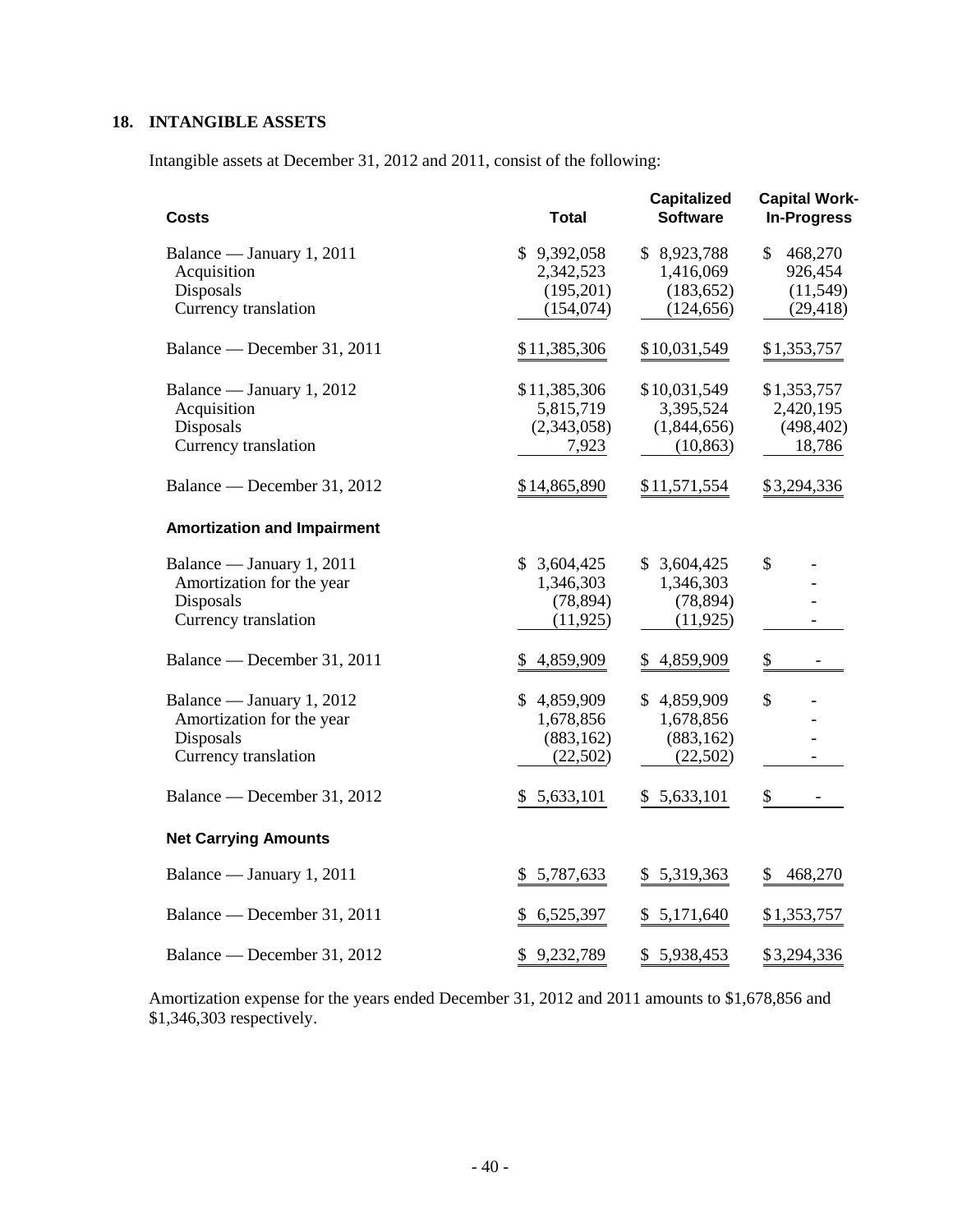#### **19. ACCOUNTS PAYABLE AND OTHER ACCRUED LIABILITIES**

Accounts payable and other accrued liabilities at December 31, 2012 and 2011, are as follows:

|                                                                                                                            | 2012                                                 | 2011                                           |
|----------------------------------------------------------------------------------------------------------------------------|------------------------------------------------------|------------------------------------------------|
| Other accounts payable and accrued expenses<br>Professional services<br>Office supplies<br>Insurance                       | 6,023,705<br>S.<br>2,763,042<br>1,103,176<br>279,515 | \$7,244,576<br>1,718,174<br>481,004<br>355,293 |
| Total financial liabilities, excluding notes payable,<br>classified as financial liabilities measured<br>at amortized cost | 10,169,438                                           | 9,799,047                                      |
| Personnel                                                                                                                  | 11,638,093                                           | 10,393,451                                     |
| Taxes                                                                                                                      | 4,030,102                                            | 3,369,821                                      |
|                                                                                                                            | \$25,837,633                                         | \$23,562,319                                   |

The fair values of accounts payable and other accrued liabilities classified as financial liabilities measured at amortized cost is based on cash flows discounted at rates commensurate within the respective Subsidiary country.

All accounts payable and other accrued liabilities have a maturity of no more than 12 months from the balance sheet date. Carrying values approximates fair value at December 31, 2012 and 2011.

#### **20. CLIENT DEPOSITS**

FINCA accepts and maintains savings deposits from clients in Subsidiary operations. FINCA has been pursuing a strategy to increase client savings in Subsidiary operations eligible to accept voluntary deposits, offering clients access to banking services while receiving lower-cost funding in return.

These voluntary deposits represent the majority of FINCA's savings deposits. Additionally, certain loan products are structured to require a deposit at the time the loan is made, representing an additional source of client deposits maintained by FINCA.

|                                    | 2012         | 2011         |
|------------------------------------|--------------|--------------|
| Compulsory savings/cash collateral | \$21,177,371 | \$23,569,340 |
| Voluntary savings:                 |              |              |
| Saving accounts                    | 18,727,273   | 15,144,926   |
| Term deposit accounts              | 3,870,248    | 1,696,867    |
| Other voluntary savings            | 405,654      | 312,281      |
| Total voluntary savings            | 23,003,175   | 17,154,074   |
| Total deposits from clients        | \$44,180,546 | \$40,723,414 |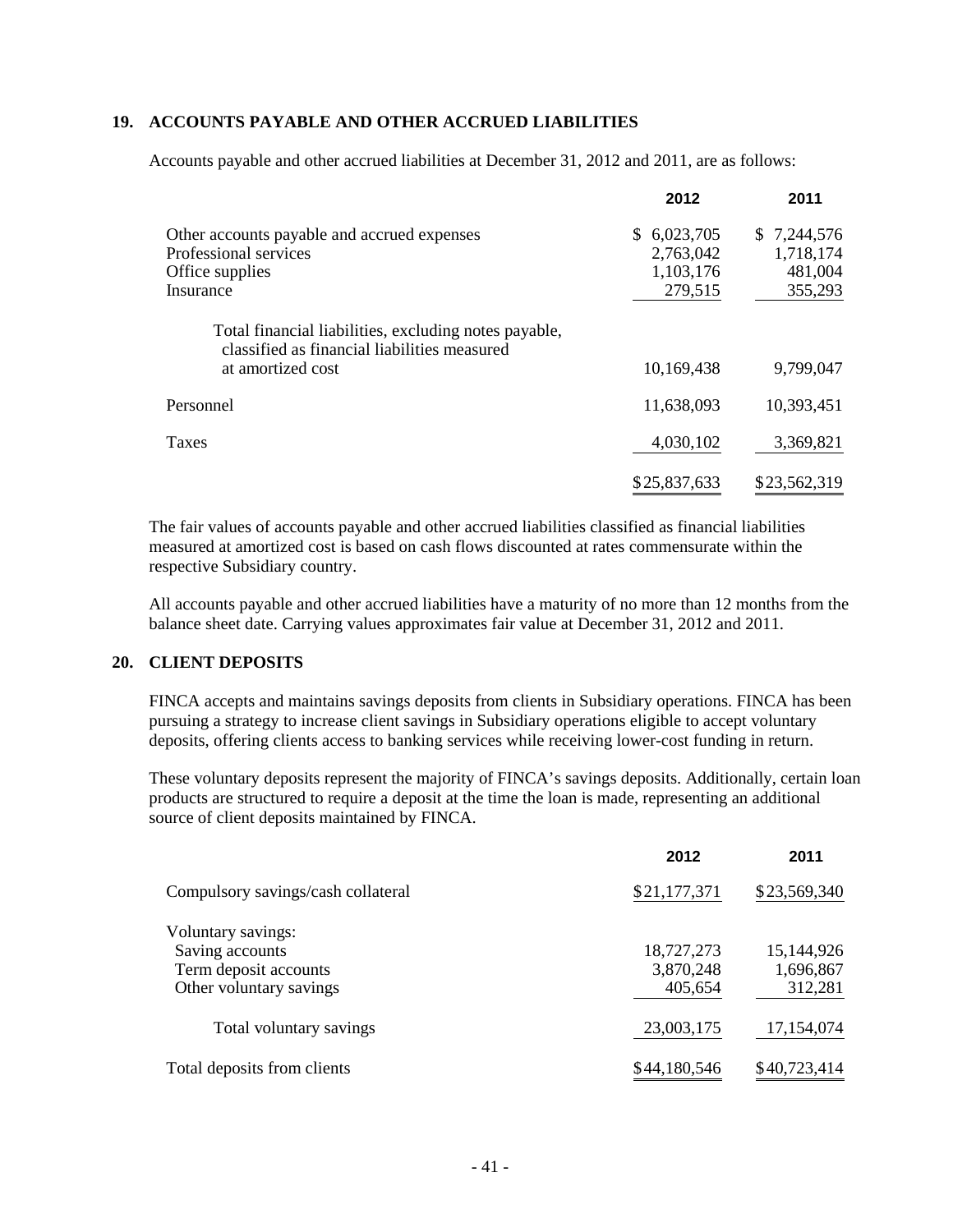#### **21. NOTES PAYABLE**

FINCA and its Subsidiaries have two broad categories of debt: charitable and commercial. The majority of FINCA loans are sourced from international financial institutions supporting microfinance, but FINCA has also borrowed from private sources. Interest rates paid by Subsidiaries range from 5% up to 20% floating and up to 19% fixed in local currencies for commercial loans in countries with high perceived risk or with depreciating currencies. In some situations, FINCA, as the Parent Company, may be directly liable or may offer support for loans provided to Subsidiaries without adequate credit standing, which may be in the form of a direct guarantee, letter of credit, comfort letter, or another form of credit enhancement. As of each balance sheet date, some Subsidiaries have breached covenants contained in financing agreements underlying these obligations. Management believes that these breaches are primarily due to recent global economic conditions which have impacted microfinance, or in some cases due to local political and economic developments. A breach of a loan covenant could permit a lender to accelerate payment of the loan, but would not permit a cross-default beyond the particular Subsidiary. Management has obtained either formal waivers of these breaches or assurances from lenders that the covenants will not be enforced. However, no assurance can be provided that these waivers will be extended indefinitely or that all performance can be brought into full compliance. As of December 31, 2012, subsidiaries in Azerbaijan, Ecuador, Georgia, Guatemala, Kosovo, Kyrgyzstan, Russia, Tajikistan and Zambia were in breach of financial covenants regarding loans from international financial institutions amounting to USD 74.1 million. At the time of the issuance of these consolidated financial statements, the subsidiaries had obtained formal waivers for these breaches of covenant amounting to USD 31.1 million. All loans for which no formal waivers are obtained are classified as current in the maturity table below.

Notes payable at December 31, 2012 and 2011, are as follows:

|                                                        | 2012                       | 2011                     |
|--------------------------------------------------------|----------------------------|--------------------------|
| Overdraft                                              | 569,402<br>S.              | S<br>865,841             |
| Notes payable:<br>Principal amount<br>Accrued interest | 471, 372, 113<br>8,768,357 | 377,493,184<br>7,011,224 |
|                                                        | \$480,709,872              | \$385,370,249            |

Maturities of principal amounts on notes payable due in future fiscal years is as follows:

| 2013       | \$225,765,878 |
|------------|---------------|
| 2014       | 149,246,401   |
| 2015       | 90,723,739    |
| 2016       | 12,238,756    |
| 2017       | 2,136,403     |
| Thereafter | 598,695       |
|            |               |

\$480,709,872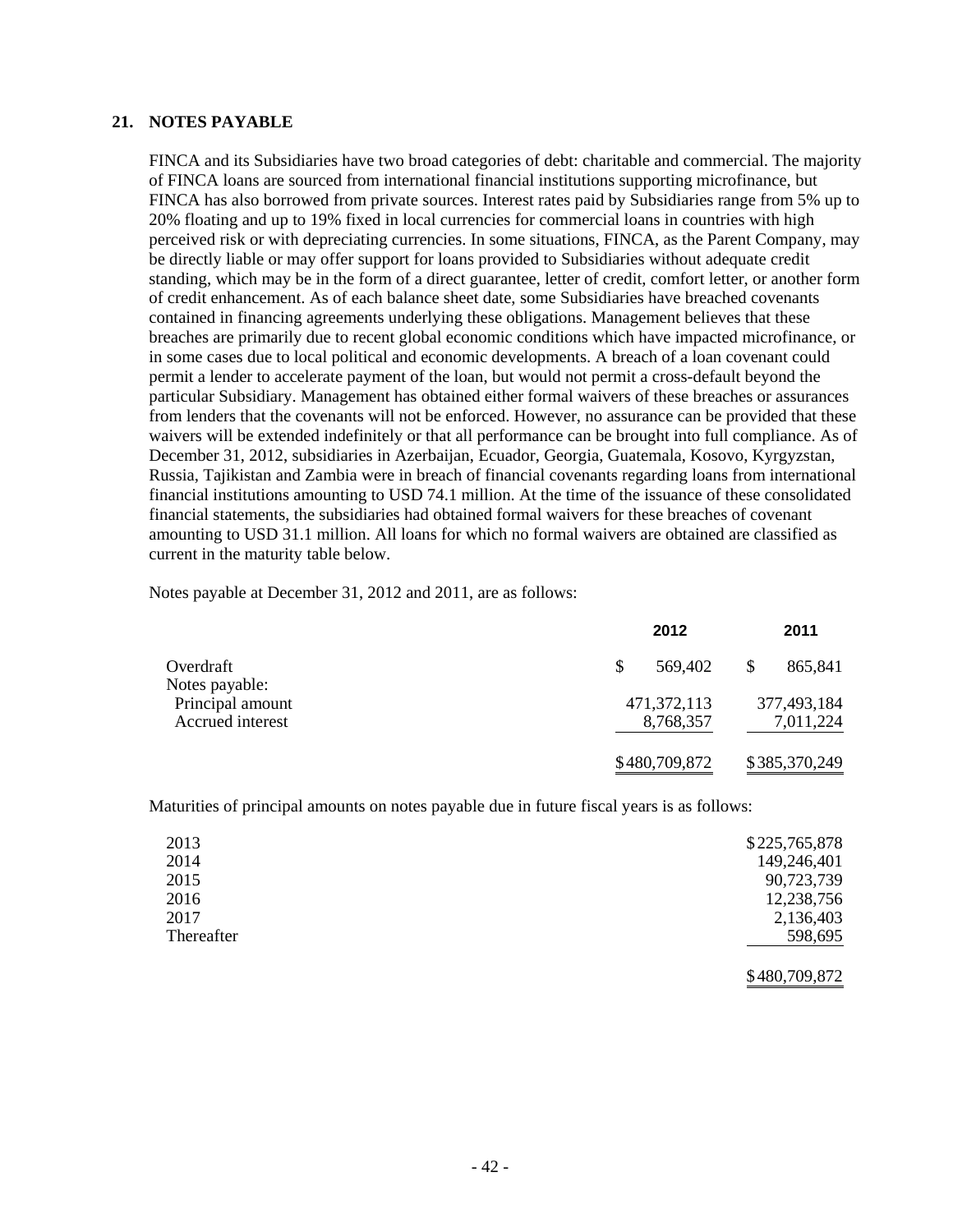The book value of notes payable at December 31, 2012 and 2011 are as follows:

|                           | 2012          | 2011          |
|---------------------------|---------------|---------------|
| Non-current:              |               |               |
| Notes payable:            |               |               |
| Secured                   | \$22,230,373  | \$12,043,931  |
| Unsecured                 | 233,784,881   | 232,162,447   |
| Collateralized borrowings |               | 1,590,370     |
|                           | 256,015,254   | 245,796,748   |
| Current:                  |               |               |
| Overdrafts                | 569,402       | 865,841       |
| Notes payable:            |               |               |
| Secured                   | 20,538,170    | 12,199,521    |
| Unsecured                 | 203,494,371   | 126,073,306   |
| Collateralized borrowings | 92,675        | 434,833       |
|                           | 224,694,618   | 139,573,501   |
| Total notes payable       | \$480,709,872 | \$385,370,249 |

#### **22. SUBORDINATED DEBT**

The balance is mainly represented by subdebt that was received in 2009 by seven Subsidiaries from the Microfinance Fund of which \$20.8 million and \$21.3 million were outstanding at December 31, 2012 and 2011, respectively. Maturity of this debt is on September 20, 2016, and an effective interest rate varies from in the range of 12.8% to 16.2%. Subordinated debt agreements with Subsidiaries contain the following key provisions: no early redemption and the principal of the subordinated debt are junior in right of repayment to holders of senior debt. Each individual subordinated debt agreement includes a number of financial covenants. As of December 31, 2012 Tajikistan was in breach of their \$1,500,000 subordinated debt agreement on the 12-month positive ROA covenant. The lender has provided a waiver until December 31, 2013.

#### **23. DEFERRED REVENUE**

FINCA receives awards from U.S. Government and other agencies for various purposes. Awards not yet received are accrued to the extent unreimbursed expenses have been incurred for the purposes specified by an approved award. FINCA defers award revenue received under approved awards, to the extent they exceed expenses incurred for the purposes specified under the awards' restrictions. Proceeds from monetization of commodities inventory are also reported as refundable advances until proceeds are used for program expenses.

The balance of deferred revenue at December 31, are as follows:

|        | 2012         | 2011         |
|--------|--------------|--------------|
| USDA   | \$ 8,961,881 | \$7,006,106  |
| Others | 2,479,969    | 4,185,678    |
|        | \$11,441,850 | \$11,191,784 |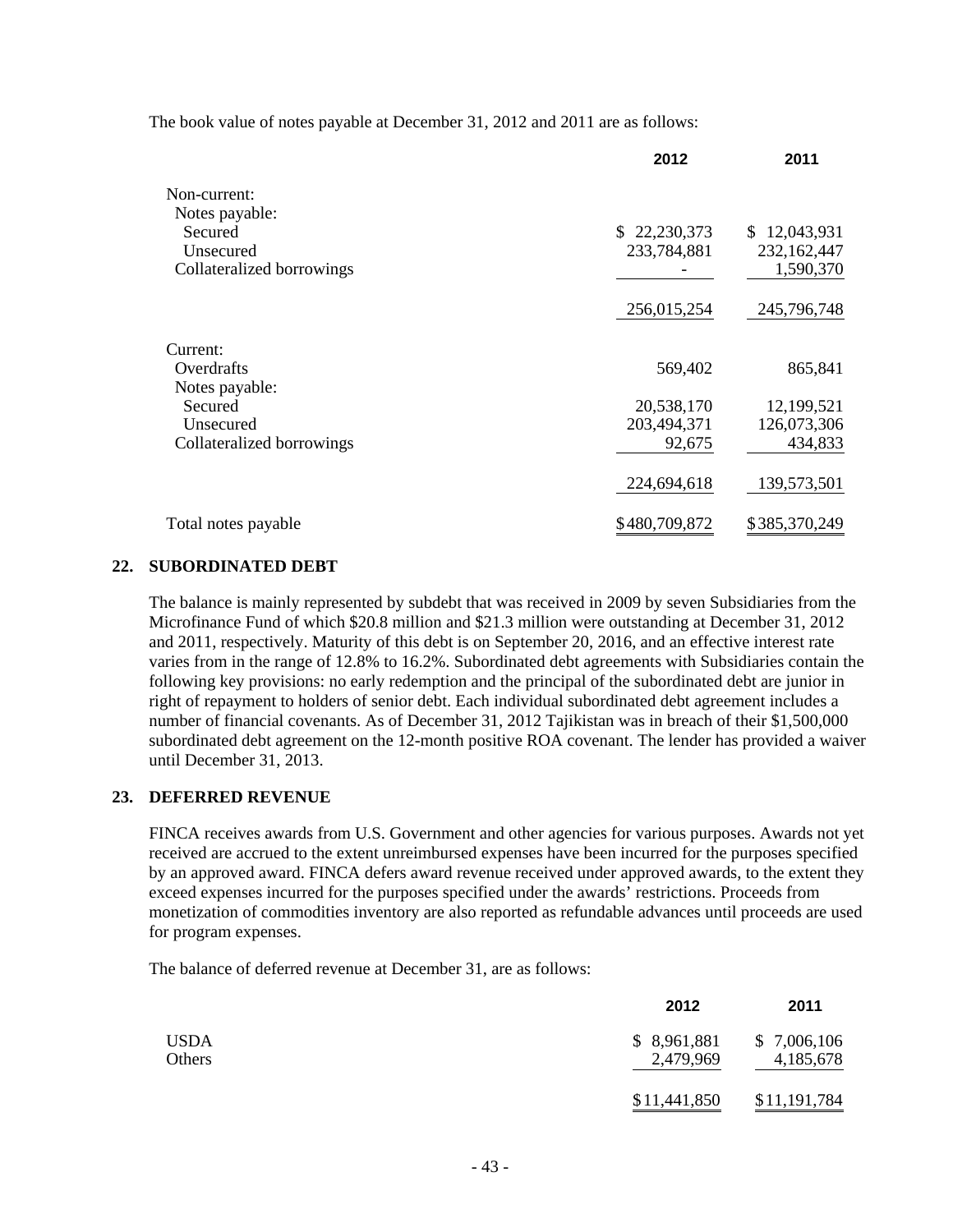#### **24. EMPLOYEE BENEFITS**

**Pension Plan Deferred Compensation** — FINCA has implemented an employee retirement plan (the "Plan") under Internal Revenue Code Section 403(b). Under the Plan, qualified employees may defer compensation up to the maximum amount permitted by the Internal Revenue Code. The elective deferral limits were \$17,000 and \$16,500 for 2012 and 2011. The catch-up contribution were \$5,500 for both 2012 and 2011. FINCA may make contributions to the Plan as a discretionary employer match. FINCA's contributions to the Plan during the years ended December 31, 2012 and 2011 were \$295,663 and \$238,587, respectively.

**Defined Benefit Agreement** — FINCA also maintains a defined senior executive retirement plan agreement (the "Agreement") for certain officers and directors, which provides benefits payable upon retirement from FINCA (no sooner than at age 65). In addition, a death benefit is payable to a surviving spouse or named beneficiary in the event of the death of the eligible officer/director. The Agreement is offered at the sole discretion of FINCA's Board of Directors. Currently, several key employees are enrolled in the Agreement.

The net liability of FINCA's defined benefit plan recognized at December 31, 2012 and 2011 are summarized as follows:

|                                        | 2012        | 2011        |
|----------------------------------------|-------------|-------------|
| Benefit obligation — beginning of year | \$4,129,109 | \$3,923,649 |
| Service cost                           | 147,799     | 97,316      |
| Interest cost                          | 168,351     | 200,165     |
| <b>Actuarial loss</b>                  | 477,507     | 153,488     |
| Net employer benefits paid             | (147, 805)  | (245,509)   |
| Plan amendments                        | 79,641      |             |
| Benefit obligation — end of year       | \$4,854,602 | \$4,129,109 |

The change in plan assets at December 31, 2012 and 2011 are summarized as follows:

|                                                                    | 2012                  | 2011                 |
|--------------------------------------------------------------------|-----------------------|----------------------|
| Fair value of assets — beginning of year<br>Employee contributions |                       |                      |
| <b>Employer contributions</b><br>Benefits paid                     | 147,805<br>(147, 805) | 245,509<br>(245,509) |
| Fair value of assets — end of year                                 |                       |                      |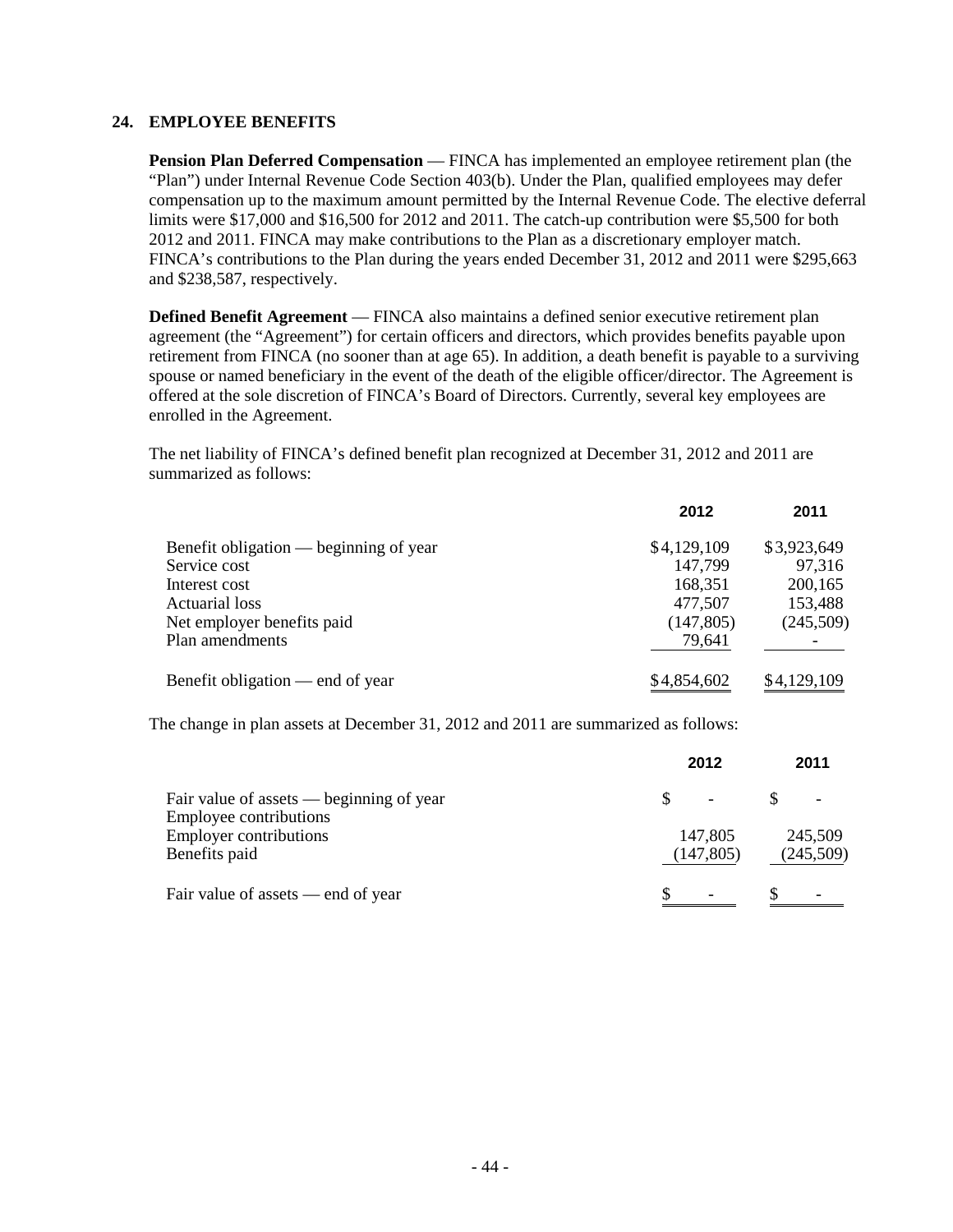The funded status of FINCA's defined benefit at December 31, 2012 and 2011 are as follows:

|                                                                                                  | 2012               | 2011                       |
|--------------------------------------------------------------------------------------------------|--------------------|----------------------------|
| Benefit obligation — end of year<br>Fair value of life insurance policies (cash surrender value) | \$(4,854,602)      | \$(4,129,109)<br>1,120,990 |
| <b>Funded status</b>                                                                             | (4,854,602)        | (3,008,119)                |
| Unrecognized prior service cost<br>Unrecognized net actuarial losses                             | 973,096<br>814,551 | 855,163<br>334,043         |
| Accrued benefit cost                                                                             | $$$ (3,066,955)    | \$(1,818,913)              |

The amount of net periodic cost at December 31, 2012 and 2011 is summarized as follows:

|                                                                              | 2012                             | 2011                          |
|------------------------------------------------------------------------------|----------------------------------|-------------------------------|
| Service cost<br>Interest cost<br>Amortization of prior service cost (credit) | \$147,799<br>168,351<br>(38,274) | \$97,316<br>200,165<br>85,516 |
| Total periodic net cost                                                      | \$277,876                        | \$382,997                     |

Components other than net periodic cost included in the consolidated statements of profit or loss for the years ended December 31, 2012 and 2011 as follows:

|                                                    | 2012      | 2011      |
|----------------------------------------------------|-----------|-----------|
| Net actuarial losses                               | \$477.507 | \$153,487 |
| Prior service cost                                 | 117.933   | (85,516)  |
| Total related charges other than net periodic cost | \$595.440 | \$67.971  |

Items not yet recognized as components of net periodic pension cost at December 31, 2012 and 2011 are as follows:

|                                                            | 2012                 | 2011                     |
|------------------------------------------------------------|----------------------|--------------------------|
| Unrecognized prior service cost<br>Unrecognized net losses | \$973,096<br>814.551 | 855,163<br>S.<br>334,043 |
| Total unamortized pension prior service cost and losses    | \$1,787,647          | \$1,189,206              |

Weighted-average assumptions used to determine benefit obligations at December 31, 2012 and 2011 are as follows:

|               | 2012            | 2011 |
|---------------|-----------------|------|
| Discount rate | $3.25\%$ 4.00 % |      |
| Salary scale  | N/A             | N/A  |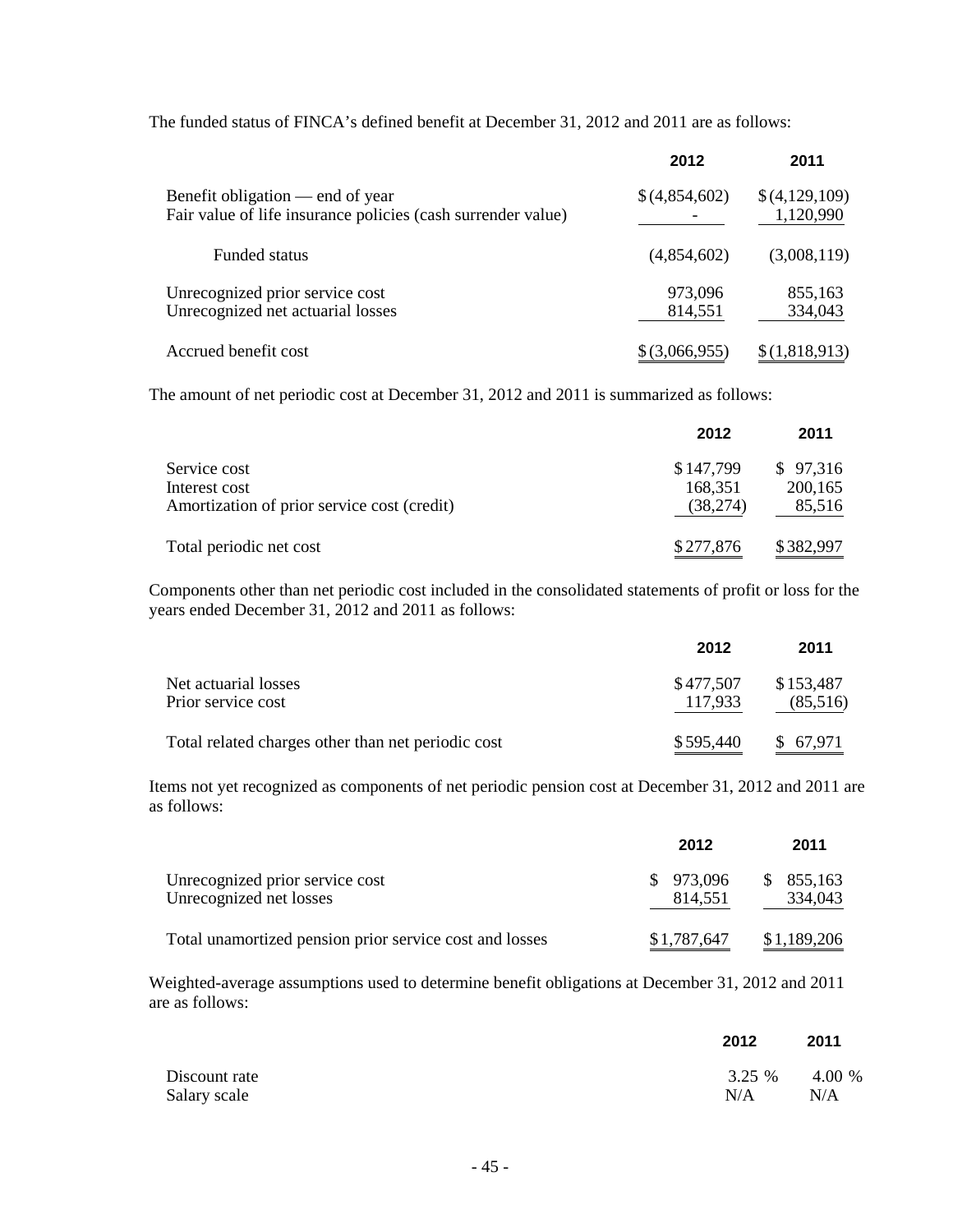Weighted-average assumptions used to determine net period pension cost for the years ended December 31, 2012 and 2011 are as follows:

|               | 2012 | 2011          |
|---------------|------|---------------|
| Discount rate |      | $4.0\%$ 5.0 % |
| Salary scale  | N/A  | N/A           |

Based upon the assumptions used to measure pension obligations, FINCA expects to make the following benefit payments:

| <b>Years Ended</b><br>December 31 |               |
|-----------------------------------|---------------|
| 2013                              | 398,871<br>\$ |
| 2014                              | 446,463       |
| 2015                              | 251,971       |
| 2016                              | 251,971       |
|                                   | \$1,349,276   |

#### **25. COMMITMENTS AND CONTINGENCIES**

At December 31, 2012, FINCA was obligated under a number of operating leases for premises used primarily for branch operations and office purposes. In a significant portion of the business locations where FINCA operates, the operating lease agreements are negotiated on a month-to-month or year-byyear basis and are in line with general rental market conditions.

Future minimum lease payments under existing lease contracts are due, in dollars, as follows:

|                                                  | 2012                      | 2011                      |
|--------------------------------------------------|---------------------------|---------------------------|
| Less than one year<br>Between one and five years | \$5,544,768<br>11,236,955 | \$4,773,417<br>10,678,246 |
| More than five years                             | 3,711,148                 | 3,289,953                 |
|                                                  | \$20,492,871              | \$18,741,616              |

Rent expense was \$10,759,956 and \$9,079,113, for years ended December 31, 2012 and 2011, respectively.

There are no contingent assets, contingent liabilities and capital commitments at December 31, 2012 and 2011. As discussed in Note 27, FINCA issued guarantees to the third parties on behalf of its Subsidiaries.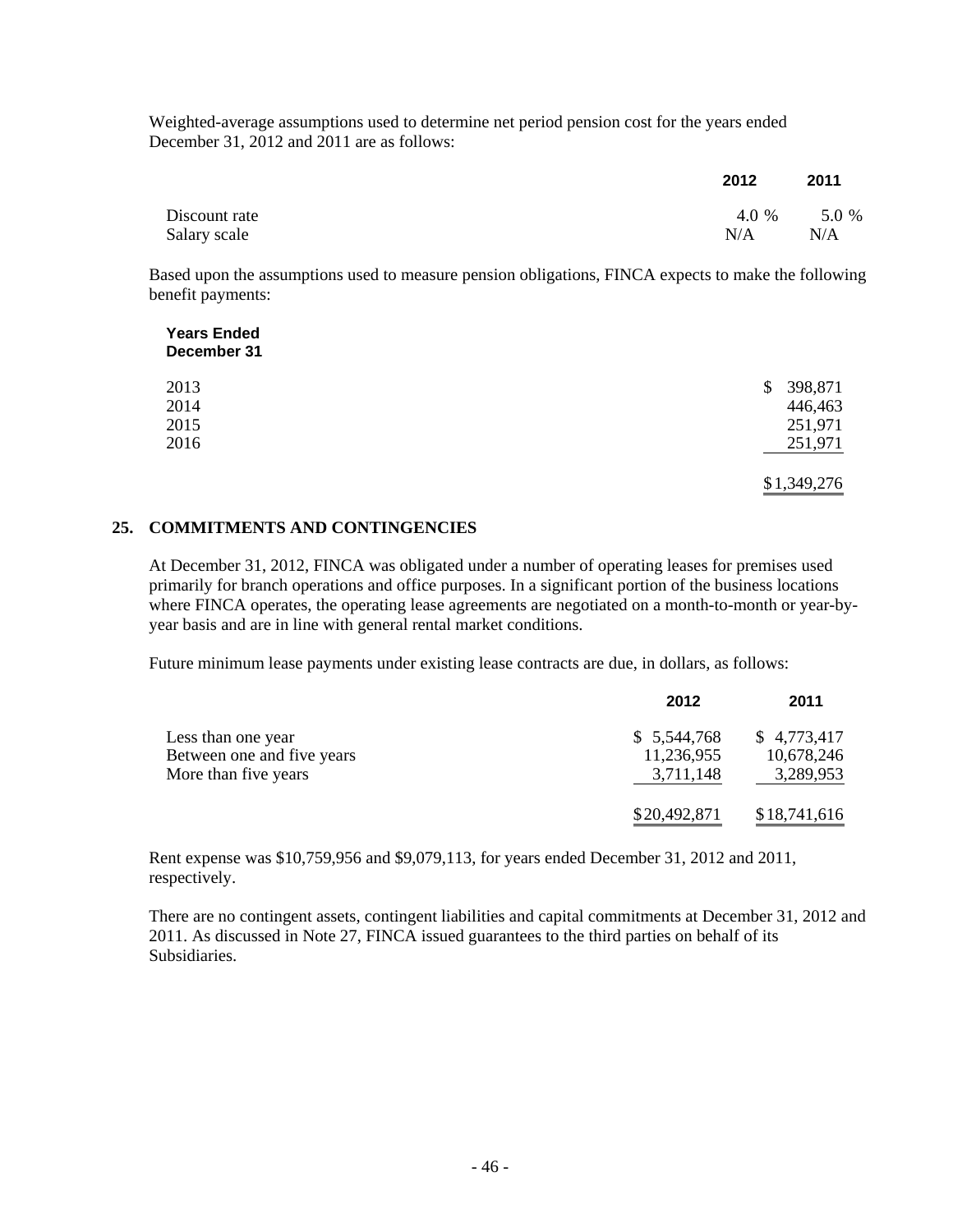#### **26. FINCA ENTITIES**

Through its headquarters, foreign representative offices and branches, controlled Subsidiaries and affiliates, FINCA operates through FMH in 21 countries. All Subsidiaries and affiliates are controlled by FINCA directly or through FINCA (see Note 1). The significant microfinance operating Subsidiaries and controlled affiliates of FINCA at the end of the reporting period are listed below:

#### **Americas**

| Ecuador       | Banco para la Asistencia Comunitaria, FINCA S.A. Joint Stock Company                                 |
|---------------|------------------------------------------------------------------------------------------------------|
| El Salvador   | Asociación de Fomento Integral Comunitaria de El Salvador Not-for-profit<br>Association              |
|               | FINCA S.A. de C.V.                                                                                   |
| Guatemala     | Fundación Internacional para la Asistencia Comunitaria de Guatemala<br>Foundation                    |
|               | FINCA S.A.                                                                                           |
| Haiti         | FINCA HAITI Non-Governmental Organization                                                            |
| Honduras      | Sociedad Financiera FINCA Honduras, S.A. Joint Stock Company                                         |
|               | Fundación Internacional para la Asistencia Comunitaria de Honduras Not-for-<br>profit Organization   |
| Mexico        | <b>SOFOM</b>                                                                                         |
|               | <b>Mexico SAPI</b>                                                                                   |
|               | Fundación Integral Comunitaria, A.C. Civil Association                                               |
| Nicaragua     | Financiera FINCA Nicaragua, S.A. Joint Stock Company                                                 |
|               | Fundación Internacional para la Asistencia Comunitaria de Nicaragua Not-for-<br>profit Foundation    |
| <b>Africa</b> |                                                                                                      |
| Congo         | FINCA DR CONGO SARL Limited Liability Joint Stock Company                                            |
| Malawi        | FINCA Limited Company Limited by Shares                                                              |
| Tanzania      | FINCA Tanzania Limited Company Limited by Shares                                                     |
| Uganda        | Foundation for International Community Assistance Uganda Limited Company<br><b>Limited by Shares</b> |
| Zambia        | Foundation for International Community Assistance-Zambia Limited Company<br>Limited by Shares        |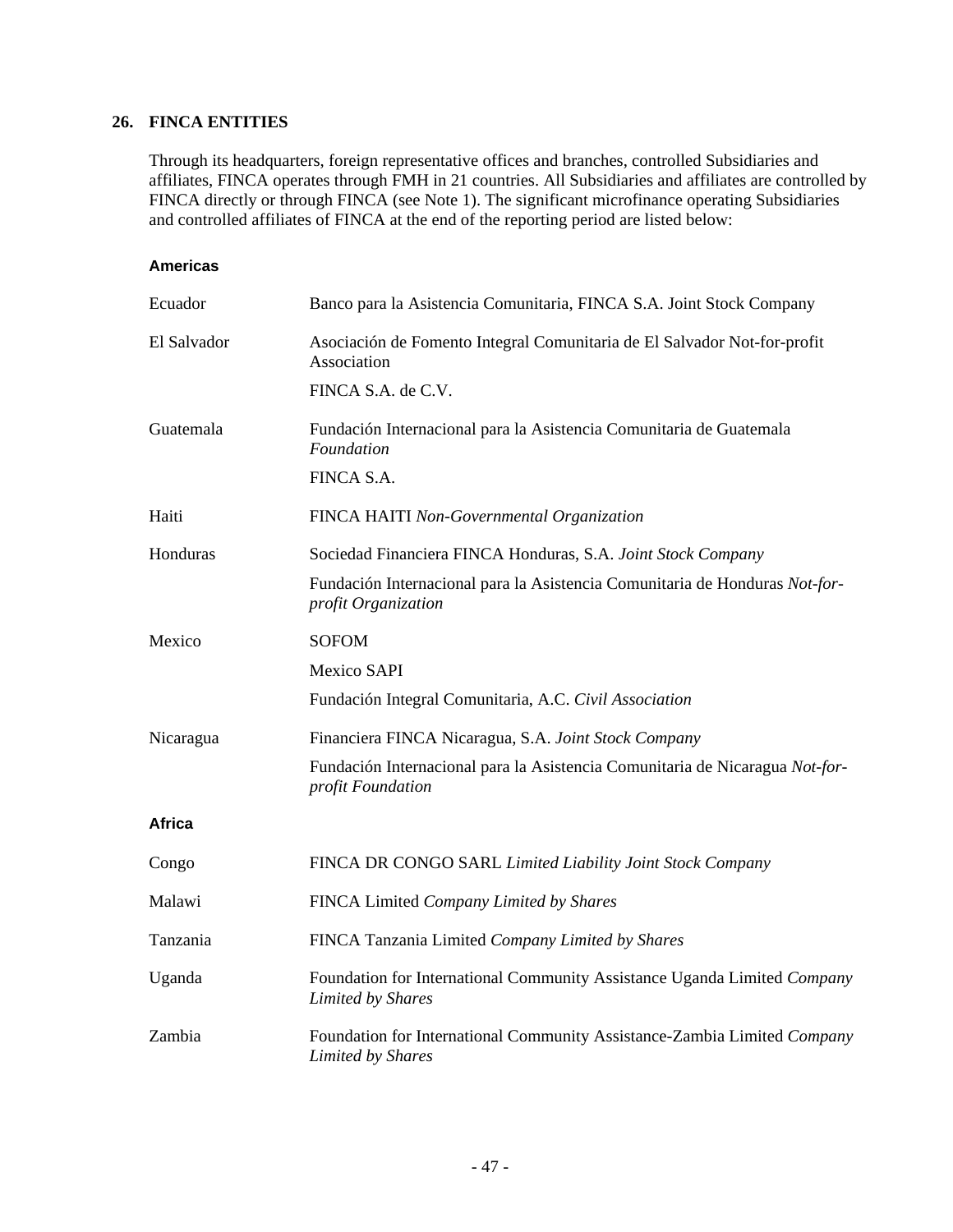#### **Eurasia**

| Armenia            | FINCA Universal Credit Organization Closed Joint Stock Company    |
|--------------------|-------------------------------------------------------------------|
| Azerbaijan         | FINCA Azerbaijan Limited Liability Company                        |
| Georgia            | <b>JSC MFO FINCA Closed Joint Stock Company</b>                   |
| Kosovo             | FINCA International, Inc. (Branch)                                |
| Kyrgyzstan         | FINCA Micro-Credit Company Closed Joint Stock Company             |
| Russia             | FINCA CJSC Closed Joint Stock Company                             |
| Tajikistan         | FINCA Micro-Credit Deposit Organization Limited Liability Company |
| <b>Middle East</b> |                                                                   |
| Jordan             | FINCA Jordan Specialized Micro Loans Company                      |
| Afghanistan        | FINCA Afghanistan Joint Stock Company Limited by Shares           |

#### **27. RELATED PARTIES**

Balances and transactions between the Company and its subsidiaries, which are related parties of the Company, have been eliminated on consolidation and are not disclosed in this note.

**Management Compensation** — Total compensation paid to the management of FINCA for the years ended December 31, 2012 and 2011 amounted to:

|                          | 2012        | 2011        |
|--------------------------|-------------|-------------|
| Short term benefits      | \$3,459,342 | \$2,903,856 |
| Post employment benefits | 54,792      | 50,000      |
|                          | \$3,514,134 | \$2,953,856 |

*Guarantees* — FINCA International provides guarantees directly on behalf of the Subsidiaries of FMH. Total balance of outstanding guarantees from FINCA International was \$8,410,000 and \$7,290,326 as at December 31, 2012 and 2011, respectively.

#### **28. SUBSEQUENT EVENTS**

Subsequent to the balance sheet date FINCA, through its subsidiary FMC entered into a share purchase agreement for the acquisition of Kashf Microfinance Bank Limited, a microfinance bank organized and existing under the laws of the Islamic Republic of Pakistan for a total consideration of approximately \$10.6 million. The agreement with owners of Kashf Bank is subject to normal closing conditions, which do not include financing. The sale and purchase agreement has been signed by all parties in the agreement and the transaction closed on May 8, 2013.